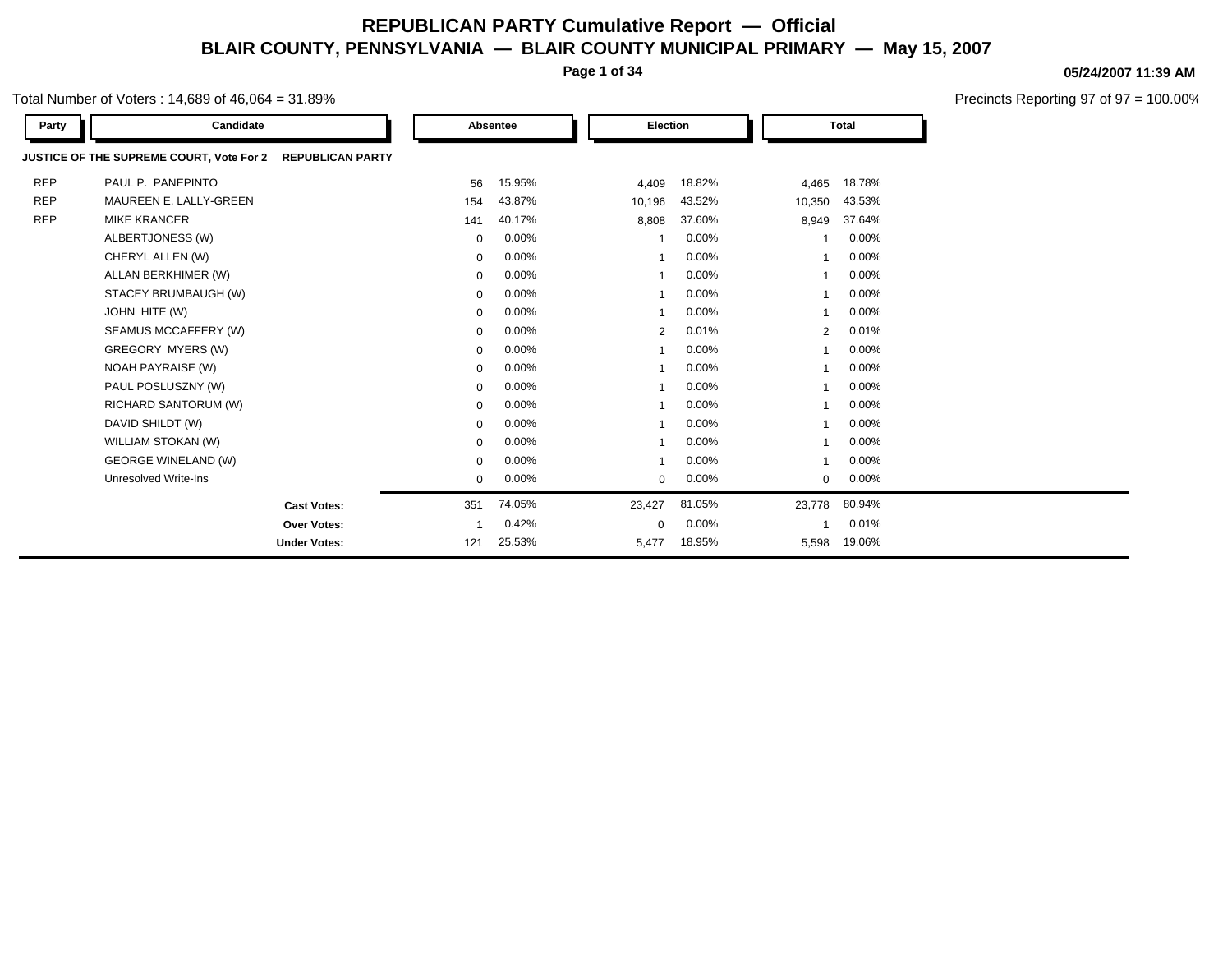**Page 2 of 34**

### Total Number of Voters : 14,689 of 46,064 = 31.89%

| Party      | Candidate                                                          |             | Absentee | <b>Election</b> |        |                | <b>Total</b> |
|------------|--------------------------------------------------------------------|-------------|----------|-----------------|--------|----------------|--------------|
|            | JUDGE OF THE SUPERIOR COURT, Vote For 2<br><b>REPUBLICAN PARTY</b> |             |          |                 |        |                |              |
| <b>REP</b> | <b>BRUCE F. BRATTON</b>                                            | 102         | 29.74%   | 6,477           | 32.33% | 6,579          | 32.28%       |
| <b>REP</b> | CHERYL LYNN ALLEN                                                  | 126         | 36.73%   | 7,929           | 39.58% | 8,055          | 39.53%       |
| <b>REP</b> | JACQUELINE O. SHOGAN                                               | 115         | 33.53%   | 5,615           | 28.03% | 5,730          | 28.12%       |
|            | CHERYL ALLEN (W)                                                   | $\mathbf 0$ | 0.00%    |                 | 0.00%  |                | 0.00%        |
|            | ALLAN BERKHIMER (W)                                                | $\mathbf 0$ | 0.00%    | $\mathbf{1}$    | 0.00%  |                | 0.00%        |
|            | ROD BOHNOR (W)                                                     | $\mathbf 0$ | 0.00%    | $\overline{1}$  | 0.00%  | $\overline{1}$ | 0.00%        |
|            | STACEY BRUMBAUGH (W)                                               | $\mathbf 0$ | 0.00%    | $\mathbf{1}$    | 0.00%  |                | 0.00%        |
|            | IAN COHN (W)                                                       | 0           | 0.00%    | $\mathbf{1}$    | 0.00%  |                | 0.00%        |
|            | CHARLES R CULBERTSON (W)                                           | $\mathbf 0$ | 0.00%    |                 | 0.00%  |                | 0.00%        |
|            | DONNAGORITY (W)                                                    | $\mathbf 0$ | 0.00%    |                 | 0.00%  |                | 0.00%        |
|            | R THOMAS FORR (W)                                                  | $\mathbf 0$ | 0.00%    |                 | 0.00%  |                | 0.00%        |
|            | JOHNDOEE (W)                                                       | $\mathbf 0$ | 0.00%    |                 | 0.00%  |                | 0.00%        |
|            | JOANNE NARDELLI (W)                                                | $\mathbf 0$ | 0.00%    |                 | 0.00%  |                | 0.00%        |
|            | SEAN NORTHROP (W)                                                  | $\mathbf 0$ | 0.00%    |                 | 0.00%  |                | 0.00%        |
|            | TRAVIS STECKROTH (W)                                               | $\mathbf 0$ | 0.00%    |                 | 0.00%  |                | 0.00%        |
|            | JOHN WATCHEY (W)                                                   | $\mathbf 0$ | 0.00%    | $\mathbf 1$     | 0.00%  |                | 0.00%        |
|            | SETH WINELAND (W)                                                  | $\mathbf 0$ | 0.00%    | $\mathbf 1$     | 0.00%  |                | 0.00%        |
|            | Unresolved Write-Ins                                               | $\mathbf 0$ | 0.00%    | $\mathbf 0$     | 0.00%  | $\mathbf 0$    | 0.00%        |
|            | <b>Cast Votes:</b>                                                 | 343         | 72.36%   | 20,035          | 69.32% | 20,378         | 69.36%       |
|            | <b>Over Votes:</b>                                                 | $\mathbf 0$ | 0.00%    | $\mathbf 0$     | 0.00%  | $\Omega$       | 0.00%        |
|            | <b>Under Votes:</b>                                                | 131         | 27.64%   | 8,869           | 30.68% | 9,000          | 30.64%       |

**05/24/2007 11:39 AM**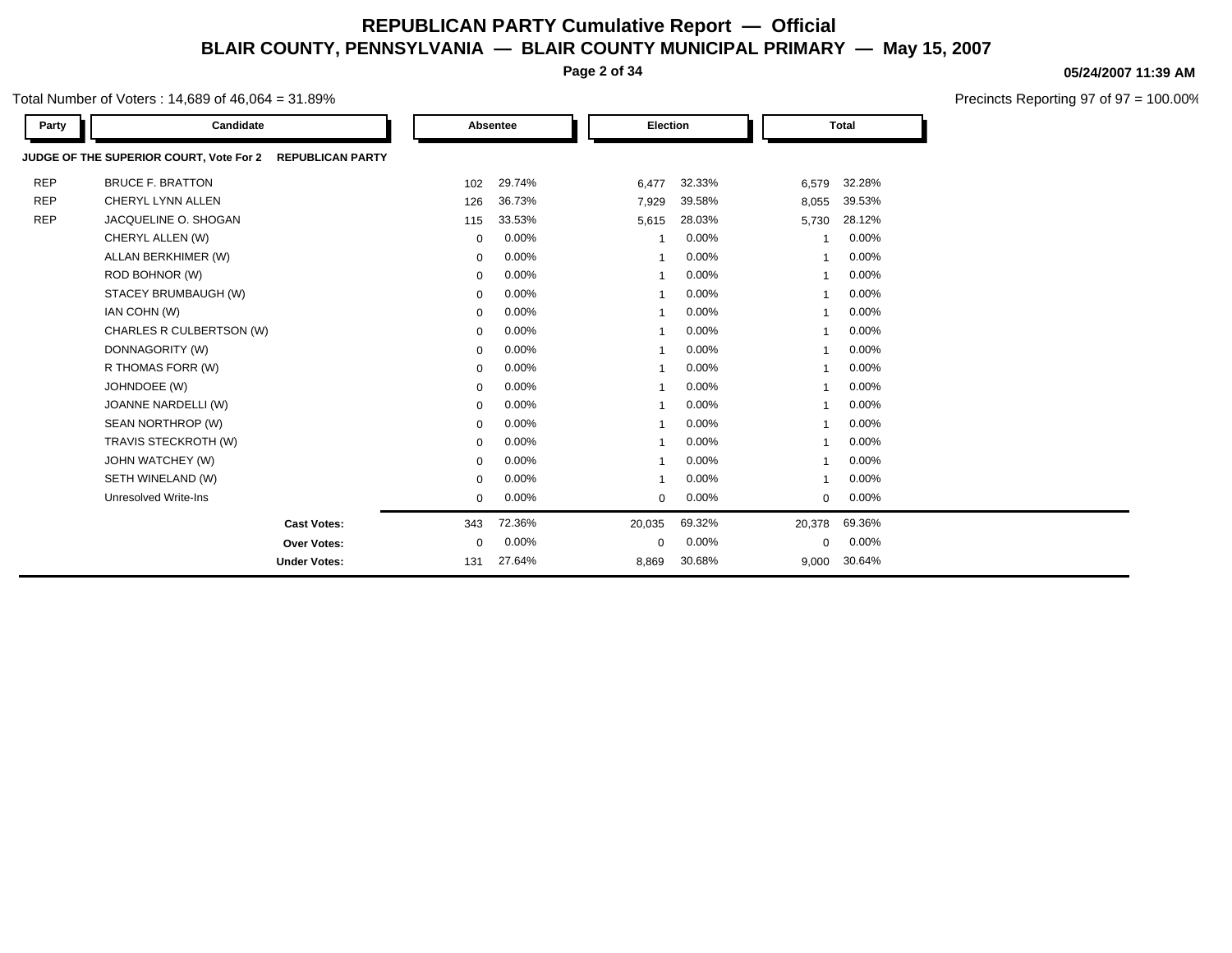**Page 3 of 34**

### Total Number of Voters : 14,689 of 46,064 = 31.89%

| Party      | Candidate                                 |                | Absentee | Election                |        |                | <b>Total</b> |  |
|------------|-------------------------------------------|----------------|----------|-------------------------|--------|----------------|--------------|--|
|            | COMMISSIONER, Vote For 2 REPUBLICAN PARTY |                |          |                         |        |                |              |  |
| <b>REP</b> | JAMES K. BALDWIN                          | 26             | 6.03%    | 1,243                   | 4.82%  | 1,269          | 4.84%        |  |
| <b>REP</b> | <b>DIANE L. MELING</b>                    | 90             | 20.88%   | 4,596                   | 17.82% | 4,686          | 17.87%       |  |
| <b>REP</b> | <b>WILLIAM FINK</b>                       | 23             | 5.34%    | 1,275                   | 4.94%  | 1,298          | 4.95%        |  |
| <b>REP</b> | THOMAS I. MORGAN                          | 13             | 3.02%    | 931                     | 3.61%  | 944            | 3.60%        |  |
| <b>REP</b> | <b>TERRY TOMASSETTI</b>                   | 117            | 27.15%   | 9,351                   | 36.25% | 9,468          | 36.10%       |  |
| <b>REP</b> | <b>BARRY W. WRIGHT</b>                    | 85             | 19.72%   | 4,046                   | 15.69% | 4,131          | 15.75%       |  |
| <b>REP</b> | <b>BOBBI ELLENBERGER YODER</b>            | 71             | 16.47%   | 4,277                   | 16.58% | 4,348          | 16.58%       |  |
|            | ADAM KELLY (W)                            | $\mathbf 0$    | 0.00%    | -1                      | 0.00%  | -1             | 0.00%        |  |
|            | ALLAN BERKHIMER (W)                       | $\mathbf 0$    | 0.00%    | $\overline{1}$          | 0.00%  | -1             | 0.00%        |  |
|            | ARLENE BUSH (W)                           | $\mathbf 0$    | 0.00%    | $\overline{\mathbf{1}}$ | 0.00%  | $\overline{1}$ | 0.00%        |  |
|            | <b>BOB GUTSHALL (W)</b>                   | $\mathbf 0$    | 0.00%    | -1                      | 0.00%  | $\overline{1}$ | 0.00%        |  |
|            | BOHNER ROD (W)                            | 0              | 0.00%    | -1                      | 0.00%  | 1              | 0.00%        |  |
|            | BRAD WERTZ (W)                            | $\mathbf 0$    | 0.00%    | $\overline{\mathbf{1}}$ | 0.00%  | $\overline{1}$ | 0.00%        |  |
|            | DICK LINGENFELTER (W)                     | $\mathbf 0$    | 0.00%    | $\overline{\mathbf{1}}$ | 0.00%  | -1             | 0.00%        |  |
|            | DONNA GORITY (W)                          | $\overline{2}$ | 0.46%    | 6                       | 0.02%  | 8              | 0.03%        |  |
|            | ERIC CAGLE (W)                            | $\mathbf 0$    | 0.00%    | 3                       | 0.01%  | 3              | 0.01%        |  |
|            | JO ANN NARDELLI (W)                       | 0              | 0.00%    | 11                      | 0.04%  | 11             | 0.04%        |  |
|            | <b>RICH THOMAS (W)</b>                    | $\mathbf 1$    | 0.23%    | 29                      | 0.11%  | 30             | 0.11%        |  |
|            | Rob Barner (W)                            | -1             | 0.23%    | $\mathbf 0$             | 0.00%  | $\mathbf{1}$   | 0.00%        |  |
|            | ROBBOHNER (W)                             | 0              | 0.00%    | $\overline{\mathbf{1}}$ | 0.00%  | $\overline{1}$ | 0.00%        |  |
|            | ROD BOHNER (W)                            | $\overline{2}$ | 0.46%    | 17                      | 0.07%  | 19             | 0.07%        |  |
|            | <b>Unresolved Write-Ins</b>               | $\mathbf 0$    | 0.00%    | $\mathbf 0$             | 0.00%  | $\mathbf 0$    | 0.00%        |  |
|            | <b>Cast Votes:</b>                        | 431            | 90.93%   | 25,793                  | 89.24% | 26,224         | 89.26%       |  |
|            | Over Votes:                               | $\mathbf 1$    | 0.42%    | $\mathbf 0$             | 0.00%  | 1              | 0.01%        |  |
|            | <b>Under Votes:</b>                       | 41             | 8.65%    | 3,111                   | 10.76% | 3,152          | 10.73%       |  |

#### **05/24/2007 11:39 AM**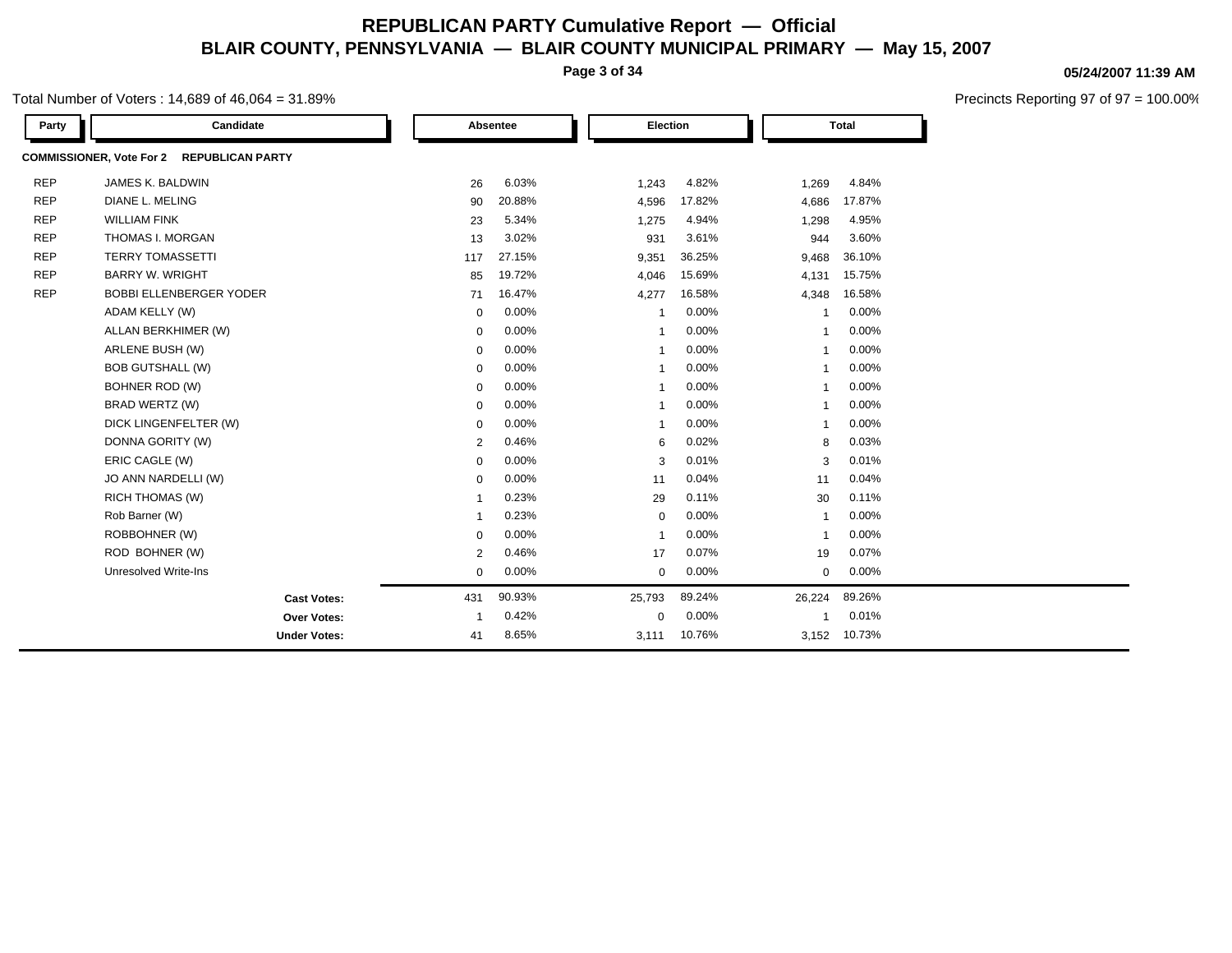**Page 4 of 34**

### Total Number of Voters : 14,689 of 46,064 = 31.89%

**05/24/2007 11:39 AM**

| Candidate<br>Party                                       |              | Absentee    |                | Election          |                | <b>Total</b> |
|----------------------------------------------------------|--------------|-------------|----------------|-------------------|----------------|--------------|
| <b>CONTROLLER, Vote For 1</b><br><b>REPUBLICAN PARTY</b> |              |             |                |                   |                |              |
| <b>REP</b><br>RICHARD J. PEO                             |              | 202 100.00% | 11,499         | 99.77%            | 11,701         | 99.78%       |
| WM BRADLEY (W)                                           | $\mathbf 0$  | 0.00%       | $\mathbf 1$    | 0.01%             | -1             | 0.01%        |
| THOMAS LOUCKS (W)                                        | $\mathbf 0$  | 0.00%       | $\mathbf{1}$   | 0.01%             | -1             | 0.01%        |
| STU DUNCANN (W)                                          | 0            | 0.00%       | 8              | 0.07%             | 8              | 0.07%        |
| PATFIOREE (W)                                            | 0            | 0.00%       | $\mathbf{1}$   | 0.01%             | -1             | 0.01%        |
| MICHAEL DUKAKIS (W)                                      | 0            | 0.00%       | $\mathbf{1}$   | 0.01%             | -1             | 0.01%        |
| MARK SOLLENBERGER (W)                                    | $\mathbf 0$  | 0.00%       | $\mathbf{1}$   | 0.01%             | -1             | 0.01%        |
| JOE MURGO (W)                                            | $\mathbf 0$  | 0.00%       |                | 0.02%<br>2        | $\overline{2}$ | 0.02%        |
| <b>BARRY WRIGHT (W)</b>                                  | 0            | 0.00%       | $\mathbf{1}$   | 0.01%             | -1             | 0.01%        |
| EUGENE DUNCAN (W)                                        | $\mathbf 0$  | 0.00%       |                | 0.05%<br>6        | 6              | 0.05%        |
| FLETCHER NORTHROP (W)                                    | $\mathbf 0$  | 0.00%       | $\mathbf 1$    | 0.01%             | -1             | 0.01%        |
| JAMES BALDWIN (W)                                        | 0            | 0.00%       | $\mathbf{1}$   | 0.01%             | $\overline{1}$ | 0.01%        |
| JIM EULIE (W)                                            | $\mathbf 0$  | 0.00%       | $\mathbf{1}$   | 0.01%             | $\overline{1}$ | 0.01%        |
| JIM HUFF (W)                                             | $\mathbf 0$  | 0.00%       | $\overline{1}$ | 0.01%             | $\overline{1}$ | 0.01%        |
| Unresolved Write-Ins                                     | $\mathbf 0$  | 0.00%       |                | 0.00%<br>$\Omega$ | $\mathbf 0$    | 0.00%        |
| <b>Cast Votes:</b>                                       | 202          | 85.23%      | 11,525         | 79.75%            | 11,727         | 79.84%       |
| <b>Over Votes:</b>                                       | $\mathbf 0$  | 0.00%       | 0              | 0.00%             | $\mathbf 0$    | 0.00%        |
| <b>Under Votes:</b>                                      | 35           | 14.77%      | 2,927          | 20.25%            |                | 2,962 20.16% |
| <b>CORONER, Vote For 1</b><br><b>REPUBLICAN PARTY</b>    |              |             |                |                   |                |              |
| <b>REP</b><br>PATRICIA M. ROSS                           | 216          | 99.54%      | 12,632         | 99.95%            | 12,848         | 99.95%       |
| Dr. Ramon Burkett (W)                                    | $\mathbf{1}$ | 0.46%       | $\mathbf 0$    | 0.00%             | -1             | 0.01%        |
| JAMES FAITH (W)                                          | 0            | 0.00%       | $\mathbf{1}$   | 0.01%             | -1             | 0.01%        |
| JEFFREY GUYER (W)                                        | $\mathbf 0$  | 0.00%       | $\overline{1}$ | 0.01%             | -1             | 0.01%        |
| DUANE EHREDT JR (W)                                      | $\mathbf 0$  | 0.00%       |                | 0.02%<br>2        | 2              | 0.02%        |
| JOE MURGO (W)                                            | 0            | 0.00%       | $\mathbf{1}$   | 0.01%             | -1             | 0.01%        |
| FRANK SANGIORGO (W)                                      | 0            | 0.00%       | $\mathbf{1}$   | 0.01%             | -1             | 0.01%        |
| <b>Unresolved Write-Ins</b>                              | 0            | 0.00%       | $\mathbf 0$    | 0.00%             | 0              | 0.00%        |
| <b>Cast Votes:</b>                                       | 217          | 91.56%      | 12,638         | 87.45%            | 12,855         | 87.51%       |
| Over Votes:                                              | $\mathbf 0$  | 0.00%       | 0              | 0.00%             | $\Omega$       | 0.00%        |
| <b>Under Votes:</b>                                      | 20           | 8.44%       | 1,814          | 12.55%            | 1,834          | 12.49%       |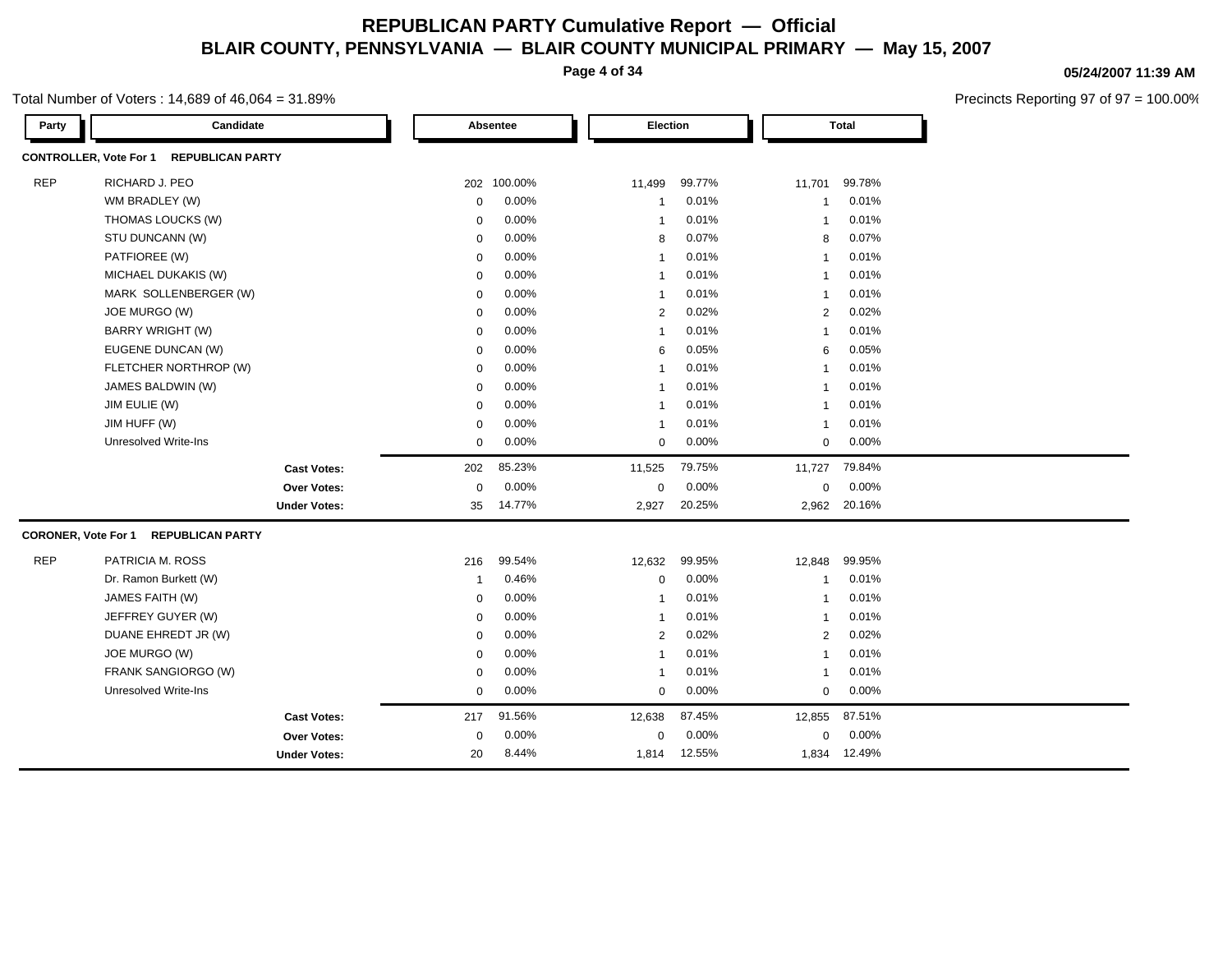**Page 5 of 34**

Total Number of Voters : 14,689 of 46,064 = 31.89%

**05/24/2007 11:39 AM**

| Party      | Candidate                                                    |                         | Absentee    | Election       |          |             | <b>Total</b> |  |
|------------|--------------------------------------------------------------|-------------------------|-------------|----------------|----------|-------------|--------------|--|
|            | REGISTER AND RECORDER, Vote For 1<br><b>REPUBLICAN PARTY</b> |                         |             |                |          |             |              |  |
| <b>REP</b> | <b>MARY ANN BENNIS</b>                                       |                         | 217 100.00% | 12,180         | 99.97%   | 12,397      | 99.97%       |  |
|            | CAROL J DECKER (W)                                           | $\mathbf 0$             | 0.00%       | $\overline{1}$ | 0.01%    | -1          | 0.01%        |  |
|            | <b>GEORGE HAMPTON (W)</b>                                    | $\mathbf 0$             | 0.00%       | $\overline{1}$ | 0.01%    | -1          | 0.01%        |  |
|            | JOE MURGO (W)                                                | $\mathbf 0$             | 0.00%       | $\mathbf 1$    | 0.01%    | -1          | 0.01%        |  |
|            | DICK WEBER (W)                                               | $\mathbf 0$             | 0.00%       | $\mathbf 1$    | 0.01%    | -1          | 0.01%        |  |
|            | <b>Unresolved Write-Ins</b>                                  | $\mathbf 0$             | 0.00%       | $\mathbf 0$    | 0.00%    | $\mathbf 0$ | 0.00%        |  |
|            | <b>Cast Votes:</b>                                           | 217                     | 91.56%      | 12,184         | 84.31%   | 12,401      | 84.42%       |  |
|            | <b>Over Votes:</b>                                           | $\mathbf 0$             | 0.00%       | $\mathbf 0$    | 0.00%    | $\mathbf 0$ | 0.00%        |  |
|            | <b>Under Votes:</b>                                          | 20                      | 8.44%       | 2,268          | 15.69%   | 2,288       | 15.58%       |  |
|            | <b>TREASURER, Vote For 1</b><br><b>REPUBLICAN PARTY</b>      |                         |             |                |          |             |              |  |
| <b>REP</b> | JAMES R. CAROTHERS                                           | 218                     | 100.00%     | 12,306         | 99.95%   | 12,524      | 99.95%       |  |
|            | JAMES BALDWIN (W)                                            | $\Omega$                | 0.00%       | $\mathbf 1$    | 0.01%    | -1          | 0.01%        |  |
|            | CHARLES R CULBERTSON (W)                                     | $\mathbf 0$             | 0.00%       | $\overline{1}$ | 0.01%    | -1          | 0.01%        |  |
|            | TRAVIS EHREDT (W)                                            | $\Omega$                | 0.00%       | $\overline{1}$ | 0.01%    | -1          | 0.01%        |  |
|            | KARIN GIVLER (W)                                             | $\Omega$                | 0.00%       | $\overline{1}$ | 0.01%    | -1          | 0.01%        |  |
|            | JOE MURGO (W)                                                | $\Omega$                | 0.00%       | $\overline{1}$ | 0.01%    | -1          | 0.01%        |  |
|            | <b>KEANU REEVES (W)</b>                                      | $\mathbf 0$             | 0.00%       | $\overline{1}$ | 0.01%    | -1          | 0.01%        |  |
|            | <b>Unresolved Write-Ins</b>                                  | $\mathbf 0$             | 0.00%       | $\mathbf 0$    | 0.00%    | $\mathbf 0$ | 0.00%        |  |
|            | <b>Cast Votes:</b>                                           | 218                     | 91.98%      | 12,312         | 85.19%   | 12,530      | 85.30%       |  |
|            | <b>Over Votes:</b>                                           | $\mathbf 0$             | 0.00%       | 0              | $0.00\%$ | $\mathbf 0$ | 0.00%        |  |
|            | <b>Under Votes:</b>                                          | 19                      | 8.02%       | 2.140          | 14.81%   | 2.159       | 14.70%       |  |
|            | MAGISTERIAL DISTRICT JUDGE DISTRICT 24-3-02, Vote For 1      | <b>REPUBLICAN PARTY</b> |             |                |          |             |              |  |
| <b>REP</b> | DAVID E. BURCHFIELD, JR.                                     | 10                      | 18.87%      | 330            | 12.17%   | 340         | 12.30%       |  |
| <b>REP</b> | STEVEN D. JACKSON                                            | 18                      | 33.96%      | 1,034          | 38.13%   | 1,052       | 38.05%       |  |
| <b>REP</b> | SHAWN B. COHEN, ATTORNEY                                     | $\overline{7}$          | 13.21%      | 531            | 19.58%   | 538         | 19.46%       |  |
| <b>REP</b> | CHRISTOPHER COHN, POLICE OFFICER                             | 18                      | 33.96%      | 817            | 30.13%   | 835         | 30.20%       |  |
|            | Unresolved Write-Ins                                         | $\mathbf 0$             | $0.00\%$    | $\mathbf 0$    | $0.00\%$ | $\mathbf 0$ | $0.00\%$     |  |
|            | <b>Cast Votes:</b>                                           | 53                      | 94.64%      | 2,712          | 95.90%   | 2,765       | 95.87%       |  |
|            | <b>Over Votes:</b>                                           | $\Omega$                | 0.00%       | $\mathbf 0$    | 0.00%    | $\mathbf 0$ | 0.00%        |  |
|            | <b>Under Votes:</b>                                          | 3                       | 5.36%       | 116            | 4.10%    | 119         | 4.13%        |  |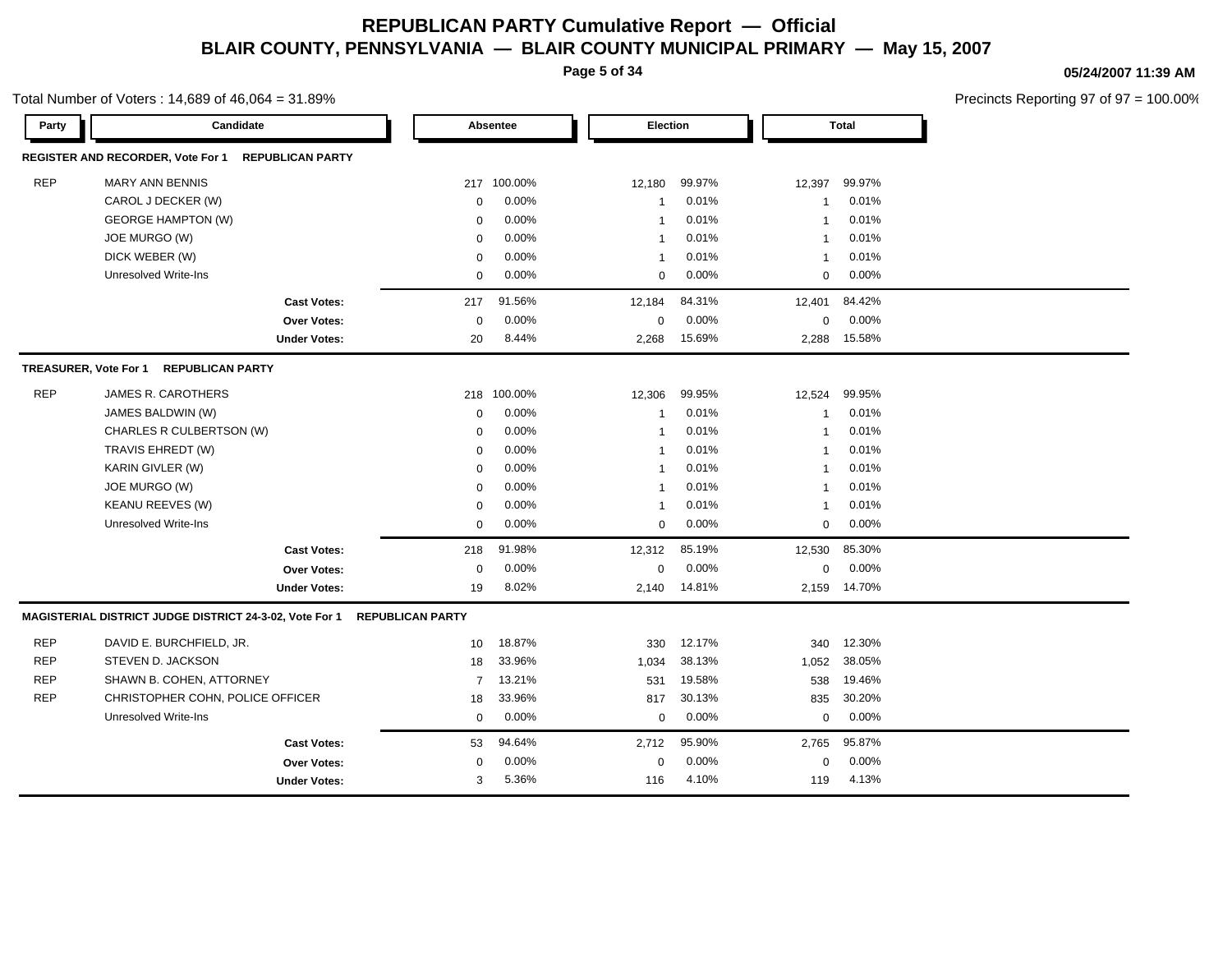**Page 6 of 34**

### Total Number of Voters : 14,689 of 46,064 = 31.89%

| Party      | Candidate                                       |                         | Absentee | Election                 |        |                | <b>Total</b> |
|------------|-------------------------------------------------|-------------------------|----------|--------------------------|--------|----------------|--------------|
|            | ALTOONA CITY COUNCIL FOUR YEAR TERM, Vote For 3 | <b>REPUBLICAN PARTY</b> |          |                          |        |                |              |
| <b>REP</b> | <b>BRUCE KELLEY</b>                             | 49                      | 51.04%   | 2,808                    | 49.85% | 2,857          | 49.87%       |
| <b>REP</b> | <b>JOSEPH L. RIEKER</b>                         | 45                      | 46.88%   | 2,584                    | 45.87% | 2,629          | 45.89%       |
|            | SCOTT ALBRIGHT (W)                              | $\mathbf 0$             | 0.00%    | $\overline{1}$           | 0.02%  | $\mathbf{1}$   | 0.02%        |
|            | JAMES BALDWIN (W)                               | $\mathbf 0$             | 0.00%    | $\overline{1}$           | 0.02%  | $\mathbf{1}$   | 0.02%        |
|            | <b>BOB BARANIK (W)</b>                          | $\mathbf 0$             | 0.00%    | $\overline{1}$           | 0.02%  | $\mathbf{1}$   | 0.02%        |
|            | DANIEL B BAUER (W)                              | $\mathbf 0$             | 0.00%    | $\overline{1}$           | 0.02%  | $\mathbf{1}$   | 0.02%        |
|            | MARVIN BERGMAN (W)                              | $\mathbf 0$             | 0.00%    | $\overline{1}$           | 0.02%  | $\mathbf{1}$   | 0.02%        |
|            | MARYANN JOYCE BISTLINEE (W)                     | $\mathbf 0$             | 0.00%    | $\overline{1}$           | 0.02%  | $\mathbf{1}$   | 0.02%        |
|            | BRUCE BRUMBAUGH (W)                             | $\mathbf 0$             | 0.00%    | $\overline{1}$           | 0.02%  | $\mathbf{1}$   | 0.02%        |
|            | DERRICK BUNJA (W)                               | $\mathbf 0$             | 0.00%    | $\overline{1}$           | 0.02%  | $\overline{1}$ | 0.02%        |
|            | JENNIFER BUNJA (W)                              | $\mathbf 0$             | 0.00%    | $\overline{1}$           | 0.02%  | $\overline{1}$ | 0.02%        |
|            | DONALD T BURGESS (W)                            | $\mathbf 0$             | 0.00%    | $\overline{1}$           | 0.02%  | -1             | 0.02%        |
|            | AUNTIE BUSINESS (W)                             | $\mathbf 0$             | 0.00%    | $\overline{1}$           | 0.02%  | $\overline{1}$ | 0.02%        |
|            | ERIC CAGEL (W)                                  | $\mathbf 0$             | 0.00%    | 173                      | 3.07%  | 173            | 3.02%        |
|            | JIM CALVERT (W)                                 | $\mathbf 0$             | 0.00%    | $\overline{1}$           | 0.02%  | $\overline{1}$ | 0.02%        |
|            | RALPH CARDINE (W)                               | $\mathbf 0$             | 0.00%    | $\overline{1}$           | 0.02%  | $\overline{1}$ | 0.02%        |
|            | ERIC CRAGLE (W)                                 | $\mathbf 0$             | 0.00%    | $\overline{1}$           | 0.02%  | $\overline{1}$ | 0.02%        |
|            | DONALD CRAIG (W)                                | $\mathbf 0$             | 0.00%    | $\overline{1}$           | 0.02%  | $\overline{1}$ | 0.02%        |
|            | LORI CRILLEY (W)                                | $\mathbf 0$             | 0.00%    | $\overline{1}$           | 0.02%  | $\overline{1}$ | 0.02%        |
|            | E. karen Culp (W)                               | $\overline{1}$          | 1.04%    | 0                        | 0.00%  | $\overline{1}$ | 0.02%        |
|            | FOCHLER DEBBIE (W)                              | $\mathbf 0$             | 0.00%    | $\overline{1}$           | 0.02%  | $\overline{1}$ | 0.02%        |
|            | TOM DEHAVENNB (W)                               | $\mathbf 0$             | 0.00%    | $\overline{1}$           | 0.02%  | $\overline{1}$ | 0.02%        |
|            | JOHN DOE (W)                                    | $\mathbf 0$             | 0.00%    | 2                        | 0.04%  | 2              | 0.03%        |
|            | BEICHLER DON (W)                                | $\mathbf 0$             | 0.00%    | $\overline{1}$           | 0.02%  | $\overline{1}$ | 0.02%        |
|            | PAUL F ECKENROD (W)                             | $\mathbf 0$             | 0.00%    | $\overline{1}$           | 0.02%  | $\overline{1}$ | 0.02%        |
|            | MELVIN ELLIS (W)                                | $\mathbf 0$             | 0.00%    | $\overline{1}$           | 0.02%  | $\overline{1}$ | 0.02%        |
|            | DAVE FRANCIS (W)                                | $\mathbf 0$             | 0.00%    | -1                       | 0.02%  | $\overline{1}$ | 0.02%        |
|            | MATT GARBER (W)                                 | $\mathbf 0$             | 0.00%    | $\overline{2}$           | 0.04%  | $\overline{c}$ | 0.03%        |
|            | <b>KEN GARMAN (W)</b>                           | $\mathbf 0$             | 0.00%    | $\overline{1}$           | 0.02%  | $\overline{1}$ | 0.02%        |
|            | PAUL GOOD (W)                                   | $\mathbf 0$             | 0.00%    | $\overline{2}$           | 0.04%  | $\overline{c}$ | 0.03%        |
|            | EDWARD HALLERAN (W)                             | $\mathbf 0$             | 0.00%    | $\overline{1}$           | 0.02%  | $\mathbf{1}$   | 0.02%        |
|            | PAT HIMES (W)                                   | $\mathbf 0$             | 0.00%    | $\overline{1}$           | 0.02%  | $\mathbf{1}$   | 0.02%        |
|            | DENNIS J HOLLAND (W)                            | $\mathbf 0$             | 0.00%    | -1                       | 0.02%  | $\overline{1}$ | 0.02%        |
|            | THEODORE BEAM JR (W)                            | 0                       | 0.00%    | -1                       | 0.02%  | $\mathbf{1}$   | 0.02%        |
|            | WADE KAGARISE (W)                               | 0                       | $0.00\%$ | $\mathbf 1$              | 0.02%  | 1              | 0.02%        |
|            | EARL KAUEFMANN (W)                              | $\mathbf 0$             | 0.00%    | $\overline{1}$           | 0.02%  | $\mathbf{1}$   | 0.02%        |
|            | ERIC KEAGLE (W)                                 | $\mathbf 0$             | 0.00%    | $\overline{1}$           | 0.02%  | $\overline{1}$ | 0.02%        |
|            | CASEY KEPHART (W)                               | $\mathbf 0$             | 0.00%    | $\overline{1}$           | 0.02%  | $\mathbf{1}$   | 0.02%        |
|            | HANS KRAATZ (W)                                 | $\mathbf 0$             | 0.00%    | $\overline{\phantom{a}}$ | 0.02%  | $\overline{1}$ | 0.02%        |
|            | CHARLES LAMARK (W)                              | $\mathbf 0$             | 0.00%    | $\overline{\phantom{a}}$ | 0.02%  | $\overline{1}$ | 0.02%        |
|            | DAVE LITZINGER (W)                              | $\mathbf 0$             | 0.00%    | 1                        | 0.02%  | $\overline{1}$ | 0.02%        |

### **05/24/2007 11:39 AM**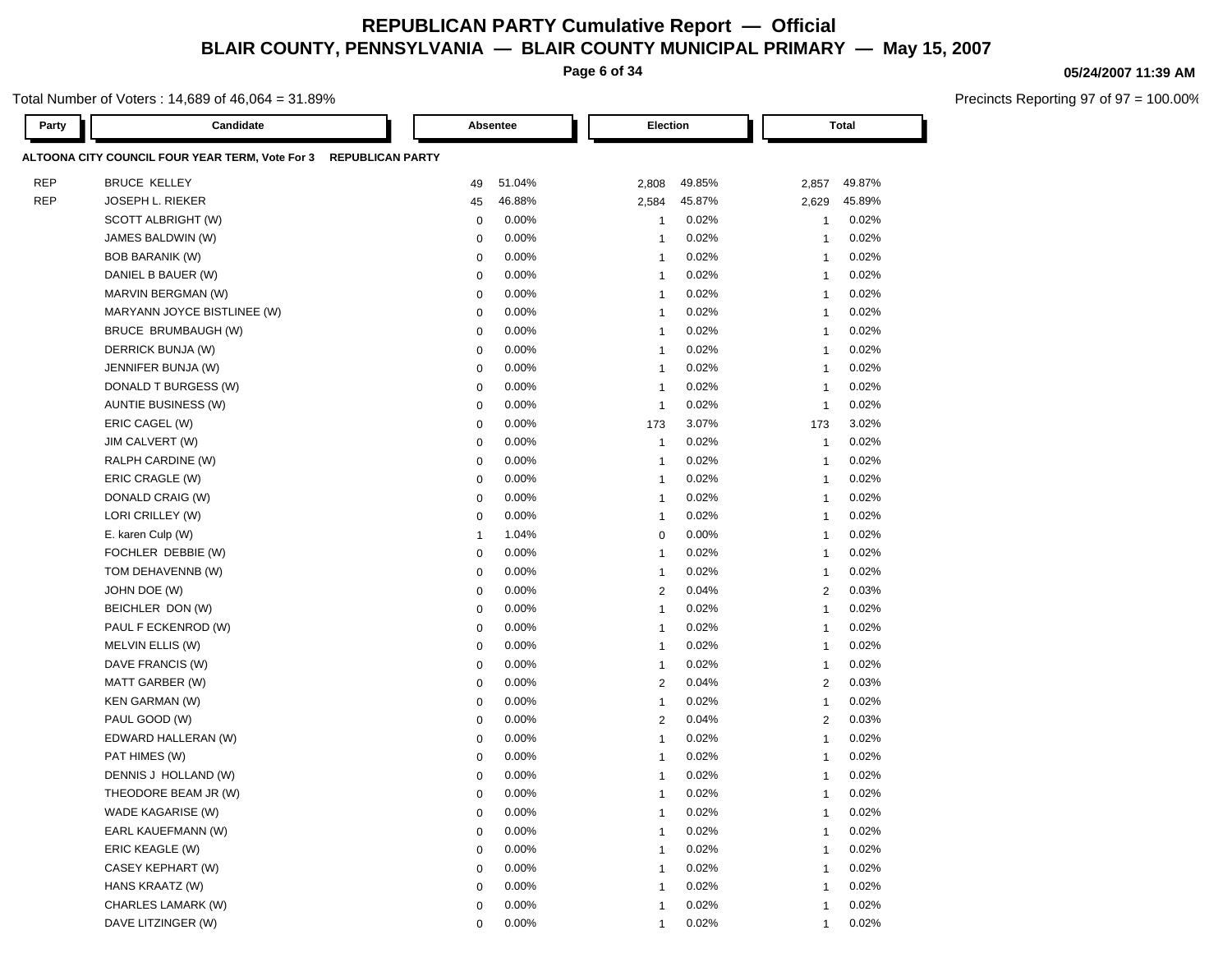**Page 7 of 34**

### Total Number of Voters : 14,689 of 46,064 = 31.89%

| BILL MALLORY (W)<br>0.00%<br>0.02%<br>0.02%<br>$\mathbf 0$<br>$\mathbf{1}$<br>1<br>Cindy Moyer (W)<br>1.04%<br>0.00%<br>0.02%<br>$\mathbf 0$<br>$\mathbf{1}$<br>-1<br>PAUL MUMMERT (W)<br>0.00%<br>0.02%<br>0.02%<br>0<br>$\mathbf{1}$<br>$\mathbf{1}$<br>0.00%<br>0.02%<br>0.02%<br>ALFRED E NEWMAN (W)<br>$\mathbf 0$<br>$\mathbf{1}$<br>1<br>0.02%<br>SEAN NORTHROP (W)<br>0.00%<br>0.02%<br>$\mathbf 0$<br>$\mathbf{1}$<br>1<br>ELMER OBRIEN (W)<br>0.02%<br>0.02%<br>0.00%<br>0<br>$\mathbf{1}$<br>1<br>PROBST RANDY (W)<br>0.00%<br>0.02%<br>0.02%<br>0<br>$\mathbf{1}$<br>$\mathbf{1}$<br>WILL REED (W)<br>0.00%<br>0.02%<br>0.02%<br>0<br>$\mathbf{1}$<br>$\mathbf{1}$<br>RIKCAGLEE (W)<br>0.02%<br>0.02%<br>$\mathbf 0$<br>0.00%<br>$\mathbf{1}$<br>1<br>0.02%<br>0.02%<br>MATTHEW J RILEY (W)<br>0.00%<br>0<br>$\mathbf{1}$<br>$\mathbf{1}$<br>REBECCA J ROBINSON (W)<br>0.00%<br>0.02%<br>0.02%<br>$\mathbf 0$<br>$\mathbf{1}$<br>$\mathbf{1}$<br>0.00%<br>0.02%<br>0.02%<br>JIM ROKOSKY (W)<br>$\mathbf 0$<br>$\mathbf{1}$<br>$\mathbf{1}$<br>0.02%<br>0.02%<br>CORY SEYMOUR (W)<br>0.00%<br>$\mathbf 0$<br>$\mathbf{1}$<br>$\mathbf{1}$<br>0.02%<br>0.02%<br>JAMES SHOENFELDER (W)<br>0.00%<br>$\mathbf 0$<br>$\mathbf{1}$<br>1<br>0.02%<br>BILL SHULTZ (W)<br>0.00%<br>0.02%<br>$\mathbf 0$<br>$\mathbf{1}$<br>$\mathbf{1}$<br>SILESJONESS (W)<br>0.02%<br>0.02%<br>0.00%<br>$\mathbf 0$<br>$\mathbf{1}$<br>1<br>FRANK J SMITH (W)<br>0.02%<br>0.02%<br>0.00%<br>$\mathbf 0$<br>$\mathbf{1}$<br>$\mathbf{1}$<br>TODD SMITH (W)<br>0.00%<br>0.02%<br>0.02%<br>$\mathbf 0$<br>$\mathbf{1}$<br>1<br>LARRY W WILKES SR (W)<br>0.00%<br>0.02%<br>0.02%<br>$\mathbf 0$<br>$\mathbf{1}$<br>$\mathbf{1}$<br>STEVECLARK (W)<br>0.00%<br>0.02%<br>0.02%<br>$\mathbf 0$<br>$\mathbf{1}$<br>1<br>0.02%<br>0.02%<br>JOE STEVENS (W)<br>0.00%<br>0<br>$\mathbf{1}$<br>$\mathbf{1}$<br>OHMAR STROHM (W)<br>0.00%<br>0.02%<br>0.02%<br>$\mathbf 0$<br>$\mathbf{1}$<br>$\mathbf{1}$<br>0.02%<br>STUDUNCAN (W)<br>0.00%<br>0.02%<br>$\mathbf 0$<br>$\mathbf{1}$<br>1<br>0.02%<br>0.02%<br><b>BRADIE THOMAS (W)</b><br>0.00%<br>0<br>$\mathbf{1}$<br>1<br>HAROLD THOMPSON (W)<br>0.02%<br>0.02%<br>0.00%<br>0<br>$\mathbf{1}$<br>1<br>TERRY TOMASSETTI (W)<br>0.02%<br>0.02%<br>0.00%<br>0<br>$\mathbf{1}$<br>$\mathbf{1}$<br>JULIAN F VAUGHN (W)<br>0.00%<br>0.02%<br>0.02%<br>$\mathbf 0$<br>$\mathbf{1}$<br>1<br>BILL WOOD (W)<br>0.00%<br>0.02%<br>0.02%<br>0<br>$\mathbf{1}$<br>$\mathbf{1}$<br>JIM WOOMER (W)<br>0.00%<br>0.02%<br>0.02%<br>$\mathbf 0$<br>$\mathbf{1}$<br>1<br><b>Unresolved Write-Ins</b><br>0.00%<br>0.00%<br>$0.00\%$<br>$\mathbf 0$<br>$\mathbf 0$<br>0<br>53.33%<br>50.49%<br>50.53%<br>96<br>5,633<br>5,729<br><b>Cast Votes:</b><br>0.00%<br>$0.00\%$<br>$\mathbf 0$<br>0.00%<br>Over Votes:<br>$\mathbf 0$<br>0<br>46.67%<br>49.51%<br>49.47%<br><b>Under Votes:</b><br>84<br>5,524<br>5,608 | Candidate<br>Party | Absentee | Election | Total |  |
|------------------------------------------------------------------------------------------------------------------------------------------------------------------------------------------------------------------------------------------------------------------------------------------------------------------------------------------------------------------------------------------------------------------------------------------------------------------------------------------------------------------------------------------------------------------------------------------------------------------------------------------------------------------------------------------------------------------------------------------------------------------------------------------------------------------------------------------------------------------------------------------------------------------------------------------------------------------------------------------------------------------------------------------------------------------------------------------------------------------------------------------------------------------------------------------------------------------------------------------------------------------------------------------------------------------------------------------------------------------------------------------------------------------------------------------------------------------------------------------------------------------------------------------------------------------------------------------------------------------------------------------------------------------------------------------------------------------------------------------------------------------------------------------------------------------------------------------------------------------------------------------------------------------------------------------------------------------------------------------------------------------------------------------------------------------------------------------------------------------------------------------------------------------------------------------------------------------------------------------------------------------------------------------------------------------------------------------------------------------------------------------------------------------------------------------------------------------------------------------------------------------------------------------------------------------------------------------------------------------------------------------------------------------------------------------------------------------------------------------------------------------------------------------------------------------------------------------------------------------------------------------------------------------------|--------------------|----------|----------|-------|--|
|                                                                                                                                                                                                                                                                                                                                                                                                                                                                                                                                                                                                                                                                                                                                                                                                                                                                                                                                                                                                                                                                                                                                                                                                                                                                                                                                                                                                                                                                                                                                                                                                                                                                                                                                                                                                                                                                                                                                                                                                                                                                                                                                                                                                                                                                                                                                                                                                                                                                                                                                                                                                                                                                                                                                                                                                                                                                                                                        |                    |          |          |       |  |
|                                                                                                                                                                                                                                                                                                                                                                                                                                                                                                                                                                                                                                                                                                                                                                                                                                                                                                                                                                                                                                                                                                                                                                                                                                                                                                                                                                                                                                                                                                                                                                                                                                                                                                                                                                                                                                                                                                                                                                                                                                                                                                                                                                                                                                                                                                                                                                                                                                                                                                                                                                                                                                                                                                                                                                                                                                                                                                                        |                    |          |          |       |  |
|                                                                                                                                                                                                                                                                                                                                                                                                                                                                                                                                                                                                                                                                                                                                                                                                                                                                                                                                                                                                                                                                                                                                                                                                                                                                                                                                                                                                                                                                                                                                                                                                                                                                                                                                                                                                                                                                                                                                                                                                                                                                                                                                                                                                                                                                                                                                                                                                                                                                                                                                                                                                                                                                                                                                                                                                                                                                                                                        |                    |          |          |       |  |
|                                                                                                                                                                                                                                                                                                                                                                                                                                                                                                                                                                                                                                                                                                                                                                                                                                                                                                                                                                                                                                                                                                                                                                                                                                                                                                                                                                                                                                                                                                                                                                                                                                                                                                                                                                                                                                                                                                                                                                                                                                                                                                                                                                                                                                                                                                                                                                                                                                                                                                                                                                                                                                                                                                                                                                                                                                                                                                                        |                    |          |          |       |  |
|                                                                                                                                                                                                                                                                                                                                                                                                                                                                                                                                                                                                                                                                                                                                                                                                                                                                                                                                                                                                                                                                                                                                                                                                                                                                                                                                                                                                                                                                                                                                                                                                                                                                                                                                                                                                                                                                                                                                                                                                                                                                                                                                                                                                                                                                                                                                                                                                                                                                                                                                                                                                                                                                                                                                                                                                                                                                                                                        |                    |          |          |       |  |
|                                                                                                                                                                                                                                                                                                                                                                                                                                                                                                                                                                                                                                                                                                                                                                                                                                                                                                                                                                                                                                                                                                                                                                                                                                                                                                                                                                                                                                                                                                                                                                                                                                                                                                                                                                                                                                                                                                                                                                                                                                                                                                                                                                                                                                                                                                                                                                                                                                                                                                                                                                                                                                                                                                                                                                                                                                                                                                                        |                    |          |          |       |  |
|                                                                                                                                                                                                                                                                                                                                                                                                                                                                                                                                                                                                                                                                                                                                                                                                                                                                                                                                                                                                                                                                                                                                                                                                                                                                                                                                                                                                                                                                                                                                                                                                                                                                                                                                                                                                                                                                                                                                                                                                                                                                                                                                                                                                                                                                                                                                                                                                                                                                                                                                                                                                                                                                                                                                                                                                                                                                                                                        |                    |          |          |       |  |
|                                                                                                                                                                                                                                                                                                                                                                                                                                                                                                                                                                                                                                                                                                                                                                                                                                                                                                                                                                                                                                                                                                                                                                                                                                                                                                                                                                                                                                                                                                                                                                                                                                                                                                                                                                                                                                                                                                                                                                                                                                                                                                                                                                                                                                                                                                                                                                                                                                                                                                                                                                                                                                                                                                                                                                                                                                                                                                                        |                    |          |          |       |  |
|                                                                                                                                                                                                                                                                                                                                                                                                                                                                                                                                                                                                                                                                                                                                                                                                                                                                                                                                                                                                                                                                                                                                                                                                                                                                                                                                                                                                                                                                                                                                                                                                                                                                                                                                                                                                                                                                                                                                                                                                                                                                                                                                                                                                                                                                                                                                                                                                                                                                                                                                                                                                                                                                                                                                                                                                                                                                                                                        |                    |          |          |       |  |
|                                                                                                                                                                                                                                                                                                                                                                                                                                                                                                                                                                                                                                                                                                                                                                                                                                                                                                                                                                                                                                                                                                                                                                                                                                                                                                                                                                                                                                                                                                                                                                                                                                                                                                                                                                                                                                                                                                                                                                                                                                                                                                                                                                                                                                                                                                                                                                                                                                                                                                                                                                                                                                                                                                                                                                                                                                                                                                                        |                    |          |          |       |  |
|                                                                                                                                                                                                                                                                                                                                                                                                                                                                                                                                                                                                                                                                                                                                                                                                                                                                                                                                                                                                                                                                                                                                                                                                                                                                                                                                                                                                                                                                                                                                                                                                                                                                                                                                                                                                                                                                                                                                                                                                                                                                                                                                                                                                                                                                                                                                                                                                                                                                                                                                                                                                                                                                                                                                                                                                                                                                                                                        |                    |          |          |       |  |
|                                                                                                                                                                                                                                                                                                                                                                                                                                                                                                                                                                                                                                                                                                                                                                                                                                                                                                                                                                                                                                                                                                                                                                                                                                                                                                                                                                                                                                                                                                                                                                                                                                                                                                                                                                                                                                                                                                                                                                                                                                                                                                                                                                                                                                                                                                                                                                                                                                                                                                                                                                                                                                                                                                                                                                                                                                                                                                                        |                    |          |          |       |  |
|                                                                                                                                                                                                                                                                                                                                                                                                                                                                                                                                                                                                                                                                                                                                                                                                                                                                                                                                                                                                                                                                                                                                                                                                                                                                                                                                                                                                                                                                                                                                                                                                                                                                                                                                                                                                                                                                                                                                                                                                                                                                                                                                                                                                                                                                                                                                                                                                                                                                                                                                                                                                                                                                                                                                                                                                                                                                                                                        |                    |          |          |       |  |
|                                                                                                                                                                                                                                                                                                                                                                                                                                                                                                                                                                                                                                                                                                                                                                                                                                                                                                                                                                                                                                                                                                                                                                                                                                                                                                                                                                                                                                                                                                                                                                                                                                                                                                                                                                                                                                                                                                                                                                                                                                                                                                                                                                                                                                                                                                                                                                                                                                                                                                                                                                                                                                                                                                                                                                                                                                                                                                                        |                    |          |          |       |  |
|                                                                                                                                                                                                                                                                                                                                                                                                                                                                                                                                                                                                                                                                                                                                                                                                                                                                                                                                                                                                                                                                                                                                                                                                                                                                                                                                                                                                                                                                                                                                                                                                                                                                                                                                                                                                                                                                                                                                                                                                                                                                                                                                                                                                                                                                                                                                                                                                                                                                                                                                                                                                                                                                                                                                                                                                                                                                                                                        |                    |          |          |       |  |
|                                                                                                                                                                                                                                                                                                                                                                                                                                                                                                                                                                                                                                                                                                                                                                                                                                                                                                                                                                                                                                                                                                                                                                                                                                                                                                                                                                                                                                                                                                                                                                                                                                                                                                                                                                                                                                                                                                                                                                                                                                                                                                                                                                                                                                                                                                                                                                                                                                                                                                                                                                                                                                                                                                                                                                                                                                                                                                                        |                    |          |          |       |  |
|                                                                                                                                                                                                                                                                                                                                                                                                                                                                                                                                                                                                                                                                                                                                                                                                                                                                                                                                                                                                                                                                                                                                                                                                                                                                                                                                                                                                                                                                                                                                                                                                                                                                                                                                                                                                                                                                                                                                                                                                                                                                                                                                                                                                                                                                                                                                                                                                                                                                                                                                                                                                                                                                                                                                                                                                                                                                                                                        |                    |          |          |       |  |
|                                                                                                                                                                                                                                                                                                                                                                                                                                                                                                                                                                                                                                                                                                                                                                                                                                                                                                                                                                                                                                                                                                                                                                                                                                                                                                                                                                                                                                                                                                                                                                                                                                                                                                                                                                                                                                                                                                                                                                                                                                                                                                                                                                                                                                                                                                                                                                                                                                                                                                                                                                                                                                                                                                                                                                                                                                                                                                                        |                    |          |          |       |  |
|                                                                                                                                                                                                                                                                                                                                                                                                                                                                                                                                                                                                                                                                                                                                                                                                                                                                                                                                                                                                                                                                                                                                                                                                                                                                                                                                                                                                                                                                                                                                                                                                                                                                                                                                                                                                                                                                                                                                                                                                                                                                                                                                                                                                                                                                                                                                                                                                                                                                                                                                                                                                                                                                                                                                                                                                                                                                                                                        |                    |          |          |       |  |
|                                                                                                                                                                                                                                                                                                                                                                                                                                                                                                                                                                                                                                                                                                                                                                                                                                                                                                                                                                                                                                                                                                                                                                                                                                                                                                                                                                                                                                                                                                                                                                                                                                                                                                                                                                                                                                                                                                                                                                                                                                                                                                                                                                                                                                                                                                                                                                                                                                                                                                                                                                                                                                                                                                                                                                                                                                                                                                                        |                    |          |          |       |  |
|                                                                                                                                                                                                                                                                                                                                                                                                                                                                                                                                                                                                                                                                                                                                                                                                                                                                                                                                                                                                                                                                                                                                                                                                                                                                                                                                                                                                                                                                                                                                                                                                                                                                                                                                                                                                                                                                                                                                                                                                                                                                                                                                                                                                                                                                                                                                                                                                                                                                                                                                                                                                                                                                                                                                                                                                                                                                                                                        |                    |          |          |       |  |
|                                                                                                                                                                                                                                                                                                                                                                                                                                                                                                                                                                                                                                                                                                                                                                                                                                                                                                                                                                                                                                                                                                                                                                                                                                                                                                                                                                                                                                                                                                                                                                                                                                                                                                                                                                                                                                                                                                                                                                                                                                                                                                                                                                                                                                                                                                                                                                                                                                                                                                                                                                                                                                                                                                                                                                                                                                                                                                                        |                    |          |          |       |  |
|                                                                                                                                                                                                                                                                                                                                                                                                                                                                                                                                                                                                                                                                                                                                                                                                                                                                                                                                                                                                                                                                                                                                                                                                                                                                                                                                                                                                                                                                                                                                                                                                                                                                                                                                                                                                                                                                                                                                                                                                                                                                                                                                                                                                                                                                                                                                                                                                                                                                                                                                                                                                                                                                                                                                                                                                                                                                                                                        |                    |          |          |       |  |
|                                                                                                                                                                                                                                                                                                                                                                                                                                                                                                                                                                                                                                                                                                                                                                                                                                                                                                                                                                                                                                                                                                                                                                                                                                                                                                                                                                                                                                                                                                                                                                                                                                                                                                                                                                                                                                                                                                                                                                                                                                                                                                                                                                                                                                                                                                                                                                                                                                                                                                                                                                                                                                                                                                                                                                                                                                                                                                                        |                    |          |          |       |  |
|                                                                                                                                                                                                                                                                                                                                                                                                                                                                                                                                                                                                                                                                                                                                                                                                                                                                                                                                                                                                                                                                                                                                                                                                                                                                                                                                                                                                                                                                                                                                                                                                                                                                                                                                                                                                                                                                                                                                                                                                                                                                                                                                                                                                                                                                                                                                                                                                                                                                                                                                                                                                                                                                                                                                                                                                                                                                                                                        |                    |          |          |       |  |
|                                                                                                                                                                                                                                                                                                                                                                                                                                                                                                                                                                                                                                                                                                                                                                                                                                                                                                                                                                                                                                                                                                                                                                                                                                                                                                                                                                                                                                                                                                                                                                                                                                                                                                                                                                                                                                                                                                                                                                                                                                                                                                                                                                                                                                                                                                                                                                                                                                                                                                                                                                                                                                                                                                                                                                                                                                                                                                                        |                    |          |          |       |  |
|                                                                                                                                                                                                                                                                                                                                                                                                                                                                                                                                                                                                                                                                                                                                                                                                                                                                                                                                                                                                                                                                                                                                                                                                                                                                                                                                                                                                                                                                                                                                                                                                                                                                                                                                                                                                                                                                                                                                                                                                                                                                                                                                                                                                                                                                                                                                                                                                                                                                                                                                                                                                                                                                                                                                                                                                                                                                                                                        |                    |          |          |       |  |
|                                                                                                                                                                                                                                                                                                                                                                                                                                                                                                                                                                                                                                                                                                                                                                                                                                                                                                                                                                                                                                                                                                                                                                                                                                                                                                                                                                                                                                                                                                                                                                                                                                                                                                                                                                                                                                                                                                                                                                                                                                                                                                                                                                                                                                                                                                                                                                                                                                                                                                                                                                                                                                                                                                                                                                                                                                                                                                                        |                    |          |          |       |  |
|                                                                                                                                                                                                                                                                                                                                                                                                                                                                                                                                                                                                                                                                                                                                                                                                                                                                                                                                                                                                                                                                                                                                                                                                                                                                                                                                                                                                                                                                                                                                                                                                                                                                                                                                                                                                                                                                                                                                                                                                                                                                                                                                                                                                                                                                                                                                                                                                                                                                                                                                                                                                                                                                                                                                                                                                                                                                                                                        |                    |          |          |       |  |
|                                                                                                                                                                                                                                                                                                                                                                                                                                                                                                                                                                                                                                                                                                                                                                                                                                                                                                                                                                                                                                                                                                                                                                                                                                                                                                                                                                                                                                                                                                                                                                                                                                                                                                                                                                                                                                                                                                                                                                                                                                                                                                                                                                                                                                                                                                                                                                                                                                                                                                                                                                                                                                                                                                                                                                                                                                                                                                                        |                    |          |          |       |  |
|                                                                                                                                                                                                                                                                                                                                                                                                                                                                                                                                                                                                                                                                                                                                                                                                                                                                                                                                                                                                                                                                                                                                                                                                                                                                                                                                                                                                                                                                                                                                                                                                                                                                                                                                                                                                                                                                                                                                                                                                                                                                                                                                                                                                                                                                                                                                                                                                                                                                                                                                                                                                                                                                                                                                                                                                                                                                                                                        |                    |          |          |       |  |
|                                                                                                                                                                                                                                                                                                                                                                                                                                                                                                                                                                                                                                                                                                                                                                                                                                                                                                                                                                                                                                                                                                                                                                                                                                                                                                                                                                                                                                                                                                                                                                                                                                                                                                                                                                                                                                                                                                                                                                                                                                                                                                                                                                                                                                                                                                                                                                                                                                                                                                                                                                                                                                                                                                                                                                                                                                                                                                                        |                    |          |          |       |  |
|                                                                                                                                                                                                                                                                                                                                                                                                                                                                                                                                                                                                                                                                                                                                                                                                                                                                                                                                                                                                                                                                                                                                                                                                                                                                                                                                                                                                                                                                                                                                                                                                                                                                                                                                                                                                                                                                                                                                                                                                                                                                                                                                                                                                                                                                                                                                                                                                                                                                                                                                                                                                                                                                                                                                                                                                                                                                                                                        |                    |          |          |       |  |

**05/24/2007 11:39 AM**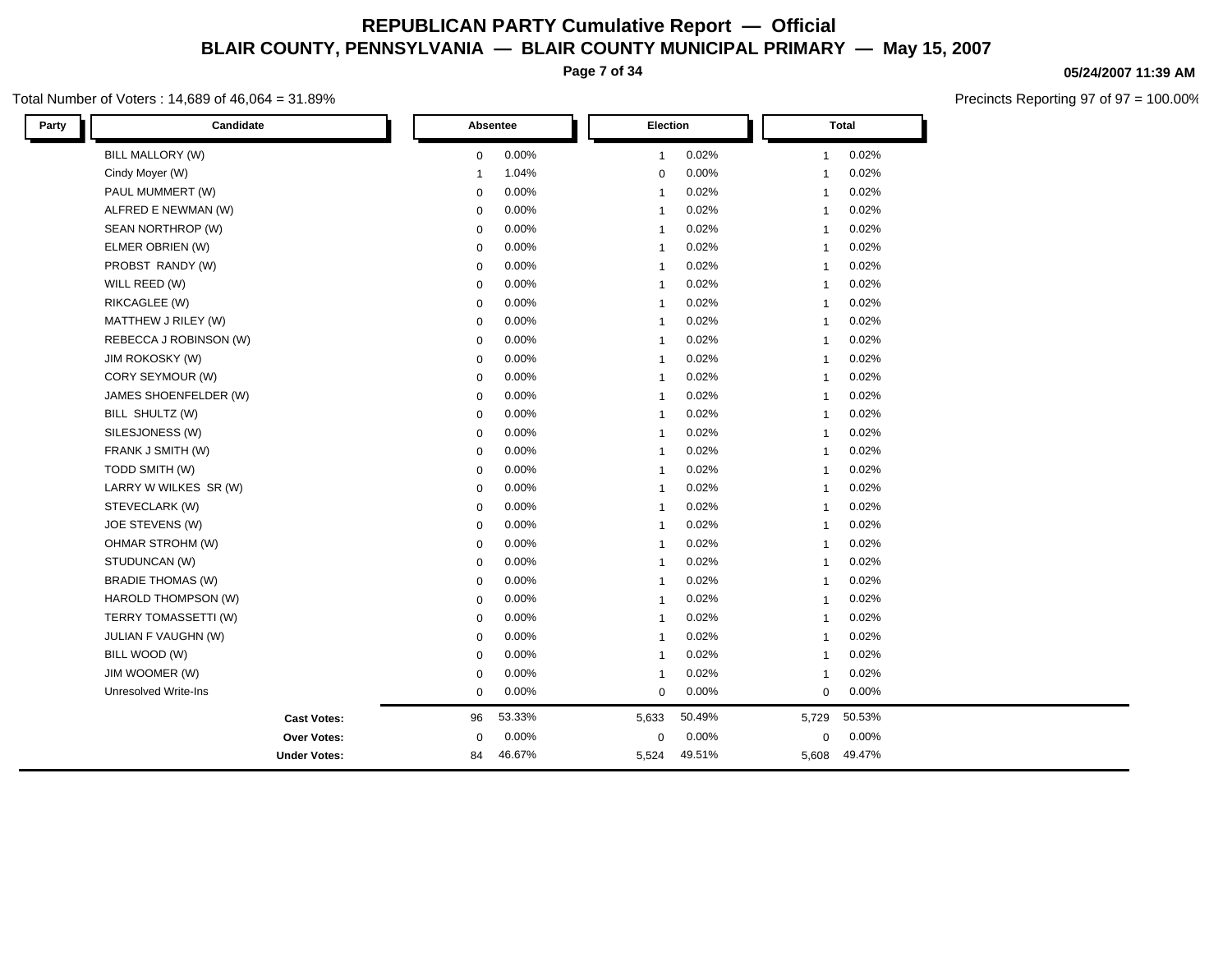**Page 8 of 34**

Total Number of Voters : 14,689 of 46,064 = 31.89%

#### **05/24/2007 11:39 AM**

| Party      | Candidate                                                            |                         | Absentee   | <b>Election</b> |        |                | Total    |  |
|------------|----------------------------------------------------------------------|-------------------------|------------|-----------------|--------|----------------|----------|--|
|            | ALLEGHENY TOWNSHIP SUPERVISOR SIX YEAR TERM, Vote For 1              | <b>REPUBLICAN PARTY</b> |            |                 |        |                |          |  |
| <b>REP</b> | FRED N. IMLER, II                                                    | 16                      | 72.73%     | 496             | 58.77% | 512            | 59.12%   |  |
| <b>REP</b> | THOMAS J. SMITH                                                      | 6                       | 27.27%     | 347             | 41.11% | 353            | 40.76%   |  |
|            | MARTHA E EVERHART (W)                                                | $\mathbf 0$             | 0.00%      | $\overline{1}$  | 0.12%  | 1              | 0.12%    |  |
|            | Unresolved Write-Ins                                                 | $\mathbf 0$             | 0.00%      | $\mathbf 0$     | 0.00%  | $\mathbf 0$    | 0.00%    |  |
|            | <b>Cast Votes:</b>                                                   | 22                      | 91.67%     | 844             | 91.94% | 866            | 91.93%   |  |
|            | <b>Over Votes:</b>                                                   | $\mathbf 0$             | 0.00%      | $\mathbf 0$     | 0.00%  | 0              | 0.00%    |  |
|            | <b>Under Votes:</b>                                                  | $\overline{2}$          | 8.33%      | 74              | 8.06%  | 76             | 8.07%    |  |
|            | ALLEGHENY TOWNSHIP AUDITOR SIX YEAR TERM, Vote For 1                 | <b>REPUBLICAN PARTY</b> |            |                 |        |                |          |  |
| <b>REP</b> | <b>GALEN E. HELSEL</b>                                               |                         | 17 100.00% | 803             | 99.75% | 820            | 99.76%   |  |
|            | FRED IMLER (W)                                                       | 0                       | 0.00%      | $\overline{1}$  | 0.12%  | $\overline{1}$ | 0.12%    |  |
|            | MARTHA E EVERHART (W)                                                | 0                       | 0.00%      | $\overline{1}$  | 0.12%  | -1             | 0.12%    |  |
|            | Unresolved Write-Ins                                                 | 0                       | 0.00%      | 0               | 0.00%  | 0              | 0.00%    |  |
|            | <b>Cast Votes:</b>                                                   | 17                      | 70.83%     | 805             | 87.69% | 822            | 87.26%   |  |
|            | <b>Over Votes:</b>                                                   | $\mathbf 0$             | 0.00%      | $\mathbf 0$     | 0.00%  | $\mathbf 0$    | $0.00\%$ |  |
|            | <b>Under Votes:</b>                                                  | 7                       | 29.17%     | 113             | 12.31% | 120            | 12.74%   |  |
|            | ANTIS TOWNSHIP SUPERVISOR SIX YEAR TERM, Vote For 2 REPUBLICAN PARTY |                         |            |                 |        |                |          |  |
| <b>REP</b> | <b>CHARLES W. TAYLOR</b>                                             | 5                       | 38.46%     | 497             | 38.56% | 502            | 38.56%   |  |
| <b>REP</b> | ROBERT P. HORNBERGER, SR.                                            | 4                       | 30.77%     | 393             | 30.49% | 397            | 30.49%   |  |
| <b>REP</b> | <b>RON GENSAMER</b>                                                  | 4                       | 30.77%     | 390             | 30.26% | 394            | 30.26%   |  |
|            | RAY AMATO (W)                                                        | $\mathbf 0$             | 0.00%      | $\overline{1}$  | 0.08%  | $\overline{1}$ | 0.08%    |  |
|            | ROBERT W HIMES (W)                                                   | $\mathbf 0$             | 0.00%      | 3               | 0.23%  | 3              | 0.23%    |  |
|            | <b>KEN HOSTLER (W)</b>                                               | $\mathbf 0$             | 0.00%      | $\mathbf{1}$    | 0.08%  | $\overline{1}$ | 0.08%    |  |
|            | DEBBIE HOY (W)                                                       | $\mathbf 0$             | 0.00%      | $\mathbf{1}$    | 0.08%  | $\overline{1}$ | 0.08%    |  |
|            | MAHLON LEPPERD (W)                                                   | $\mathbf 0$             | 0.00%      | 2               | 0.16%  | $\overline{c}$ | 0.15%    |  |
|            | DAVID SHILDT (W)                                                     | $\mathbf 0$             | 0.00%      | $\overline{1}$  | 0.08%  | $\overline{1}$ | 0.08%    |  |
|            | <b>Unresolved Write-Ins</b>                                          | $\mathbf 0$             | 0.00%      | $\Omega$        | 0.00%  | $\mathbf 0$    | 0.00%    |  |
|            | <b>Cast Votes:</b>                                                   | 13                      | 92.86%     | 1,289           | 83.05% | 1,302          | 83.14%   |  |
|            | <b>Over Votes:</b>                                                   | $\mathbf 0$             | 0.00%      | $\mathbf 0$     | 0.00%  | $\mathbf 0$    | 0.00%    |  |
|            | <b>Under Votes:</b>                                                  | $\mathbf{1}$            | 7.14%      | 263             | 16.95% | 264            | 16.86%   |  |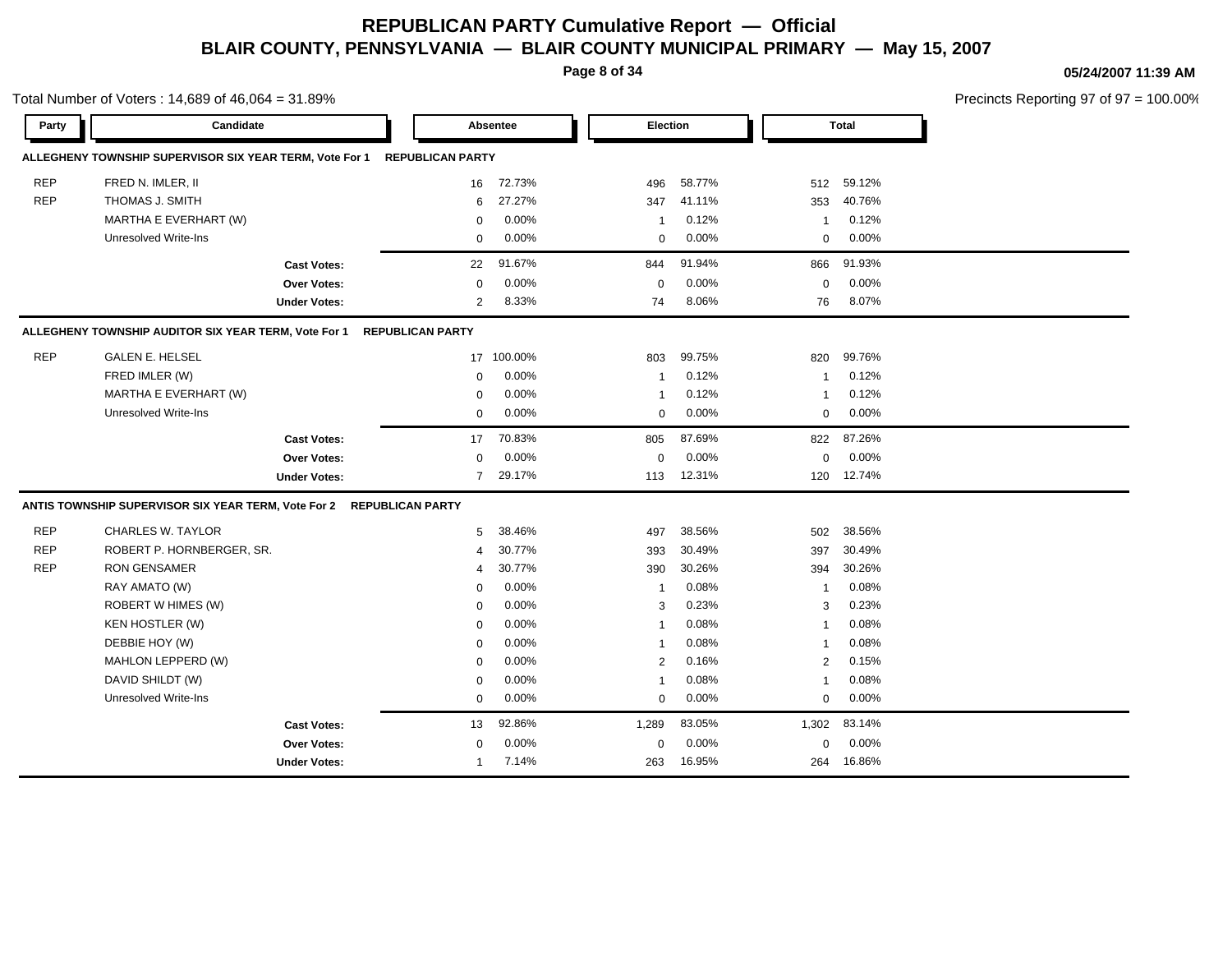**Page 9 of 34**

Total Number of Voters : 14,689 of 46,064 = 31.89%

#### **05/24/2007 11:39 AM**

| Party      | Candidate                                           |                         |                         | Absentee  | Election       |          |                | <b>Total</b> |  |
|------------|-----------------------------------------------------|-------------------------|-------------------------|-----------|----------------|----------|----------------|--------------|--|
|            | ANTIS TOWNSHIP SUPERVISOR TWO YEAR TERM, Vote For 1 |                         | <b>REPUBLICAN PARTY</b> |           |                |          |                |              |  |
| <b>REP</b> | <b>KENNETH HOSTLER</b>                              |                         |                         | 7 100.00% | 640            | 99.07%   | 647            | 99.08%       |  |
|            | FRED BENNETTI (W)                                   |                         | $\mathbf 0$             | 0.00%     | 2              | 0.31%    | $\overline{2}$ | 0.31%        |  |
|            | WILLIAM FINKK (W)                                   |                         | $\Omega$                | 0.00%     | $\overline{1}$ | 0.15%    | $\mathbf{1}$   | 0.15%        |  |
|            | DEBBIE HOY (W)                                      |                         | $\mathbf 0$             | 0.00%     | $\overline{1}$ | 0.15%    | $\mathbf{1}$   | 0.15%        |  |
|            | HOWARD MANN (W)                                     |                         | $\Omega$                | 0.00%     | $\overline{1}$ | 0.15%    | $\mathbf{1}$   | 0.15%        |  |
|            | DAVID SHILDT (W)                                    |                         | $\mathbf 0$             | 0.00%     | $\mathbf 1$    | 0.15%    | $\mathbf{1}$   | 0.15%        |  |
|            | <b>Unresolved Write-Ins</b>                         |                         | 0                       | 0.00%     | $\Omega$       | $0.00\%$ | $\mathbf 0$    | 0.00%        |  |
|            |                                                     | <b>Cast Votes:</b>      |                         | 7 100.00% | 646            | 83.25%   | 653            | 83.40%       |  |
|            |                                                     | <b>Over Votes:</b>      | $\mathbf 0$             | 0.00%     | $\mathbf 0$    | 0.00%    | $\mathbf 0$    | 0.00%        |  |
|            |                                                     | <b>Under Votes:</b>     | $\mathbf 0$             | 0.00%     | 130            | 16.75%   | 130            | 16.60%       |  |
|            | ANTIS TOWNSHIP AUDITOR SIX YEAR TERM, Vote For 1    | <b>REPUBLICAN PARTY</b> |                         |           |                |          |                |              |  |
|            | No Candidate Filed (W)                              |                         | $\mathbf 0$             | 0.00%     | $\mathbf 0$    | 0.00%    | $\mathbf 0$    | 0.00%        |  |
|            | ERIC KIES (W)                                       |                         | $\mathbf 0$             | 0.00%     | $\mathbf 1$    | 50.00%   | 1              | 50.00%       |  |
|            | LIZ ARMSTRONG (W)                                   |                         | $\mathbf 0$             | 0.00%     | $\mathbf 1$    | 50.00%   | $\mathbf{1}$   | 50.00%       |  |
|            | <b>Unresolved Write-Ins</b>                         |                         | $\mathbf 0$             | 0.00%     | $\mathbf 0$    | 0.00%    | $\mathbf 0$    | 0.00%        |  |
|            |                                                     | <b>Cast Votes:</b>      | $\mathbf 0$             | 0.00%     | 2              | 0.26%    | 2              | 0.26%        |  |
|            |                                                     | Over Votes:             | $\mathbf 0$             | 0.00%     | $\mathbf 0$    | 0.00%    | $\mathbf 0$    | 0.00%        |  |
|            |                                                     | <b>Under Votes:</b>     |                         | 7 100.00% | 774            | 99.74%   | 781            | 99.74%       |  |
|            | ANTIS TOWNSHIP AUDITOR FOUR YEAR TERM, Vote For 1   | <b>REPUBLICAN PARTY</b> |                         |           |                |          |                |              |  |
|            | No Candidate Filed (W)                              |                         | $\mathbf 0$             | 0.00%     | $\mathbf 0$    | 0.00%    | $\mathbf 0$    | 0.00%        |  |
|            | <b>BEN TOMCHICK (W)</b>                             |                         | 0                       | 0.00%     | $\mathbf{1}$   | 25.00%   | $\mathbf{1}$   | 25.00%       |  |
|            | CLYDENE NAIL (W)                                    |                         | $\mathbf 0$             | 0.00%     | $\overline{1}$ | 25.00%   | -1             | 25.00%       |  |
|            | DON KOBAK (W)                                       |                         | $\mathbf 0$             | 0.00%     | $\mathbf 1$    | 25.00%   | $\mathbf{1}$   | 25.00%       |  |
|            | FRANCISRUMBERGERR (W)                               |                         | $\mathbf 0$             | 0.00%     | $\mathbf 1$    | 25.00%   | $\mathbf{1}$   | 25.00%       |  |
|            | <b>Unresolved Write-Ins</b>                         |                         | $\mathbf 0$             | 0.00%     | $\mathbf 0$    | 0.00%    | $\mathbf 0$    | 0.00%        |  |
|            |                                                     | <b>Cast Votes:</b>      | $\mathbf 0$             | 0.00%     | 4              | 0.52%    | $\overline{4}$ | 0.51%        |  |
|            |                                                     | <b>Over Votes:</b>      | $\mathbf 0$             | 0.00%     | $\mathbf 0$    | 0.00%    | $\mathbf 0$    | 0.00%        |  |
|            |                                                     | <b>Under Votes:</b>     |                         | 7 100.00% | 772            | 99.48%   | 779            | 99.49%       |  |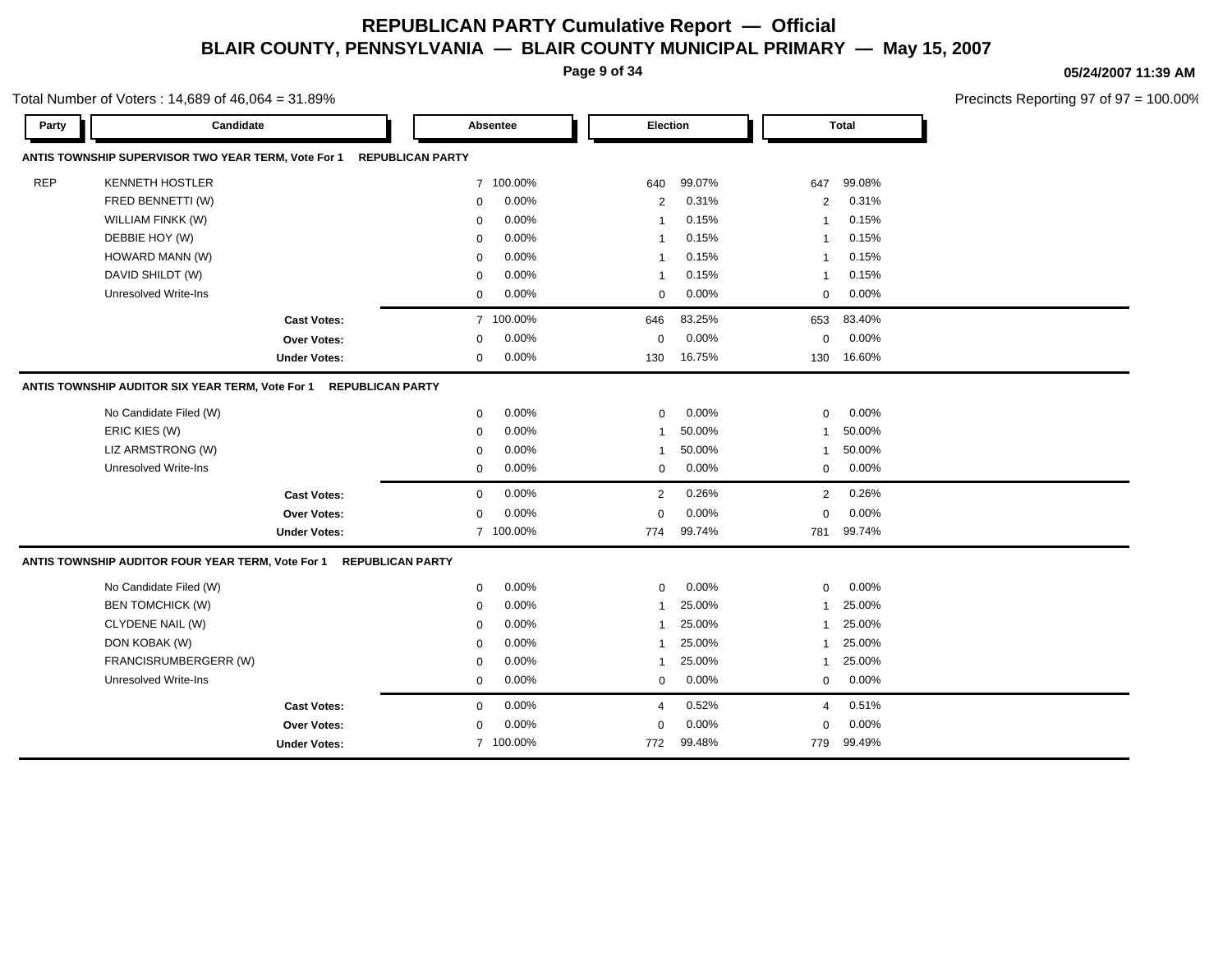**Page 10 of 34**

#### **05/24/2007 11:39 AM**

Precincts Reporting 97 of 97 = 100.00%

| Party | Candidate                                           |                         | <b>Absentee</b> | Election       |        |              | <b>Total</b> |
|-------|-----------------------------------------------------|-------------------------|-----------------|----------------|--------|--------------|--------------|
|       | BELLWOOD BOROUGH COUNCIL FOUR YEAR TERM, Vote For 3 | <b>REPUBLICAN PARTY</b> |                 |                |        |              |              |
|       | No Candidate Filed (W)                              | $\mathbf 0$             | 0.00%           | $\mathbf 0$    | 0.00%  | 0            | 0.00%        |
|       | STEPHEN D ALOVICH (W)                               | $\Omega$                | 0.00%           | $\overline{1}$ | 0.76%  | -1           | 0.76%        |
|       | CHRISTOPHER CEEK (W)                                | $\Omega$                | 0.00%           | $\overline{1}$ | 0.76%  | $\mathbf{1}$ | 0.76%        |
|       | <b>CREEK CHRISTOPHER (W)</b>                        | $\mathbf 0$             | 0.00%           | 45             | 34.35% | 45           | 34.35%       |
|       | CHRISTOPHER E CRDDK (W)                             | $\Omega$                | 0.00%           | $\overline{1}$ | 0.76%  | $\mathbf{1}$ | 0.76%        |
|       | DDONALDWALKKERR (W)                                 | $\Omega$                | 0.00%           | $\overline{1}$ | 0.76%  | $\mathbf{1}$ | 0.76%        |
|       | STEPHEN DPALOVICH (W)                               | $\Omega$                | 0.00%           | $\overline{1}$ | 0.76%  | $\mathbf{1}$ | 0.76%        |
|       | EILEENDNEWBERRYY (W)                                | $\Omega$                | 0.00%           | 35             | 26.72% | 35           | 26.72%       |
|       | STEPHEN PALOVHCH (W)                                | $\mathbf 0$             | 0.00%           | 20             | 15.27% | 20           | 15.27%       |
|       | HERB SHELOW (W)                                     | $\Omega$                | 0.00%           | $\overline{1}$ | 0.76%  | $\mathbf{1}$ | 0.76%        |
|       | DONALD WAER (W)                                     | $\Omega$                | 0.00%           | $\overline{1}$ | 0.76%  | $\mathbf{1}$ | 0.76%        |
|       | DONALD WALKER (W)                                   | $\mathbf 0$             | 0.00%           | 23             | 17.56% | 23           | 17.56%       |
|       | DONALD WALTER (W)                                   | $\mathbf 0$             | 0.00%           | $\overline{1}$ | 0.76%  | $\mathbf{1}$ | 0.76%        |
|       | <b>Unresolved Write-Ins</b>                         | $\mathbf 0$             | 0.00%           | $\mathbf 0$    | 0.00%  | $\mathbf 0$  | 0.00%        |
|       | <b>Cast Votes:</b>                                  | $\mathbf 0$             | 0.00%           | 131            | 27.99% | 131          | 27.99%       |
|       | <b>Over Votes:</b>                                  | 0                       | 0.00%           | $\mathbf 0$    | 0.00%  | $\mathbf 0$  | 0.00%        |
|       | <b>Under Votes:</b>                                 | $\Omega$                | $0.00\%$        | 337            | 72.01% | 337          | 72.01%       |
|       | BELLWOOD BOROUGH COUNCIL TWO YEAR TERM, Vote For 1  | <b>REPUBLICAN PARTY</b> |                 |                |        |              |              |
|       | No Candidate Filed (W)                              | $\mathbf 0$             | 0.00%           | $\mathbf 0$    | 0.00%  | $\pmb{0}$    | 0.00%        |
|       | CHRIS E CREEK (W)                                   | $\mathbf 0$             | 0.00%           | $\overline{1}$ | 2.56%  | $\mathbf{1}$ | 2.56%        |
|       | WALKER DONALD (W)                                   | $\mathbf 0$             | 0.00%           | $\overline{1}$ | 2.56%  | $\mathbf{1}$ | 2.56%        |
|       | ROY GOSHORN (W)                                     | $\Omega$                | 0.00%           | $\overline{1}$ | 2.56%  | $\mathbf{1}$ | 2.56%        |
|       | JAMESBONSELLLL (W)                                  | $\mathbf 0$             | 0.00%           | $\overline{1}$ | 2.56%  | $\mathbf{1}$ | 2.56%        |
|       | EILEEN NEWBERRY (W)                                 | $\Omega$                | 0.00%           | $\overline{4}$ | 10.26% | 4            | 10.26%       |
|       | STEVE PALOVICH (W)                                  | 0                       | 0.00%           | 3              | 7.69%  | 3            | 7.69%        |
|       | DONALD WALKER (W)                                   | $\Omega$                | 0.00%           | 27             | 69.23% | 27           | 69.23%       |
|       | LISA WOLFE (W)                                      | $\Omega$                | $0.00\%$        | $\overline{1}$ | 2.56%  | $\mathbf{1}$ | 2.56%        |
|       | <b>Unresolved Write-Ins</b>                         | $\mathbf 0$             | 0.00%           | $\mathbf 0$    | 0.00%  | 0            | 0.00%        |
|       | <b>Cast Votes:</b>                                  | $\mathbf 0$             | 0.00%           | 39             | 25.00% | 39           | 25.00%       |
|       | <b>Over Votes:</b>                                  | 0                       | $0.00\%$        | $\Omega$       | 0.00%  | $\mathbf 0$  | 0.00%        |
|       | <b>Under Votes:</b>                                 | $\mathbf 0$             | 0.00%           | 117            | 75.00% | 117          | 75.00%       |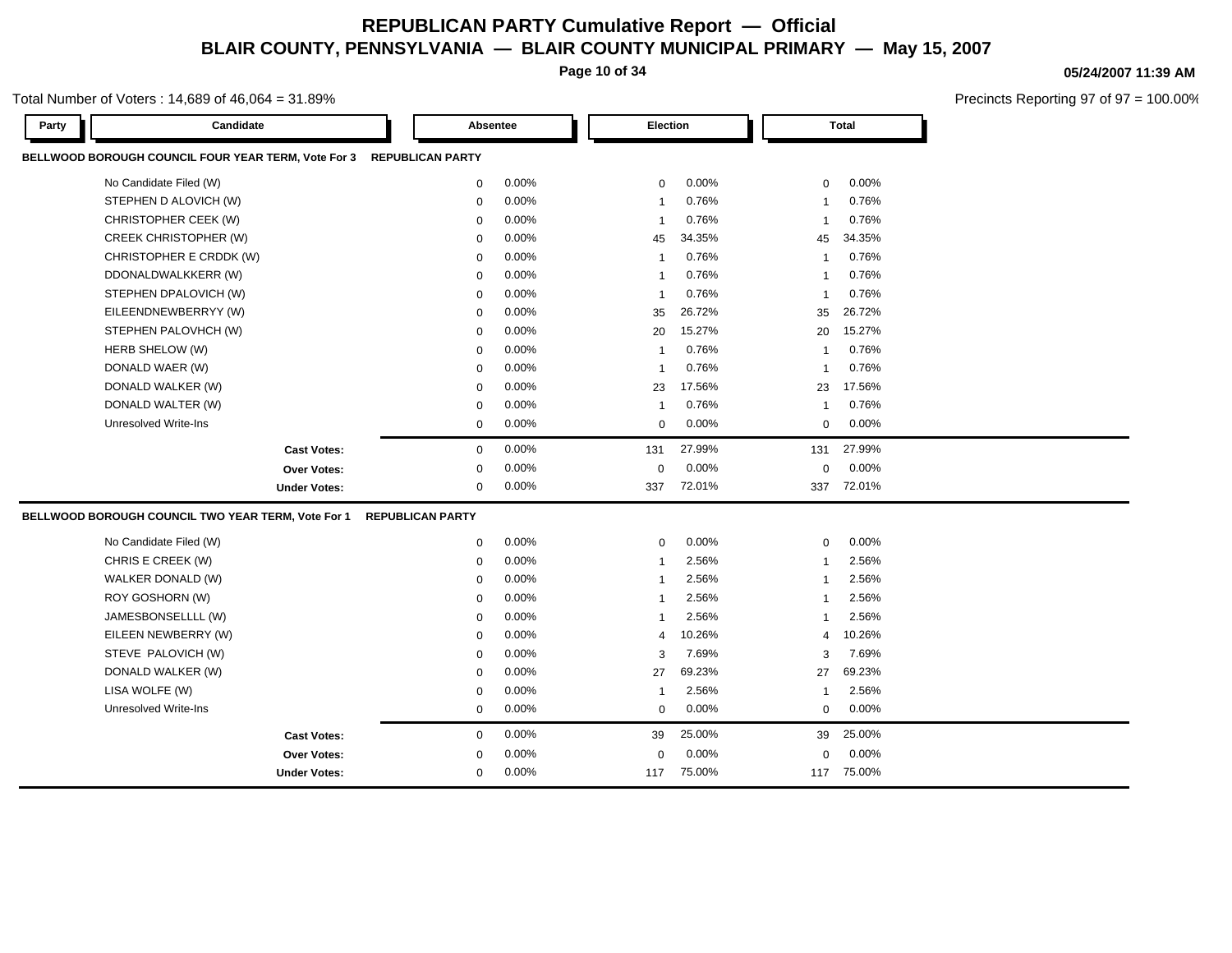**Page 11 of 34**

#### **05/24/2007 11:39 AM**

Precincts Reporting 97 of 97 = 100.00%

| Party      | Candidate                                                                  |                     |                         | Absentee  | Election       |        |                | <b>Total</b> |
|------------|----------------------------------------------------------------------------|---------------------|-------------------------|-----------|----------------|--------|----------------|--------------|
|            | BELLWOOD ANTIS SCHOOL DIRECTOR FOUR YEAR TERM, Vote For 5 REPUBLICAN PARTY |                     |                         |           |                |        |                |              |
| <b>REP</b> | RHONDA A. HOCUTT                                                           |                     | 4                       | 17.39%    | 518            | 15.36% | 522            | 15.37%       |
| <b>REP</b> | J. KENNETH LOUCKS                                                          |                     | 4                       | 17.39%    | 611            | 18.11% | 615            | 18.11%       |
| <b>REP</b> | DONNA TYLER                                                                |                     | 4                       | 17.39%    | 588            | 17.43% | 592            | 17.43%       |
| <b>REP</b> | DAVID A. WORTHING                                                          |                     | $\overline{2}$          | 8.70%     | 610            | 18.08% | 612            | 18.02%       |
| <b>REP</b> | JAMES B. OTTO                                                              |                     | 4                       | 17.39%    | 507            | 15.03% | 511            | 15.05%       |
| <b>REP</b> | <b>JEFF PLUMMER</b>                                                        |                     | 5                       | 21.74%    | 533            | 15.80% | 538            | 15.84%       |
|            | MELANIE SHILDT (W)                                                         |                     | $\Omega$                | 0.00%     | $\overline{2}$ | 0.06%  | 2              | 0.06%        |
|            | DAVID SHILDT (W)                                                           |                     | $\mathbf 0$             | 0.00%     | $\mathbf{1}$   | 0.03%  | $\mathbf 1$    | 0.03%        |
|            | CHUCK MCCLOSKEY (W)                                                        |                     | $\mathbf 0$             | 0.00%     | $\overline{2}$ | 0.06%  | 2              | 0.06%        |
|            | JON RUSSIN (W)                                                             |                     | $\mathsf 0$             | 0.00%     | $\overline{1}$ | 0.03%  | $\overline{1}$ | 0.03%        |
|            | <b>Unresolved Write-Ins</b>                                                |                     | $\mathsf 0$             | 0.00%     | $\mathbf 0$    | 0.00%  | $\mathbf 0$    | 0.00%        |
|            |                                                                            | <b>Cast Votes:</b>  | 23                      | 65.71%    | 3,373          | 72.38% | 3,396          | 72.33%       |
|            |                                                                            | <b>Over Votes:</b>  | $\mathbf 0$             | 0.00%     | $\mathbf 0$    | 0.00%  | $\mathbf 0$    | 0.00%        |
|            |                                                                            | <b>Under Votes:</b> | 12                      | 34.29%    | 1,287          | 27.62% | 1,299          | 27.67%       |
|            | BLAIR TOWNSHIP SUPERVISOR SIX YEAR TERM, Vote For 1                        |                     | <b>REPUBLICAN PARTY</b> |           |                |        |                |              |
| <b>REP</b> | ERIC B. PRENDERGAST                                                        |                     | 3                       | 60.00%    | 318            | 52.56% | 321            | 52.62%       |
| <b>REP</b> | PALMER BROWN                                                               |                     | $\overline{2}$          | 40.00%    | 285            | 47.11% | 287            | 47.05%       |
|            | CHARLIE ELDER (W)                                                          |                     | $\mathbf 0$             | 0.00%     | $\mathbf{1}$   | 0.17%  | $\mathbf 1$    | 0.16%        |
|            | DICK WEBER (W)                                                             |                     | 0                       | 0.00%     | $\mathbf{1}$   | 0.17%  | $\mathbf{1}$   | 0.16%        |
|            | <b>Unresolved Write-Ins</b>                                                |                     | $\mathbf 0$             | 0.00%     | $\mathbf 0$    | 0.00%  | $\mathbf 0$    | 0.00%        |
|            |                                                                            | <b>Cast Votes:</b>  |                         | 5 100.00% | 605            | 93.94% | 610            | 93.99%       |
|            |                                                                            | <b>Over Votes:</b>  | 0                       | 0.00%     | 0              | 0.00%  | $\mathbf 0$    | 0.00%        |
|            |                                                                            | <b>Under Votes:</b> | $\mathbf 0$             | 0.00%     | 39             | 6.06%  | 39             | 6.01%        |
|            | BLAIR TOWNSHIP AUDITOR SIX YEAR TERM, Vote For 1 REPUBLICAN PARTY          |                     |                         |           |                |        |                |              |
|            | No Candidate Filed (W)                                                     |                     | $\mathbf 0$             | 0.00%     | $\mathbf 0$    | 0.00%  | $\mathbf 0$    | 0.00%        |
|            | Catherine Albright (W)                                                     |                     | 1                       | 100.00%   | $\mathbf 0$    | 0.00%  | $\mathbf 1$    | 1.54%        |
|            | DICKWBERRT (W)                                                             |                     | 0                       | 0.00%     | $\mathbf{1}$   | 1.56%  | $\overline{1}$ | 1.54%        |
|            | DICKWEBER (W)                                                              |                     | $\mathbf 0$             | 0.00%     | 58             | 90.63% | 58             | 89.23%       |
|            | MICHELLE JENNINGS (W)                                                      |                     | $\mathbf 0$             | 0.00%     | $\mathbf{1}$   | 1.56%  | $\mathbf 1$    | 1.54%        |
|            | BRIAN MCFARLAND (W)                                                        |                     | $\Omega$                | 0.00%     | $\mathbf{1}$   | 1.56%  | $\overline{1}$ | 1.54%        |
|            | WADE PORTER (W)                                                            |                     | $\mathbf 0$             | 0.00%     | $\mathbf{1}$   | 1.56%  | -1             | 1.54%        |
|            | TIM SALTSGIVER (W)                                                         |                     | $\mathbf 0$             | 0.00%     | $\mathbf{1}$   | 1.56%  | -1             | 1.54%        |
|            | LEE SILL (W)                                                               |                     | $\mathbf 0$             | 0.00%     | $\mathbf{1}$   | 1.56%  | $\mathbf{1}$   | 1.54%        |
|            | <b>Unresolved Write-Ins</b>                                                |                     | $\mathsf 0$             | 0.00%     | 0              | 0.00%  | 0              | 0.00%        |
|            |                                                                            | <b>Cast Votes:</b>  | $\mathbf{1}$            | 20.00%    | 64             | 9.94%  | 65             | 10.02%       |
|            |                                                                            | <b>Over Votes:</b>  | $\mathbf 0$             | 0.00%     | 0              | 0.00%  | $\mathbf 0$    | 0.00%        |
|            |                                                                            | <b>Under Votes:</b> | 4                       | 80.00%    | 580            | 90.06% | 584            | 89.98%       |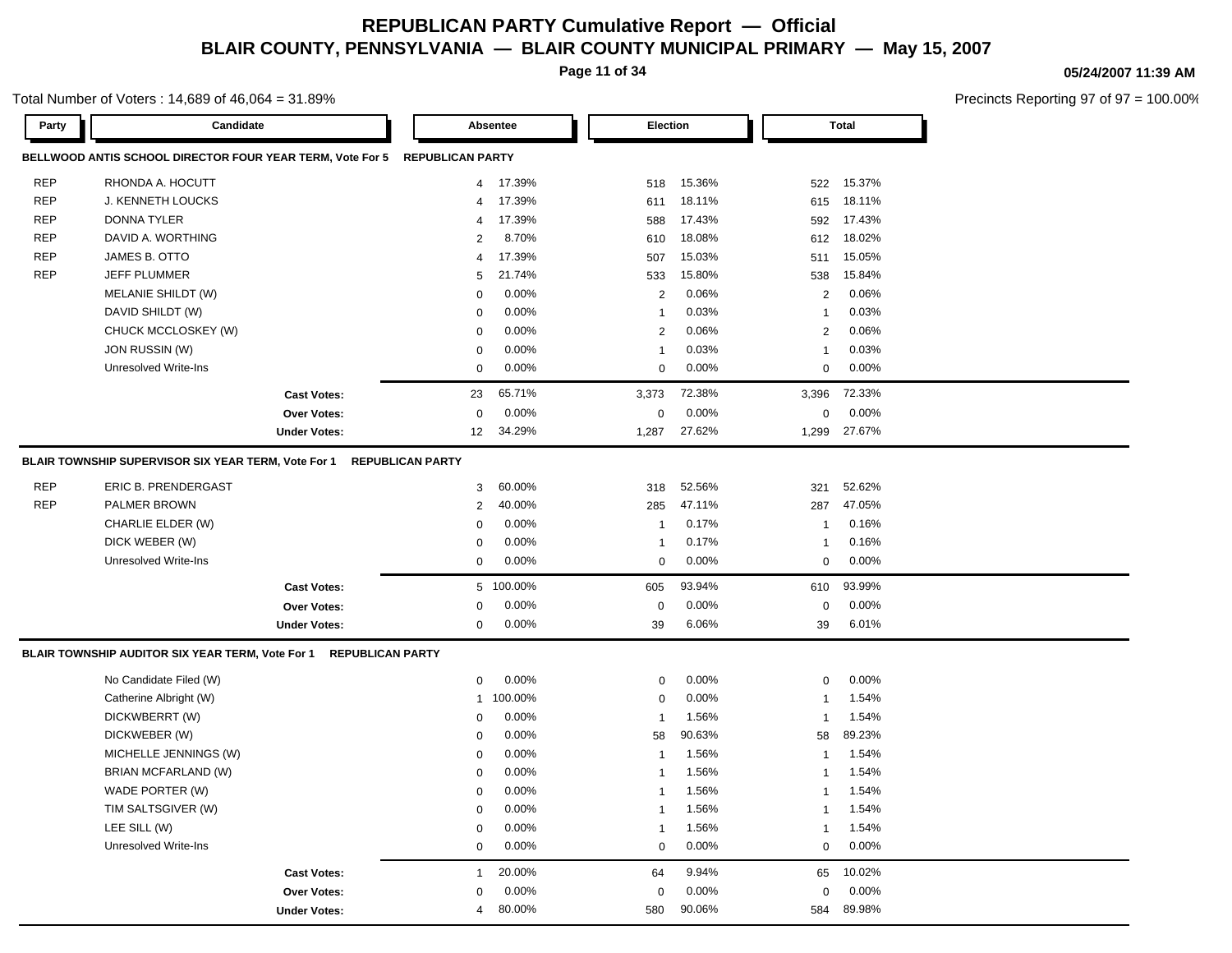**Page 12 of 34**

**05/24/2007 11:39 AM**

|       | Total Number of Voters: 14,689 of 46,064 = 31.89%                        |                          |                          |                            | Precincts Reporting 97 of 97 = 100.00% |
|-------|--------------------------------------------------------------------------|--------------------------|--------------------------|----------------------------|----------------------------------------|
| Party | Candidate                                                                | Absentee                 | Election                 | <b>Total</b>               |                                        |
|       | CATHARINE TOWNSHIP SUPERVISOR SIX YEAR TERM, Vote For 1 REPUBLICAN PARTY |                          |                          |                            |                                        |
| REP   | RALPH F. RISPOLI                                                         | $0.00\%$<br>$\mathbf{0}$ | 84 100.00%               | 84 100.00%                 |                                        |
|       | Unresolved Write-Ins                                                     | 0.00%<br>$\overline{0}$  | 0.00%<br>$\overline{0}$  | $0$ 0.00%                  |                                        |
|       | <b>Cast Votes:</b>                                                       | 0.00%<br>$\mathbf 0$     | 84.85%<br>84             | 84 84.85%                  |                                        |
|       | Over Votes:                                                              | 0.00%<br>$\mathbf 0$     | 0.00%<br>$\Omega$        | $0.00\%$<br>$\mathbf{0}$   |                                        |
|       | <b>Under Votes:</b>                                                      | 0.00%<br>$\mathbf 0$     | 15.15%<br>15             | 15 15.15%                  |                                        |
|       | CATHARINE TOWNSHIP AUDITOR SIX YEAR TERM, Vote For 1 REPUBLICAN PARTY    |                          |                          |                            |                                        |
|       | No Candidate Filed (W)                                                   | 0.00%<br>$\mathbf 0$     | 0.00%<br>$\mathbf{0}$    | 0.00%<br>$\overline{0}$    |                                        |
|       | TIMOTHY BOWSER (W)                                                       | 0.00%<br>$\Omega$        | 50.00%                   | 1 50.00%                   |                                        |
|       | HARRY LLOYD (W)                                                          | 0.00%<br>0               | 50.00%<br>$\mathbf{1}$   | 1 50.00%                   |                                        |
|       | Unresolved Write-Ins                                                     | 0.00%<br>$\mathbf{0}$    | 0.00%<br>$\mathbf{0}$    | $0\qquad 0.00\%$           |                                        |
|       | <b>Cast Votes:</b>                                                       | 0.00%<br>$\mathbf 0$     | 2.02%<br>$\overline{2}$  | 2.02%<br>2                 |                                        |
|       | Over Votes:                                                              | 0.00%<br>$\Omega$        | 0.00%<br>$\Omega$        | 0.00%<br>$\mathbf{0}$      |                                        |
|       | <b>Under Votes:</b>                                                      | $0.00\%$<br>$\mathbf{0}$ | 97.98%<br>97             | 97 97.98%                  |                                        |
|       | CATHARINE TOWNSHIP AUDITOR FOUR YEAR TERM, Vote For 1                    | <b>REPUBLICAN PARTY</b>  |                          |                            |                                        |
|       | No Candidate Filed (W)                                                   | 0.00%<br>$\mathbf 0$     | $0.00\%$<br>$\mathbf{0}$ | $0.00\%$<br>$\overline{0}$ |                                        |
|       | TIMOTHY BOWSER (W)                                                       | 0.00%<br>$\Omega$        | 25.00%<br>-1             | 1 25.00%                   |                                        |
|       | HARRY LLOYD (W)                                                          | 0.00%<br>0               | 25.00%<br>1              | 1 25.00%                   |                                        |
|       | SUEEBRUBRAKERR (W)                                                       | 0.00%<br>$\Omega$        | 25.00%<br>-1             | 25.00%<br>$\mathbf{1}$     |                                        |
|       | SHERRY WADDINGTON (W)                                                    | 0.00%<br>$\mathbf 0$     | 25.00%<br>1              | 25.00%<br>$\mathbf{1}$     |                                        |
|       | Unresolved Write-Ins                                                     | 0.00%<br>0               | 0.00%<br>$\mathbf 0$     | $0.00\%$<br>$\overline{0}$ |                                        |
|       | <b>Cast Votes:</b>                                                       | 0.00%<br>$\mathbf 0$     | 4.04%<br>$\overline{a}$  | 4.04%<br>$\overline{4}$    |                                        |
|       | Over Votes:                                                              | 0.00%<br>0               | 0.00%<br>0               | $0.00\%$<br>$\mathbf 0$    |                                        |
|       | <b>Under Votes:</b>                                                      | $0.00\%$<br>$\mathbf 0$  | 95.96%<br>95             | 95 95.96%                  |                                        |
|       | WILLIAMSBURG COMMUNITY SCHOOL DIRECTOR FOUR YEAR TERM, Vote For 1        | <b>REPUBLICAN PARTY</b>  |                          |                            |                                        |
| REP   | <b>BARRY M. ENGLAND</b>                                                  | 0.00%<br>$\mathbf{0}$    | 98.81%<br>83             | 98.81%<br>83               |                                        |
|       | HARRY LLOYD (W)                                                          | 0.00%<br>$\mathbf 0$     | 1.19%<br>$\mathbf{1}$    | 1.19%<br>$\mathbf{1}$      |                                        |
|       | Unresolved Write-Ins                                                     | $0.00\%$<br>$\mathbf 0$  | $0.00\%$<br>$\mathbf 0$  | $0.00\%$<br>$\mathbf 0$    |                                        |
|       | <b>Cast Votes:</b>                                                       | 0.00%<br>$\overline{0}$  | 84.85%<br>84             | 84 84.85%                  |                                        |
|       | Over Votes:                                                              | 0.00%<br>0               | 0.00%<br>$\mathbf 0$     | 0.00%<br>$\mathbf 0$       |                                        |
|       | <b>Under Votes:</b>                                                      | 0.00%<br>$\Omega$        | 15.15%<br>15             | 15 15.15%                  |                                        |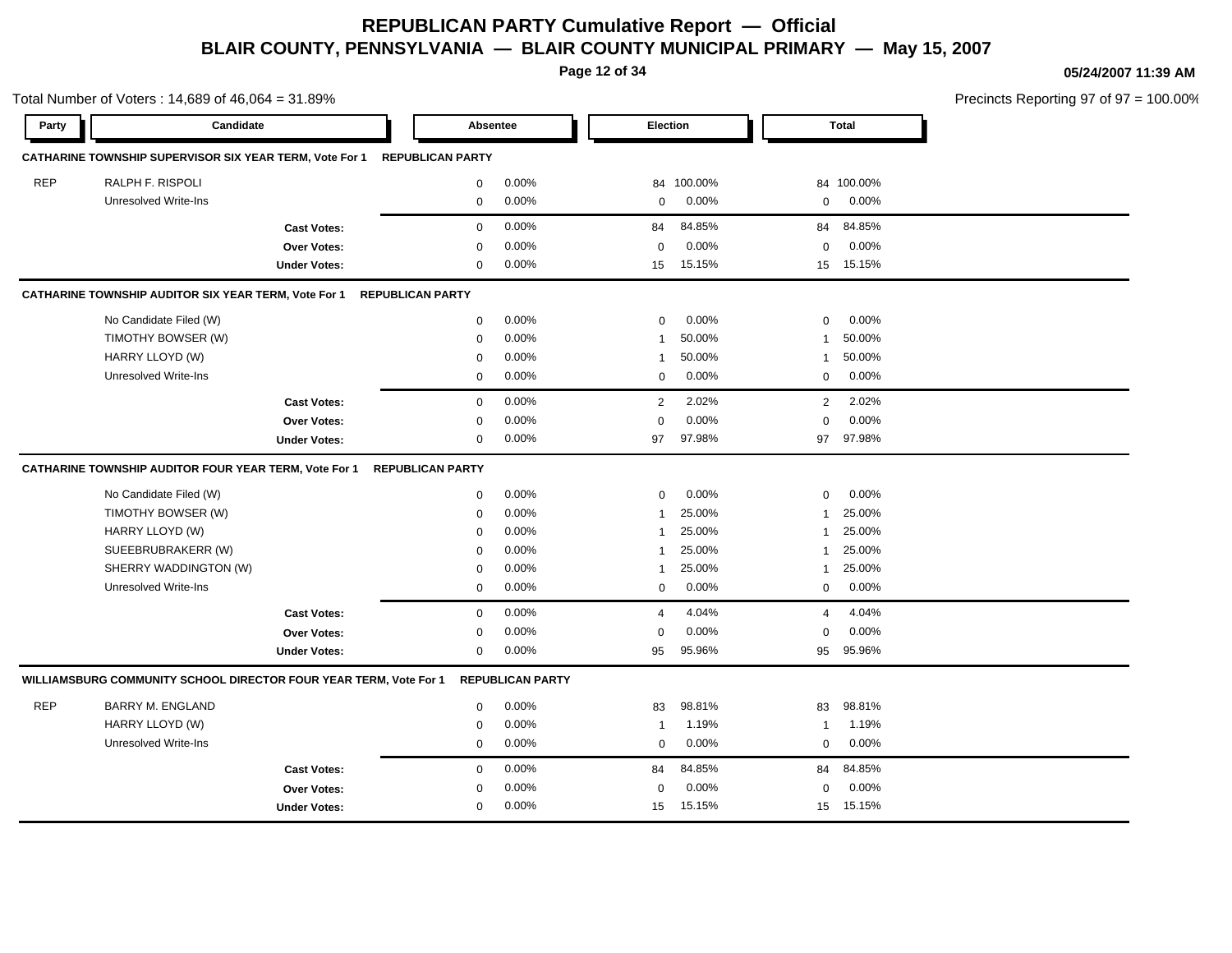**Page 13 of 34**

Total Number of Voters : 14,689 of 46,064 = 31.89%

#### **05/24/2007 11:39 AM**

| Party      | Candidate                                                        |                     |                         | Absentee                | Election       |        |                         | <b>Total</b> |
|------------|------------------------------------------------------------------|---------------------|-------------------------|-------------------------|----------------|--------|-------------------------|--------------|
|            | WILLIAMSBURG COMMUNITY SCHOOL DIRECTOR TWO YEAR TERM, Vote For 1 |                     |                         | <b>REPUBLICAN PARTY</b> |                |        |                         |              |
| <b>REP</b> | JEFFREY A. HILEMAN                                               |                     | 0                       | 0.00%                   | 83             | 97.65% | 83                      | 97.65%       |
|            | HARRY LLOYD (W)                                                  |                     | $\mathbf 0$             | 0.00%                   | $\mathbf{1}$   | 1.18%  | $\overline{1}$          | 1.18%        |
|            | SHERRY WADDINGTON (W)                                            |                     | $\mathbf 0$             | 0.00%                   | $\mathbf{1}$   | 1.18%  | $\overline{1}$          | 1.18%        |
|            | <b>Unresolved Write-Ins</b>                                      |                     | 0                       | 0.00%                   | $\mathbf 0$    | 0.00%  | $\mathbf 0$             | 0.00%        |
|            |                                                                  | <b>Cast Votes:</b>  | 0                       | 0.00%                   | 85             | 85.86% | 85                      | 85.86%       |
|            |                                                                  | Over Votes:         | $\mathbf 0$             | 0.00%                   | $\mathbf 0$    | 0.00%  | 0                       | 0.00%        |
|            |                                                                  | <b>Under Votes:</b> | $\mathbf{0}$            | 0.00%                   | 14             | 14.14% | 14                      | 14.14%       |
|            | DUNCANSVILLE BOROUGH MAYOR FOUR YEAR TERM, Vote For 1            |                     | <b>REPUBLICAN PARTY</b> |                         |                |        |                         |              |
| <b>REP</b> | KENNETH L. DAVIS, II                                             |                     | -1                      | 50.00%                  | 143            | 97.28% | 144                     | 96.64%       |
|            | MICHAEL JACKSON (W)                                              |                     | 0                       | 0.00%                   | $\overline{1}$ | 0.68%  | $\overline{1}$          | 0.67%        |
|            | DAVID SKURNICK (W)                                               |                     | 1                       | 50.00%                  | 3              | 2.04%  | 4                       | 2.68%        |
|            | <b>Unresolved Write-Ins</b>                                      |                     | 0                       | 0.00%                   | 0              | 0.00%  | 0                       | 0.00%        |
|            |                                                                  | <b>Cast Votes:</b>  | $\overline{2}$          | 50.00%                  | 147            | 79.03% | 149                     | 78.42%       |
|            |                                                                  | Over Votes:         | $\mathbf 0$             | 0.00%                   | $\mathbf 0$    | 0.00%  | $\mathbf 0$             | 0.00%        |
|            |                                                                  | <b>Under Votes:</b> | $\overline{2}$          | 50.00%                  | 39             | 20.97% | 41                      | 21.58%       |
|            | DUNCANSVILLE BOROUGH COUNCIL FOUR YEAR TERM, Vote For 3          |                     | <b>REPUBLICAN PARTY</b> |                         |                |        |                         |              |
| <b>REP</b> | MICHAEL W. JACKSON                                               |                     | $\mathbf{1}$            | 33.33%                  | 137            | 46.76% | 138                     | 46.62%       |
| <b>REP</b> | <b>DAVID SHAW</b>                                                |                     | -1                      | 33.33%                  | 147            | 50.17% | 148                     | 50.00%       |
|            | <b>BRADLEY BERT (W)</b>                                          |                     | 1                       | 33.33%                  | 3              | 1.02%  | 4                       | 1.35%        |
|            | CHARLES GOJMERAC (W)                                             |                     | 0                       | 0.00%                   | 2              | 0.68%  | $\overline{2}$          | 0.68%        |
|            | <b>JOSHUA JACKSON (W)</b>                                        |                     | 0                       | 0.00%                   | $\overline{2}$ | 0.68%  | 2                       | 0.68%        |
|            | CAROL NEWMAN (W)                                                 |                     | $\Omega$                | 0.00%                   | $\overline{1}$ | 0.34%  | $\overline{1}$          | 0.34%        |
|            | KATHLEEN SKURNICK (W)                                            |                     | $\mathbf 0$             | 0.00%                   | 1              | 0.34%  | $\overline{\mathbf{1}}$ | 0.34%        |
|            | <b>Unresolved Write-Ins</b>                                      |                     | 0                       | 0.00%                   | $\mathbf 0$    | 0.00%  | 0                       | 0.00%        |
|            |                                                                  | <b>Cast Votes:</b>  | 3                       | 25.00%                  | 293            | 52.51% | 296                     | 51.93%       |
|            |                                                                  | <b>Over Votes:</b>  | 0                       | 0.00%                   | $\mathbf 0$    | 0.00%  | $\Omega$                | 0.00%        |
|            |                                                                  | <b>Under Votes:</b> | 9                       | 75.00%                  | 265            | 47.49% | 274                     | 48.07%       |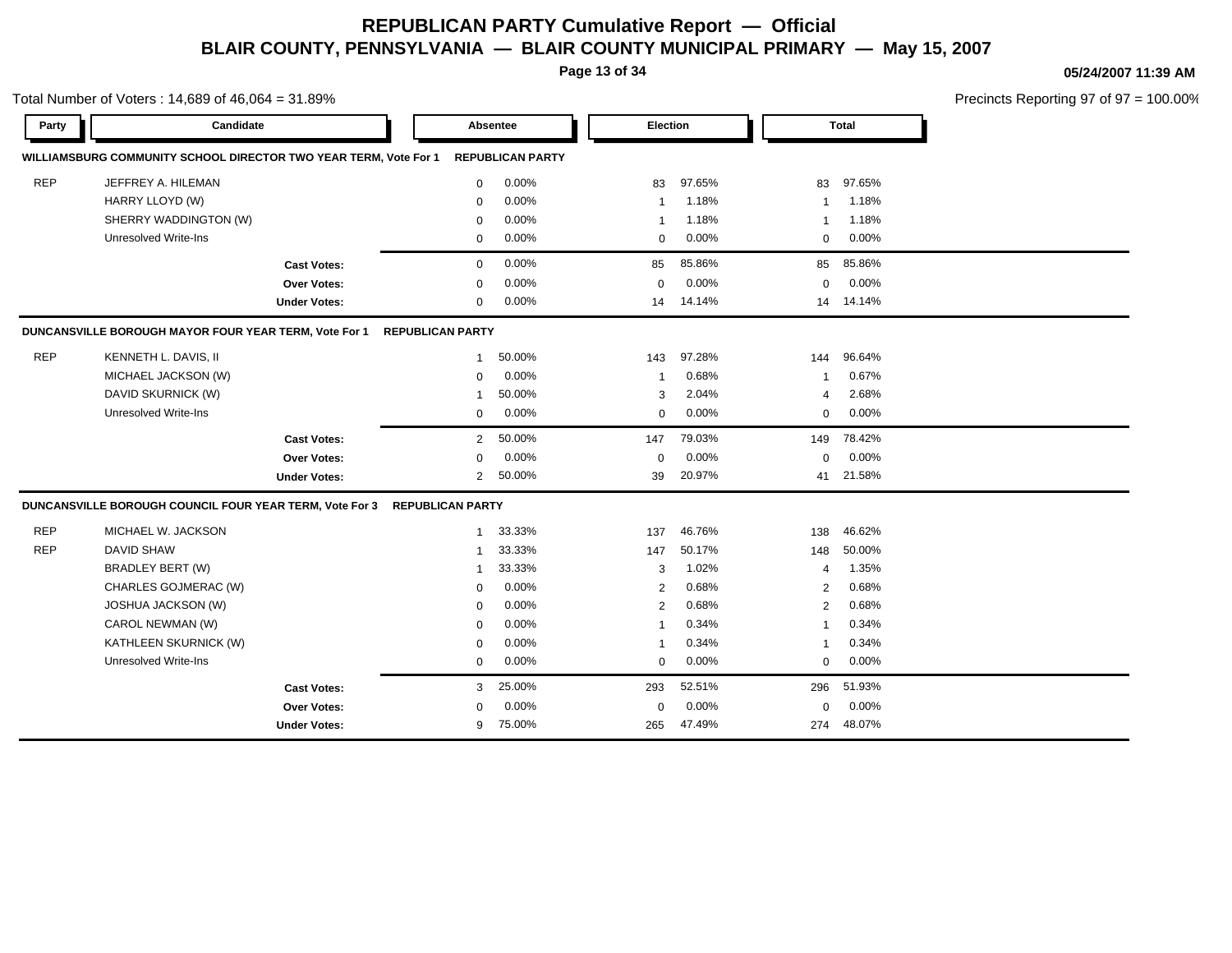**Page 14 of 34**

#### **05/24/2007 11:39 AM**

Precincts Reporting 97 of 97 = 100.00%

| Party      | Candidate                                                |                     |                         | Absentee   | Election                |        |              | <b>Total</b> |  |
|------------|----------------------------------------------------------|---------------------|-------------------------|------------|-------------------------|--------|--------------|--------------|--|
|            | FRANKSTOWN TOWNSHIP SUPERVISOR SIX YEAR TERM, Vote For 1 |                     | <b>REPUBLICAN PARTY</b> |            |                         |        |              |              |  |
| <b>REP</b> | JAMES W. GROVE                                           |                     | 6                       | 33.33%     | 358                     | 28.94% | 364          | 29.00%       |  |
| <b>REP</b> | JOEL C. MYERS                                            |                     | 2                       | 11.11%     | 221                     | 17.87% | 223          | 17.77%       |  |
| <b>REP</b> | JOHN H. SWOPE                                            |                     | 4                       | 22.22%     | 290                     | 23.44% | 294          | 23.43%       |  |
| <b>REP</b> | GEORGE W. HENRY, JR.                                     |                     | -1                      | 5.56%      | 290                     | 23.44% | 291          | 23.19%       |  |
| <b>REP</b> | PAUL DAVIS                                               |                     | $\overline{4}$          | 22.22%     | 61                      | 4.93%  | 65           | 5.18%        |  |
|            | DANROBERTS (W)                                           |                     | $\mathbf{1}$            | 5.56%      | 17                      | 1.37%  | 18           | 1.43%        |  |
|            | <b>Unresolved Write-Ins</b>                              |                     | $\mathbf 0$             | 0.00%      | $\mathbf 0$             | 0.00%  | $\Omega$     | 0.00%        |  |
|            |                                                          | <b>Cast Votes:</b>  | 18                      | 90.00%     | 1,237                   | 95.97% | 1,255        | 95.87%       |  |
|            |                                                          | Over Votes:         | $\mathbf 0$             | 0.00%      | $\mathbf 0$             | 0.00%  | $\mathbf 0$  | 0.00%        |  |
|            |                                                          | <b>Under Votes:</b> | 2                       | 10.00%     | 52                      | 4.03%  | 54           | 4.13%        |  |
|            | FRANKSTOWN TOWNSHIP AUDITOR SIX YEAR TERM, Vote For 1    |                     | <b>REPUBLICAN PARTY</b> |            |                         |        |              |              |  |
| <b>REP</b> | JOHN T. HILEMAN                                          |                     |                         | 17 100.00% | 1,123                   | 99.91% | 1,140        | 99.91%       |  |
|            | JOE MURGO (W)                                            |                     | $\mathbf 0$             | 0.00%      | $\overline{\mathbf{1}}$ | 0.09%  | -1           | 0.09%        |  |
|            | <b>Unresolved Write-Ins</b>                              |                     | $\mathbf 0$             | 0.00%      | 0                       | 0.00%  | $\mathbf 0$  | 0.00%        |  |
|            |                                                          | <b>Cast Votes:</b>  | 17                      | 85.00%     | 1,124                   | 87.20% | 1,141        | 87.17%       |  |
|            |                                                          | Over Votes:         | $\mathbf 0$             | 0.00%      | $\mathbf 0$             | 0.00%  | $\Omega$     | 0.00%        |  |
|            |                                                          | <b>Under Votes:</b> | 3                       | 15.00%     | 165                     | 12.80% | 168          | 12.83%       |  |
|            | FREEDOM TOWNSHIP SUPERVISOR SIX YEAR TERM, Vote For 1    |                     | <b>REPUBLICAN PARTY</b> |            |                         |        |              |              |  |
| <b>REP</b> | <b>MAUREEN HAMOR</b>                                     |                     | 2                       | 28.57%     | 304                     | 91.02% | 306          | 89.74%       |  |
|            | DENNISFLAUGH (W)                                         |                     | $\mathbf 0$             | 0.00%      | -1                      | 0.30%  | $\mathbf{1}$ | 0.29%        |  |
|            | JACKIEWINELAND (W)                                       |                     | 4                       | 57.14%     | 24                      | 7.19%  | 28           | 8.21%        |  |
|            | JAKE WYLAND (W)                                          |                     | $\mathbf 0$             | 0.00%      | $\overline{\mathbf{1}}$ | 0.30%  | $\mathbf{1}$ | 0.29%        |  |
|            | JACK WYLAND (W)                                          |                     | $\mathbf 1$             | 14.29%     | 4                       | 1.20%  | 5            | 1.47%        |  |
|            | <b>Unresolved Write-Ins</b>                              |                     | $\mathbf 0$             | $0.00\%$   | $\mathbf 0$             | 0.00%  | $\mathbf 0$  | 0.00%        |  |
|            |                                                          | <b>Cast Votes:</b>  |                         | 7 100.00%  | 334                     | 84.34% | 341          | 84.62%       |  |
|            |                                                          | <b>Over Votes:</b>  | 0                       | 0.00%      | $\mathbf 0$             | 0.00%  | $\mathbf 0$  | 0.00%        |  |
|            |                                                          | <b>Under Votes:</b> | 0                       | 0.00%      | 62                      | 15.66% | 62           | 15.38%       |  |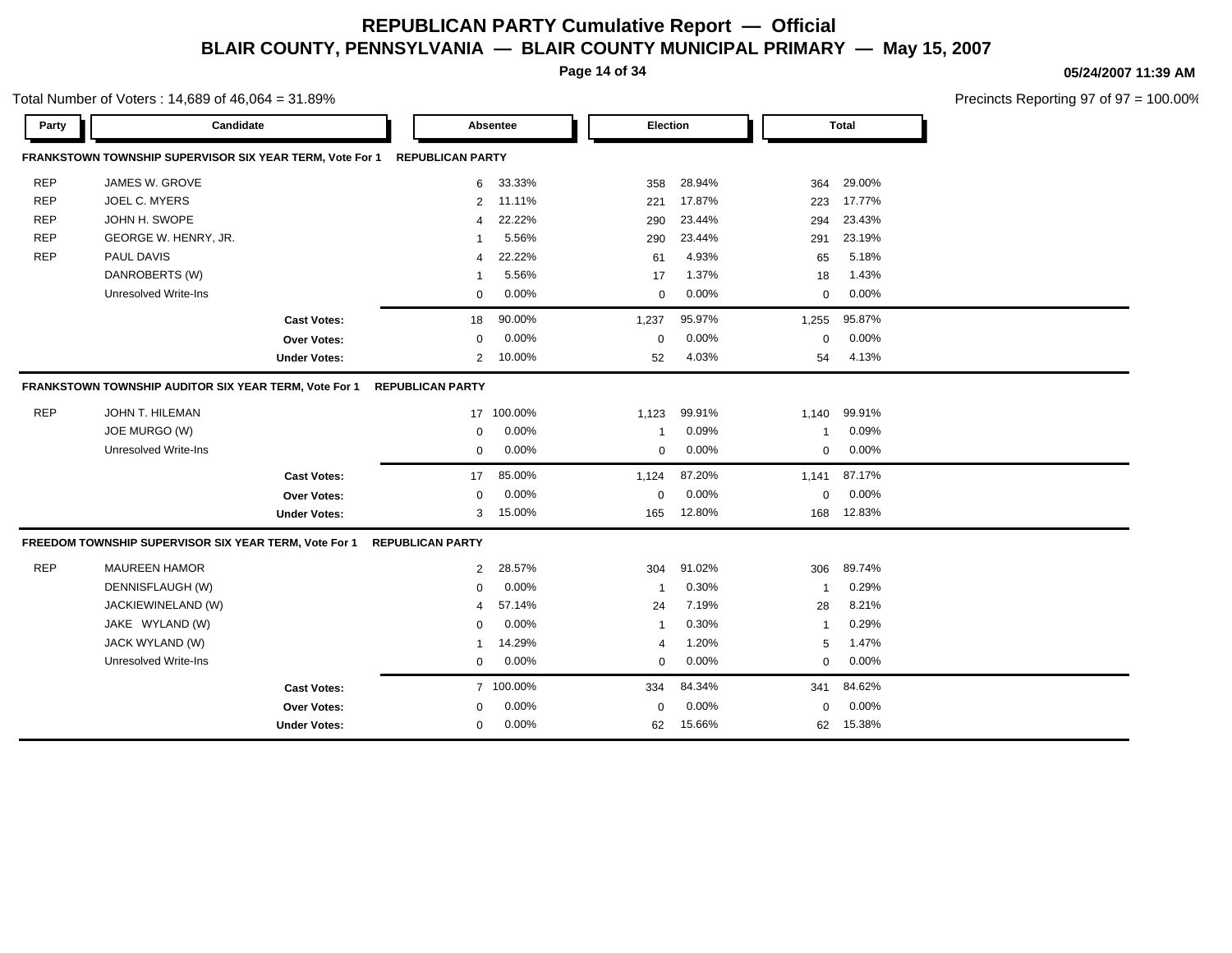**Page 15 of 34**

#### **05/24/2007 11:39 AM**

Precincts Reporting 97 of 97 = 100.00%

| Party      | Candidate                                                |                         |                         | Absentee  | Election     |        |                | <b>Total</b> |
|------------|----------------------------------------------------------|-------------------------|-------------------------|-----------|--------------|--------|----------------|--------------|
|            | FREEDOM TOWNSHIP AUDITOR SIX YEAR TERM, Vote For 1       | <b>REPUBLICAN PARTY</b> |                         |           |              |        |                |              |
|            | No Candidate Filed (W)                                   |                         | $\mathbf 0$             | 0.00%     | $\mathbf 0$  | 0.00%  | 0              | 0.00%        |
|            | ED BENDER (W)                                            |                         | $\mathbf 0$             | 0.00%     | $\mathbf{1}$ | 5.00%  | 1              | 4.76%        |
|            | <b>BUTCHGIARTHH (W)</b>                                  |                         | $\Omega$                | 0.00%     | $\mathbf{1}$ | 5.00%  | $\overline{1}$ | 4.76%        |
|            | DENNIS FLAUGH (W)                                        |                         | $\mathbf{1}$            | 100.00%   | 12           | 60.00% | 13             | 61.90%       |
|            | JOHN GRIFFIN (W)                                         |                         | $\mathbf 0$             | 0.00%     | $\mathbf{1}$ | 5.00%  | $\mathbf{1}$   | 4.76%        |
|            | CLAIR HARR (W)                                           |                         | 0                       | 0.00%     | $\mathbf{1}$ | 5.00%  | $\overline{1}$ | 4.76%        |
|            | LORIFLAGH (W)                                            |                         | $\mathbf 0$             | 0.00%     | $\mathbf{1}$ | 5.00%  | 1              | 4.76%        |
|            | MAUREENHAMOR (W)                                         |                         | $\Omega$                | 0.00%     | $\mathbf{1}$ | 5.00%  | $\overline{1}$ | 4.76%        |
|            | JACK WYALAND (W)                                         |                         | $\Omega$                | 0.00%     | 2            | 10.00% | $\overline{c}$ | 9.52%        |
|            | Unresolved Write-Ins                                     |                         | 0                       | 0.00%     | 0            | 0.00%  | 0              | 0.00%        |
|            |                                                          | <b>Cast Votes:</b>      | $\mathbf{1}$            | 14.29%    | 20           | 5.05%  | 21             | 5.21%        |
|            |                                                          | <b>Over Votes:</b>      | $\mathbf 0$             | 0.00%     | $\mathbf 0$  | 0.00%  | $\mathsf 0$    | 0.00%        |
|            |                                                          | <b>Under Votes:</b>     | 6                       | 85.71%    | 376          | 94.95% | 382            | 94.79%       |
|            | GREENFIELD TOWNSHIP SUPERVISOR SIX YEAR TERM, Vote For 1 |                         | <b>REPUBLICAN PARTY</b> |           |              |        |                |              |
| <b>REP</b> | <b>WILLIAM R. LIGHTNER</b>                               |                         |                         | 2 100.00% | 259          | 95.57% | 261            | 95.60%       |
|            | CHRIS LESLIE (W)                                         |                         | $\mathbf 0$             | 0.00%     | 5            | 1.85%  | 5              | 1.83%        |
|            | DICK LINGENFELTER (W)                                    |                         | 0                       | 0.00%     | 2            | 0.74%  | $\overline{c}$ | 0.73%        |
|            | MATT TREON (W)                                           |                         | $\mathbf 0$             | 0.00%     | 3            | 1.11%  | 3              | 1.10%        |
|            | RAYBENTON (W)                                            |                         | $\mathbf 0$             | 0.00%     | $\mathbf{1}$ | 0.37%  | $\mathbf{1}$   | 0.37%        |
|            | TIM OAKS (W)                                             |                         | $\mathbf 0$             | 0.00%     | $\mathbf{1}$ | 0.37%  | 1              | 0.37%        |
|            | Unresolved Write-Ins                                     |                         | $\mathbf 0$             | 0.00%     | 0            | 0.00%  | 0              | 0.00%        |
|            |                                                          | <b>Cast Votes:</b>      |                         | 2 100.00% | 271          | 88.56% | 273            | 88.64%       |
|            |                                                          | Over Votes:             | $\Omega$                | 0.00%     | $\mathbf 0$  | 0.00%  | $\mathsf 0$    | 0.00%        |
|            |                                                          | <b>Under Votes:</b>     | 0                       | 0.00%     | 35           | 11.44% | 35             | 11.36%       |
|            | GREENFIELD TOWNSHIP AUDITOR SIX YEAR TERM, Vote For 1    |                         | <b>REPUBLICAN PARTY</b> |           |              |        |                |              |
| <b>REP</b> | ROGER LINGENFELTER                                       |                         | $\overline{2}$          | 100.00%   | 261          | 98.86% | 263            | 98.87%       |
|            | EDWARD SCHULTZ (W)                                       |                         | 0                       | 0.00%     | $\mathbf{1}$ | 0.38%  | $\overline{1}$ | 0.38%        |
|            | <b>GRACE HELSEL (W)</b>                                  |                         | $\mathbf 0$             | 0.00%     | $\mathbf{1}$ | 0.38%  | $\overline{1}$ | 0.38%        |
|            | KENT WALTER (W)                                          |                         | $\Omega$                | 0.00%     | $\mathbf{1}$ | 0.38%  | 1              | 0.38%        |
|            | <b>Unresolved Write-Ins</b>                              |                         | $\mathbf 0$             | 0.00%     | 0            | 0.00%  | 0              | 0.00%        |
|            |                                                          | <b>Cast Votes:</b>      |                         | 2 100.00% | 264          | 86.27% | 266            | 86.36%       |
|            |                                                          | Over Votes:             | $\Omega$                | 0.00%     | $\mathbf 0$  | 0.00%  | $\mathbf 0$    | 0.00%        |
|            |                                                          | <b>Under Votes:</b>     | 0                       | 0.00%     | 42           | 13.73% | 42             | 13.64%       |
|            |                                                          |                         |                         |           |              |        |                |              |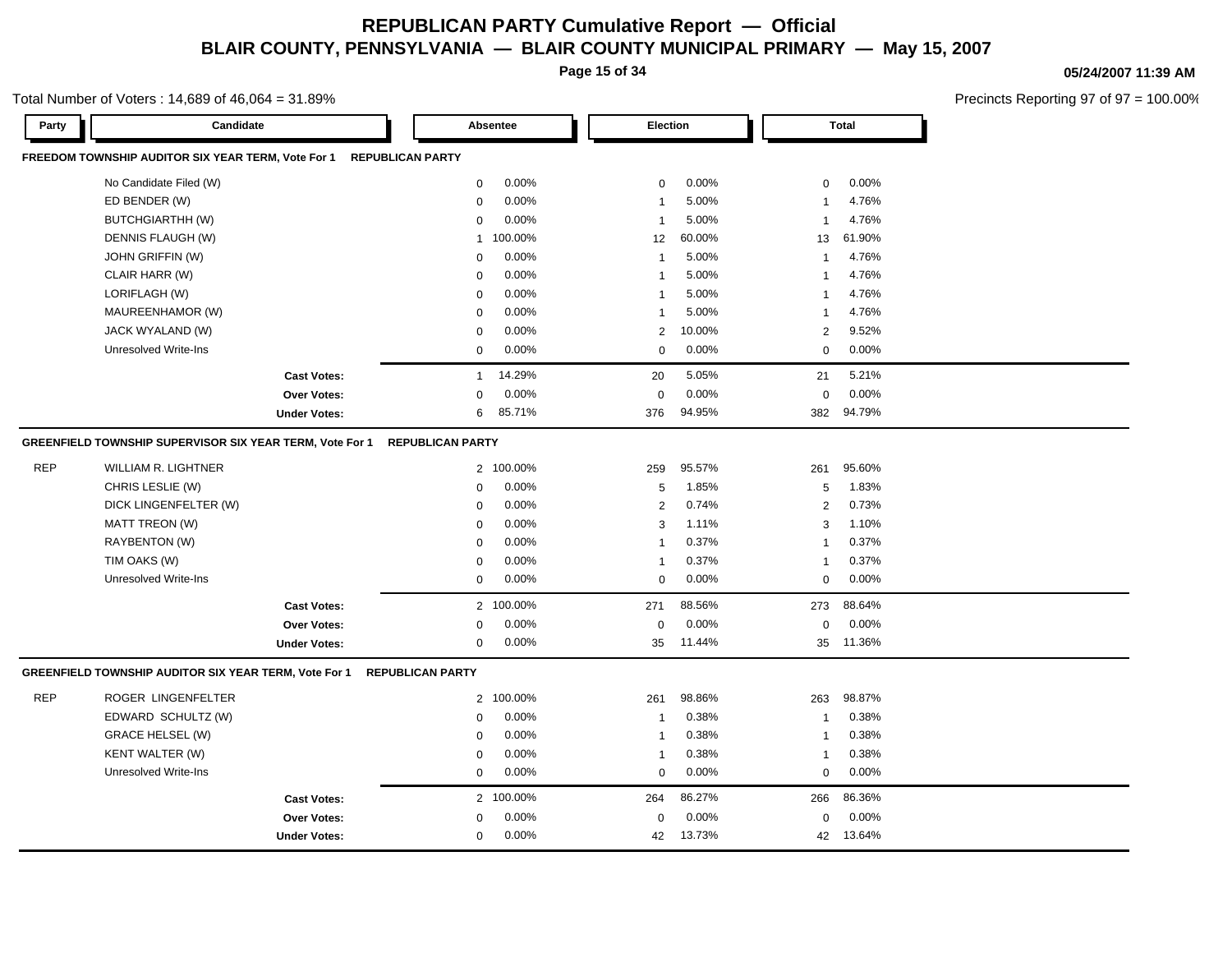**Page 16 of 34**

#### **05/24/2007 11:39 AM**

Precincts Reporting 97 of 97 = 100.00%

| Party      | Candidate                                                          |                     |                         | Absentee  | Election       |        |              | <b>Total</b> |
|------------|--------------------------------------------------------------------|---------------------|-------------------------|-----------|----------------|--------|--------------|--------------|
|            | GREENFIELD TOWNSHIP AUDITOR FOUR YEAR TERM, Vote For 1             |                     | <b>REPUBLICAN PARTY</b> |           |                |        |              |              |
|            | No Candidate Filed (W)                                             |                     | 0                       | 0.00%     | $\mathbf 0$    | 0.00%  | 0            | 0.00%        |
|            | BARBARA LESLIE (W)                                                 |                     | $\mathbf 0$             | 0.00%     | $\mathbf{1}$   | 12.50% | 1            | 12.50%       |
|            | <b>GRACE HELSEL (W)</b>                                            |                     | $\mathbf 0$             | 0.00%     | $\mathbf{1}$   | 12.50% | $\mathbf{1}$ | 12.50%       |
|            | <b>KENT WALTER (W)</b>                                             |                     | $\mathbf 0$             | 0.00%     | $\mathbf{1}$   | 12.50% | $\mathbf{1}$ | 12.50%       |
|            | LYNN CRIST (W)                                                     |                     | $\mathbf 0$             | 0.00%     | $\mathbf{1}$   | 12.50% | $\mathbf{1}$ | 12.50%       |
|            | RAY BENTON (W)                                                     |                     | $\mathbf 0$             | 0.00%     | $\mathbf{1}$   | 12.50% | $\mathbf{1}$ | 12.50%       |
|            | STEVEN DIEHL (W)                                                   |                     | 0                       | 0.00%     | $\mathbf{1}$   | 12.50% | 1            | 12.50%       |
|            | TERI LINGENFELTER (W)                                              |                     | $\mathbf 0$             | 0.00%     | $\mathbf{1}$   | 12.50% | $\mathbf{1}$ | 12.50%       |
|            | TOM RINGLER (W)                                                    |                     | $\mathsf 0$             | 0.00%     | 1              | 12.50% | $\mathbf{1}$ | 12.50%       |
|            | Unresolved Write-Ins                                               |                     | $\mathbf 0$             | 0.00%     | $\mathbf 0$    | 0.00%  | $\mathbf 0$  | 0.00%        |
|            |                                                                    | <b>Cast Votes:</b>  | $\mathbf 0$             | 0.00%     | 8              | 2.61%  | 8            | 2.60%        |
|            |                                                                    | Over Votes:         | $\mathbf 0$             | 0.00%     | $\mathbf 0$    | 0.00%  | $\mathbf 0$  | 0.00%        |
|            |                                                                    | <b>Under Votes:</b> |                         | 2 100.00% | 298            | 97.39% | 300          | 97.40%       |
|            | <b>CLAYSBURG KIMMEL SCHOOL DIRECTOR FOUR YEAR TERM, Vote For 2</b> |                     | <b>REPUBLICAN PARTY</b> |           |                |        |              |              |
| <b>REP</b> | TERRI L. LINGENFELTER                                              |                     | $\mathbf 0$             | 0.00%     | 82             | 44.81% | 82           | 44.81%       |
|            | SUSAN DEIHL (W)                                                    |                     | $\mathbf 0$             | 0.00%     | 62             | 33.88% | 62           | 33.88%       |
|            | SUSIE DEIHL (W)                                                    |                     | $\mathbf 0$             | 0.00%     | 8              | 4.37%  | 8            | 4.37%        |
|            | DICKLIGENFELTER (W)                                                |                     | $\mathbf 0$             | 0.00%     | 25             | 13.66% | 25           | 13.66%       |
|            | RICHARD LINGENFELTER (W)                                           |                     | $\mathbf 0$             | 0.00%     | 6              | 3.28%  | 6            | 3.28%        |
|            | <b>Unresolved Write-Ins</b>                                        |                     | $\mathbf 0$             | 0.00%     | $\mathbf 0$    | 0.00%  | $\mathbf 0$  | 0.00%        |
|            |                                                                    | <b>Cast Votes:</b>  | $\mathbf 0$             | 0.00%     | 183            | 68.28% | 183          | 68.28%       |
|            |                                                                    | Over Votes:         | $\mathbf 0$             | 0.00%     | $\mathbf 0$    | 0.00%  | $\mathbf 0$  | 0.00%        |
|            |                                                                    | <b>Under Votes:</b> | $\mathbf 0$             | 0.00%     | 85             | 31.72% | 85           | 31.72%       |
|            | CLAYSBURG KIMMEL SCHOOL DIRECTOR FOUR YEAR TERM, Vote For 1        |                     | <b>REPUBLICAN PARTY</b> |           |                |        |              |              |
| <b>REP</b> | JOHN S. BURKET                                                     |                     |                         | 2 100.00% | 131            | 93.57% | 133          | 93.66%       |
|            | SUSAN DIEHL (W)                                                    |                     | $\mathbf 0$             | 0.00%     | $\overline{4}$ | 2.86%  | 4            | 2.82%        |
|            | SUSAN LINGENFELTER (W)                                             |                     | $\mathbf 0$             | 0.00%     | $\mathbf{1}$   | 0.71%  | $\mathbf{1}$ | 0.70%        |
|            | PAULAYERTYY (W)                                                    |                     | $\mathbf 0$             | 0.00%     | $\mathbf{1}$   | 0.71%  | $\mathbf{1}$ | 0.70%        |
|            | DEBRA WEYANDT (W)                                                  |                     | $\mathbf 0$             | 0.00%     | $\mathbf{1}$   | 0.71%  | -1           | 0.70%        |
|            | PAULA J YERTY WIRFEL (W)                                           |                     | $\mathbf 0$             | 0.00%     | $\overline{2}$ | 1.43%  | $\mathbf{2}$ | 1.41%        |
|            | Unresolved Write-Ins                                               |                     | $\mathbf 0$             | $0.00\%$  | $\mathbf 0$    | 0.00%  | 0            | 0.00%        |
|            |                                                                    | <b>Cast Votes:</b>  |                         | 2 100.00% | 140            | 81.40% | 142          | 81.61%       |
|            |                                                                    | Over Votes:         | 0                       | $0.00\%$  | 0              | 0.00%  | $\mathbf 0$  | 0.00%        |
|            |                                                                    | <b>Under Votes:</b> | $\mathbf 0$             | $0.00\%$  | 32             | 18.60% | 32           | 18.39%       |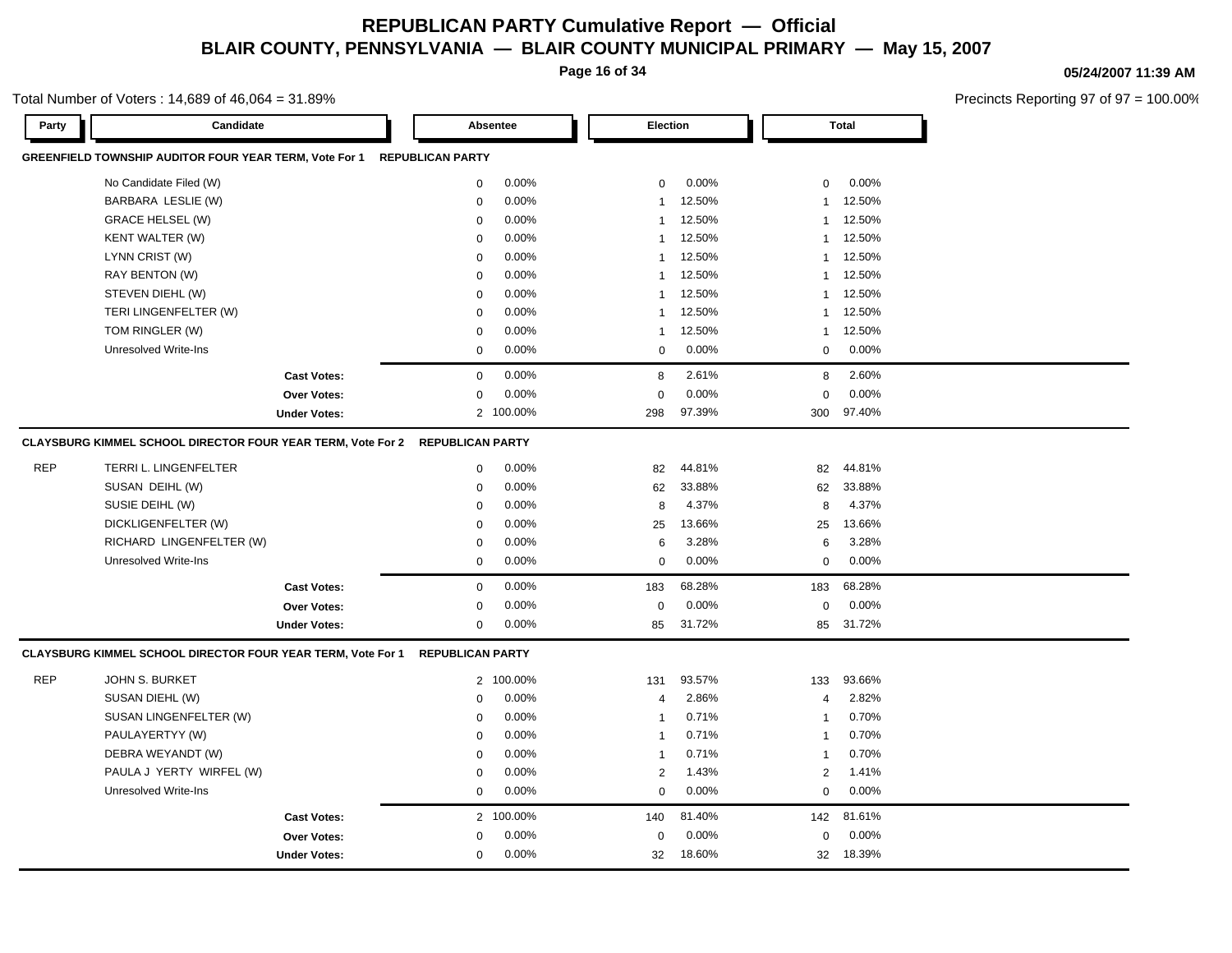**Page 17 of 34**

Total Number of Voters : 14,689 of 46,064 = 31.89%

#### **05/24/2007 11:39 AM**

| Party      | Candidate                                                       |                     |                         | Absentee  | Election       |         |                | <b>Total</b> |  |
|------------|-----------------------------------------------------------------|---------------------|-------------------------|-----------|----------------|---------|----------------|--------------|--|
|            | HOLLIDAYSBURG BOROUGH COUNCIL FOUR YEAR TERM, Vote For 1        |                     | <b>REPUBLICAN PARTY</b> |           |                |         |                |              |  |
| <b>REP</b> | JOSEPH A. POMPA                                                 |                     |                         | 1 100.00% | 57             | 96.61%  | 58             | 96.67%       |  |
|            | JAMES SHOE MAKER (W)                                            |                     | $\mathbf 0$             | 0.00%     | -1             | 1.69%   | -1             | 1.67%        |  |
|            | JAMESSHOEMAKER (W)                                              |                     | $\mathbf 0$             | 0.00%     | $\mathbf{1}$   | 1.69%   | 1              | 1.67%        |  |
|            | Unresolved Write-Ins                                            |                     | $\Omega$                | 0.00%     | $\mathbf 0$    | 0.00%   | $\mathbf 0$    | $0.00\%$     |  |
|            |                                                                 | <b>Cast Votes:</b>  |                         | 1 100.00% | 59             | 84.29%  | 60             | 84.51%       |  |
|            |                                                                 | Over Votes:         | $\mathbf 0$             | 0.00%     | $\mathbf 0$    | 0.00%   | $\mathbf 0$    | 0.00%        |  |
|            |                                                                 | <b>Under Votes:</b> | $\mathbf 0$             | 0.00%     | 11             | 15.71%  |                | 11 15.49%    |  |
|            | <b>HOLLIDAYSBURG BOROUGH COUNCIL FOUR YEAR TERM, Vote For 1</b> |                     | <b>REPUBLICAN PARTY</b> |           |                |         |                |              |  |
| <b>REP</b> | <b>JOHN W. BRENNER</b>                                          |                     |                         | 1 100.00% | 32             | 100.00% |                | 33 100.00%   |  |
|            | Unresolved Write-Ins                                            |                     | $\mathbf 0$             | 0.00%     | $\mathbf 0$    | 0.00%   | 0              | 0.00%        |  |
|            |                                                                 | <b>Cast Votes:</b>  |                         | 1 100.00% | 32             | 96.97%  | 33             | 97.06%       |  |
|            |                                                                 | <b>Over Votes:</b>  | $\Omega$                | 0.00%     | $\Omega$       | 0.00%   | $\mathbf 0$    | 0.00%        |  |
|            |                                                                 | <b>Under Votes:</b> | $\mathbf 0$             | $0.00\%$  | $\mathbf{1}$   | 3.03%   | $\mathbf 1$    | 2.94%        |  |
|            | HOLLIDAYSBURG BOROUGH COUNCIL FOUR YEAR TERM, Vote For 1        |                     | <b>REPUBLICAN PARTY</b> |           |                |         |                |              |  |
| <b>REP</b> | MICHAEL W. MCLANAHAN                                            |                     | 3                       | 75.00%    | 77             | 63.64%  | 80             | 64.00%       |  |
| <b>REP</b> | EDWARD L. PLOWMAN                                               |                     | $\mathbf{1}$            | 25.00%    | 44             | 36.36%  | 45             | 36.00%       |  |
|            | Unresolved Write-Ins                                            |                     | $\mathbf 0$             | 0.00%     | 0              | 0.00%   | $\mathbf 0$    | 0.00%        |  |
|            |                                                                 | <b>Cast Votes:</b>  |                         | 4 100.00% | 121            | 94.53%  | 125            | 94.70%       |  |
|            |                                                                 | Over Votes:         | $\mathbf 0$             | 0.00%     | $\Omega$       | 0.00%   | $\mathbf 0$    | 0.00%        |  |
|            |                                                                 | <b>Under Votes:</b> | $\mathbf 0$             | $0.00\%$  | $\overline{7}$ | 5.47%   | $\overline{7}$ | 5.30%        |  |
|            | HOLLIDAYSBURG BOROUGH COUNCIL FOUR YEAR TERM, Vote For 1        |                     | <b>REPUBLICAN PARTY</b> |           |                |         |                |              |  |
| <b>REP</b> | AMY WEBSTER SILL                                                |                     | $\mathbf 0$             | 0.00%     | 80             | 58.39%  | 80             | 58.39%       |  |
| <b>REP</b> | <b>JAMES L. SHOEMAKER</b>                                       |                     | $\mathbf 0$             | 0.00%     | 56             | 40.88%  | 56             | 40.88%       |  |
|            | LIZ FIGUQELLE (W)                                               |                     | $\mathbf 0$             | 0.00%     | $\overline{1}$ | 0.73%   | $\overline{1}$ | 0.73%        |  |
|            | <b>Unresolved Write-Ins</b>                                     |                     | $\mathbf 0$             | 0.00%     | $\mathbf 0$    | 0.00%   | $\mathbf 0$    | 0.00%        |  |
|            |                                                                 | <b>Cast Votes:</b>  | $\mathbf 0$             | 0.00%     | 137            | 97.86%  | 137            | 97.86%       |  |
|            |                                                                 | <b>Over Votes:</b>  | $\Omega$                | 0.00%     | $\mathbf 0$    | 0.00%   | $\mathbf 0$    | 0.00%        |  |
|            |                                                                 | <b>Under Votes:</b> | $\mathbf 0$             | 0.00%     | 3              | 2.14%   | 3              | 2.14%        |  |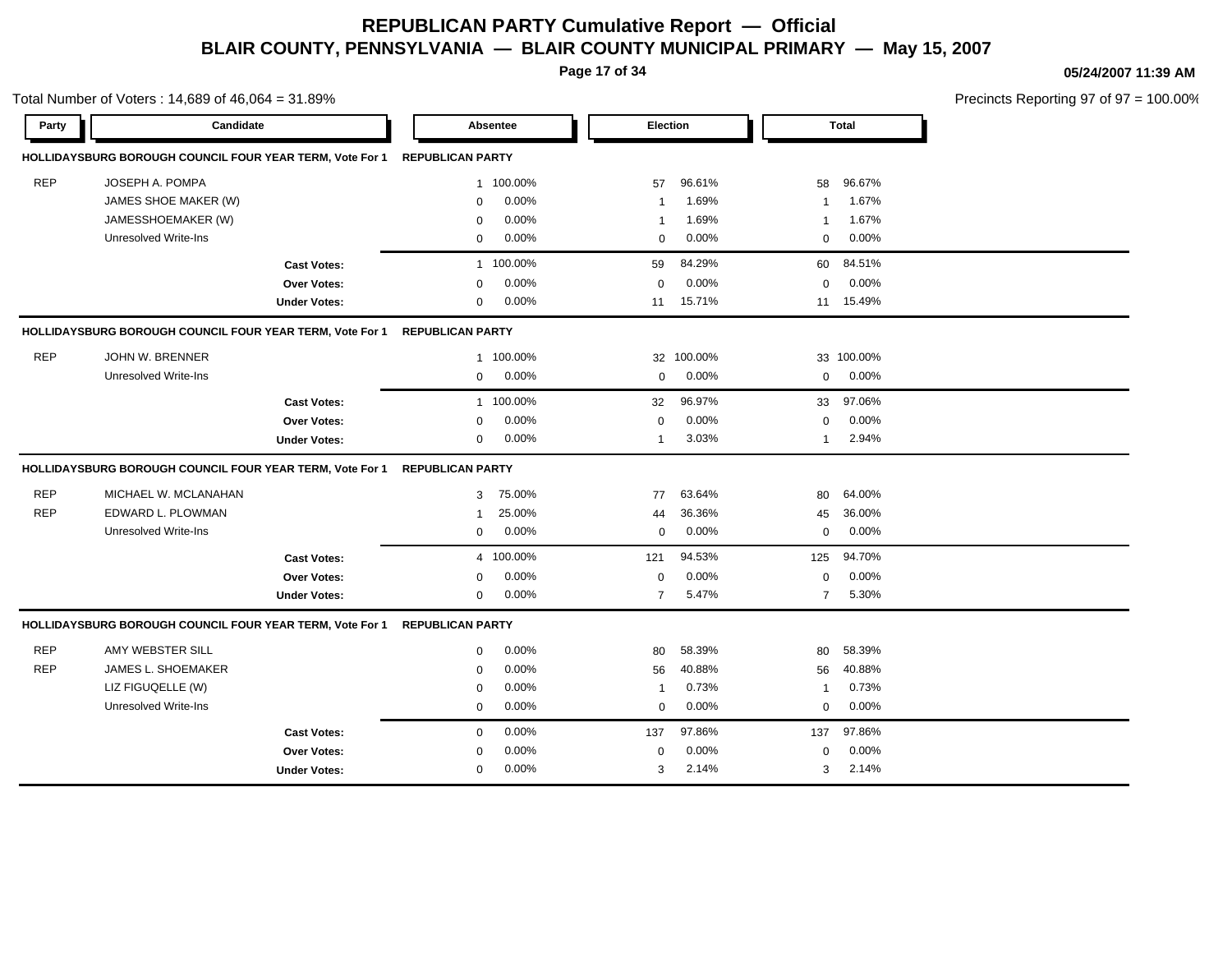**Page 18 of 34**

#### **05/24/2007 11:39 AM**

Precincts Reporting 97 of 97 = 100.00%

| Party      | Candidate                                                                    |                         | Absentee  | Election       |        |                | Total  |  |
|------------|------------------------------------------------------------------------------|-------------------------|-----------|----------------|--------|----------------|--------|--|
|            | HUSTON TOWNSHIP SUPERVISOR SIX YEAR TERM, Vote For 1                         | <b>REPUBLICAN PARTY</b> |           |                |        |                |        |  |
|            | No Candidate Filed (W)                                                       | $\mathbf 0$             | 0.00%     | $\mathbf 0$    | 0.00%  | 0              | 0.00%  |  |
|            | ALBERT MILLS (W)                                                             | $\pmb{0}$               | 0.00%     | $\mathbf{1}$   | 3.33%  | $\mathbf{1}$   | 3.13%  |  |
|            | BYRONDAUGHENBAUGH (W)                                                        | $\mathbf 0$             | 0.00%     | 2              | 6.67%  | 2              | 6.25%  |  |
|            | DORTHY STALL (W)                                                             | $\mathbf 0$             | 0.00%     | $\overline{1}$ | 3.33%  | $\mathbf{1}$   | 3.13%  |  |
|            | <b>GERALD BURKET (W)</b>                                                     | $\mathbf 0$             | 0.00%     | $\overline{1}$ | 3.33%  | $\mathbf{1}$   | 3.13%  |  |
|            | <b>GREGORY KURTZ (W)</b>                                                     | $\mathbf 0$             | 0.00%     | 2              | 6.67%  | 2              | 6.25%  |  |
|            | JAMES C WALTER (W)                                                           | $\overline{2}$          | 100.00%   | 20             | 66.67% | 22             | 68.75% |  |
|            | LIL NEGLEY (W)                                                               | $\mathbf 0$             | 0.00%     | $\mathbf{1}$   | 3.33%  | $\mathbf{1}$   | 3.13%  |  |
|            | MIKE WALTERS (W)                                                             | 0                       | 0.00%     | -1             | 3.33%  | $\mathbf{1}$   | 3.13%  |  |
|            | SAMUEL STAHL (W)                                                             | $\mathbf 0$             | 0.00%     | $\overline{1}$ | 3.33%  | $\overline{1}$ | 3.13%  |  |
|            | <b>Unresolved Write-Ins</b>                                                  | $\mathbf 0$             | 0.00%     | $\mathbf 0$    | 0.00%  | $\mathbf 0$    | 0.00%  |  |
|            | <b>Cast Votes:</b>                                                           | $\overline{2}$          | 50.00%    | 30             | 14.78% | 32             | 15.46% |  |
|            | Over Votes:                                                                  | $\mathbf 0$             | 0.00%     | $\mathbf 0$    | 0.00%  | $\mathbf 0$    | 0.00%  |  |
|            | <b>Under Votes:</b>                                                          | $\overline{2}$          | 50.00%    | 173            | 85.22% | 175            | 84.54% |  |
|            | HUSTON TOWNSHIP AUDITOR SIX YEAR TERM, Vote For 1<br><b>REPUBLICAN PARTY</b> |                         |           |                |        |                |        |  |
|            | No Candidate Filed (W)                                                       | $\mathbf 0$             | 0.00%     | 0              | 0.00%  | 0              | 0.00%  |  |
|            | DOROTHYSTAHL (W)                                                             | $\mathbf 0$             | 0.00%     | $\mathbf{1}$   | 16.67% | $\mathbf{1}$   | 16.67% |  |
|            | JAMES WALTERS (W)                                                            | $\mathbf 0$             | 0.00%     | 2              | 33.33% | $\mathbf{2}$   | 33.33% |  |
|            | KEN JOHNSON (W)                                                              | $\mathbf 0$             | 0.00%     | $\mathbf{1}$   | 16.67% | $\mathbf{1}$   | 16.67% |  |
|            | PATRICIA G MOCK (W)                                                          | $\mathbf 0$             | 0.00%     | $\mathbf{1}$   | 16.67% | $\mathbf{1}$   | 16.67% |  |
|            | PATTY MCGRAW (W)                                                             | $\mathbf 0$             | 0.00%     | $\mathbf{1}$   | 16.67% | $\mathbf{1}$   | 16.67% |  |
|            | Unresolved Write-Ins                                                         | $\mathsf 0$             | 0.00%     | 0              | 0.00%  | 0              | 0.00%  |  |
|            | <b>Cast Votes:</b>                                                           | $\mathbf 0$             | 0.00%     | 6              | 2.96%  | 6              | 2.90%  |  |
|            | Over Votes:                                                                  | $\mathbf 0$             | 0.00%     | $\mathbf 0$    | 0.00%  | $\mathbf 0$    | 0.00%  |  |
|            | <b>Under Votes:</b>                                                          |                         | 4 100.00% | 197            | 97.04% | 201            | 97.10% |  |
|            | JUNIATA TOWNSHIP SUPERVISOR SIX YEAR TERM, Vote For 1                        | <b>REPUBLICAN PARTY</b> |           |                |        |                |        |  |
| <b>REP</b> | DAVID G. KANE                                                                | $\mathsf 0$             | 0.00%     | 91             | 95.79% | 91             | 95.79% |  |
|            | CHARLES KANE (W)                                                             | $\mathbf 0$             | 0.00%     | $\mathbf{1}$   | 1.05%  | $\mathbf{1}$   | 1.05%  |  |
|            | DENNY WALKER (W)                                                             | $\mathbf 0$             | 0.00%     | $\mathbf{1}$   | 1.05%  | $\mathbf{1}$   | 1.05%  |  |
|            | MICHAEL CHIRDON (W)                                                          | $\mathbf 0$             | 0.00%     | 2              | 2.11%  | $\mathbf{2}$   | 2.11%  |  |
|            | <b>Unresolved Write-Ins</b>                                                  | $\mathbf 0$             | 0.00%     | $\mathbf 0$    | 0.00%  | 0              | 0.00%  |  |
|            | <b>Cast Votes:</b>                                                           | $\mathsf 0$             | 0.00%     | 95             | 76.61% | 95             | 75.40% |  |
|            | <b>Over Votes:</b>                                                           | $\mathbf 0$             | 0.00%     | $\mathbf 0$    | 0.00%  | $\mathbf 0$    | 0.00%  |  |
|            | <b>Under Votes:</b>                                                          |                         | 2 100.00% | 29             | 23.39% | 31             | 24.60% |  |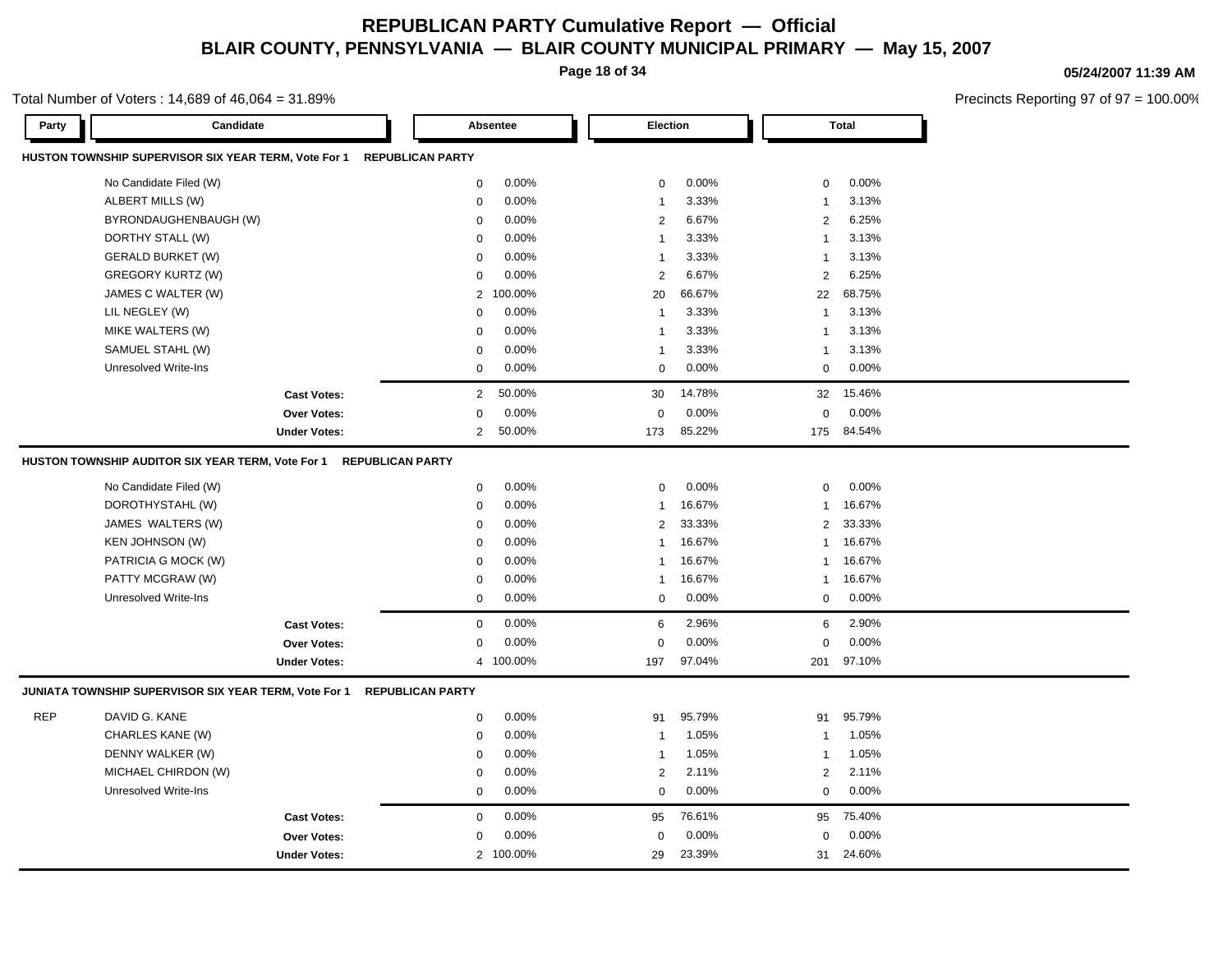**Page 19 of 34**

Total Number of Voters : 14,689 of 46,064 = 31.89%

#### **05/24/2007 11:39 AM**

| Party | Candidate                                           |                         | Absentee  | Election       |         |                | <b>Total</b> |  |
|-------|-----------------------------------------------------|-------------------------|-----------|----------------|---------|----------------|--------------|--|
|       | JUNIATA TOWNSHIP AUDITOR SIX YEAR TERM, Vote For 1  | <b>REPUBLICAN PARTY</b> |           |                |         |                |              |  |
|       | No Candidate Filed (W)                              | $\mathbf 0$             | 0.00%     | $\mathbf 0$    | 0.00%   | $\mathbf 0$    | 0.00%        |  |
|       | ALAN CAMPBELL (W)                                   | $\mathbf 0$             | 0.00%     | -1             | 9.09%   | -1             | 9.09%        |  |
|       | DENNY WALKER (W)                                    | $\Omega$                | 0.00%     | $\overline{1}$ | 9.09%   | -1             | 9.09%        |  |
|       | RHONDAWALKER (W)                                    | $\mathbf 0$             | 0.00%     | -1             | 9.09%   | -1             | 9.09%        |  |
|       | ROBERTCNOAL (W)                                     | $\Omega$                | 0.00%     | -1             | 9.09%   | -1             | 9.09%        |  |
|       | TERRI BUTLER (W)                                    | $\mathbf 0$             | 0.00%     | $\overline{7}$ | 63.64%  | $\overline{7}$ | 63.64%       |  |
|       | <b>Unresolved Write-Ins</b>                         | $\pmb{0}$               | 0.00%     | $\mathbf 0$    | 0.00%   | $\mathbf 0$    | 0.00%        |  |
|       | <b>Cast Votes:</b>                                  | $\mathbf 0$             | 0.00%     | 11             | 8.87%   | 11             | 8.73%        |  |
|       | Over Votes:                                         | $\mathbf 0$             | 0.00%     | $\mathbf 0$    | 0.00%   | $\mathbf 0$    | 0.00%        |  |
|       | <b>Under Votes:</b>                                 |                         | 2 100.00% | 113            | 91.13%  | 115            | 91.27%       |  |
|       | JUNIATA TOWNSHIP AUDITOR FOUR YEAR TERM, Vote For 1 | <b>REPUBLICAN PARTY</b> |           |                |         |                |              |  |
|       | No Candidate Filed (W)                              | $\mathbf 0$             | 0.00%     | $\mathbf 0$    | 0.00%   | $\mathbf 0$    | 0.00%        |  |
|       | BETHSTOLTZ (W)                                      | $\mathbf 0$             | 0.00%     | -1             | 16.67%  | -1             | 16.67%       |  |
|       | JACKWALKER (W)                                      | $\mathbf 0$             | 0.00%     | -1             | 16.67%  | -1             | 16.67%       |  |
|       | PAT GONSMAN (W)                                     | $\mathbf 0$             | 0.00%     | $\overline{1}$ | 16.67%  | $\mathbf 1$    | 16.67%       |  |
|       | TERRI BUTLERR (W)                                   | $\mathbf 0$             | 0.00%     | 3              | 50.00%  | 3              | 50.00%       |  |
|       | <b>Unresolved Write-Ins</b>                         | 0                       | 0.00%     | $\mathbf 0$    | 0.00%   | 0              | 0.00%        |  |
|       | <b>Cast Votes:</b>                                  | $\mathbf 0$             | 0.00%     | 6              | 4.84%   | 6              | 4.76%        |  |
|       | <b>Over Votes:</b>                                  | $\mathbf 0$             | 0.00%     | $\mathbf 0$    | 0.00%   | $\mathbf 0$    | 0.00%        |  |
|       | <b>Under Votes:</b>                                 |                         | 2 100.00% | 118            | 95.16%  | 120            | 95.24%       |  |
|       | JUNIATA TOWNSHIP AUDITOR TWO YEAR TERM, Vote For 1  | <b>REPUBLICAN PARTY</b> |           |                |         |                |              |  |
|       | No Candidate Filed (W)                              | $\Omega$                | 0.00%     | $\Omega$       | 0.00%   | $\Omega$       | 0.00%        |  |
|       | JOE SNYDER (W)                                      | $\mathbf 0$             | 0.00%     | $\mathbf{1}$   | 100.00% |                | 1 100.00%    |  |
|       | Unresolved Write-Ins                                | $\mathbf 0$             | 0.00%     | $\mathbf 0$    | 0.00%   | $\mathbf 0$    | 0.00%        |  |
|       | <b>Cast Votes:</b>                                  | $\mathbf 0$             | 0.00%     | $\mathbf{1}$   | 0.81%   | $\mathbf{1}$   | 0.79%        |  |
|       | <b>Over Votes:</b>                                  | $\mathbf 0$             | 0.00%     | $\mathbf 0$    | 0.00%   | 0              | 0.00%        |  |
|       | <b>Under Votes:</b>                                 |                         | 2 100.00% |                | 99.19%  |                | 99.21%       |  |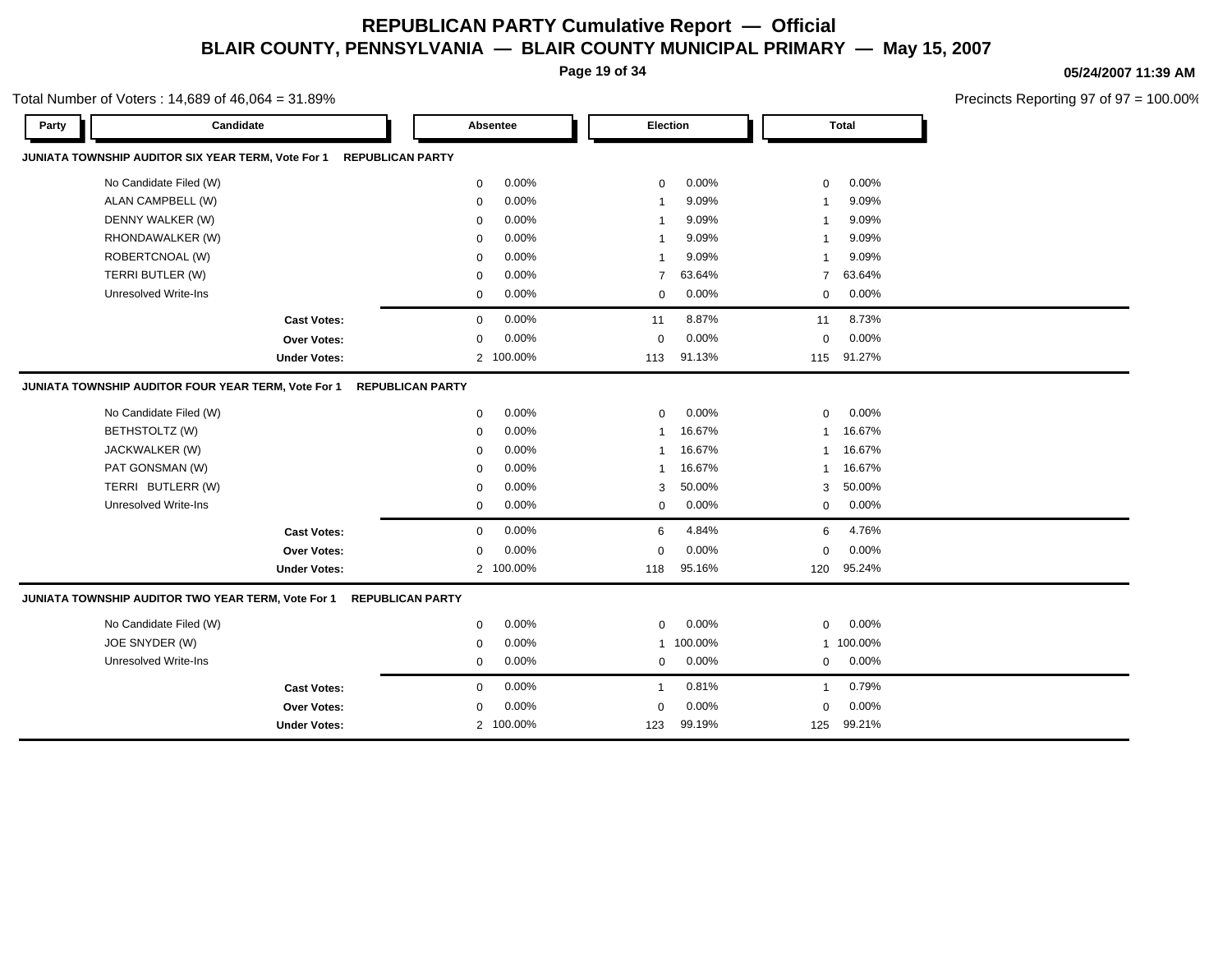**Page 20 of 34**

### **05/24/2007 11:39 AM**

Precincts Reporting 97 of 97 = 100.00%

| Party      | Candidate                                                                   |                         | Absentee   | <b>Election</b>         |        | <b>Total</b>   |        |  |
|------------|-----------------------------------------------------------------------------|-------------------------|------------|-------------------------|--------|----------------|--------|--|
|            | LOGAN TOWNSHIP SUPERVISOR SIX YEAR TERM, Vote For 2 REPUBLICAN PARTY        |                         |            |                         |        |                |        |  |
| <b>REP</b> | FRANK J. MELOY                                                              | 15                      | 30.00%     | 870                     | 30.67% | 885            | 30.65% |  |
| <b>REP</b> | PATRICIA L. RAUGH                                                           | 9                       | 18.00%     | 601                     | 21.18% | 610            | 21.13% |  |
| <b>REP</b> | ROMEO J. DEBARTOLOME, JR.                                                   | 5                       | 10.00%     | 315                     | 11.10% | 320            | 11.08% |  |
| <b>REP</b> | ED FRONTINO                                                                 | $\overline{7}$          | 14.00%     | 367                     | 12.94% | 374            | 12.95% |  |
| <b>REP</b> | <b>JOE METZGAR</b>                                                          | 14                      | 28.00%     | 681                     | 24.00% | 695            | 24.07% |  |
|            | ARTHUR ALBRIGHT (W)                                                         | $\mathbf 0$             | 0.00%      | $\overline{\mathbf{1}}$ | 0.04%  | $\overline{1}$ | 0.03%  |  |
|            | DAVE HOOVER (W)                                                             | $\mathbf 0$             | 0.00%      | $\overline{1}$          | 0.04%  | $\overline{1}$ | 0.03%  |  |
|            | ERIC SRAL (W)                                                               | $\mathbf 0$             | 0.00%      | $\overline{\mathbf{1}}$ | 0.04%  | $\overline{1}$ | 0.03%  |  |
|            | <b>Unresolved Write-Ins</b>                                                 | $\mathbf 0$             | 0.00%      | 0                       | 0.00%  | $\mathbf 0$    | 0.00%  |  |
|            | <b>Cast Votes:</b>                                                          |                         | 50 100.00% | 2,837                   | 88.93% | 2,887          | 89.10% |  |
|            | <b>Over Votes:</b>                                                          | 0                       | 0.00%      | $\pmb{0}$               | 0.00%  | $\mathbf 0$    | 0.00%  |  |
|            | <b>Under Votes:</b>                                                         | $\mathbf 0$             | 0.00%      | 353                     | 11.07% | 353            | 10.90% |  |
|            | LOGAN TOWNSHIP SUPERVISOR FOUR YEAR TERM, Vote For 1                        | <b>REPUBLICAN PARTY</b> |            |                         |        |                |        |  |
| <b>REP</b> | ROMEO J. DEBARTOLOME, JR.                                                   | $\overline{2}$          | 8.70%      | 267                     | 18.10% | 269            | 17.96% |  |
| <b>REP</b> | <b>ED FRONTINO</b>                                                          | 9                       | 39.13%     | 272                     | 18.44% | 281            | 18.76% |  |
| <b>REP</b> | PATRICIA L. RAUGH                                                           | 5                       | 21.74%     | 465                     | 31.53% | 470            | 31.38% |  |
| <b>REP</b> | <b>JOE METZGAR</b>                                                          | $\overline{7}$          | 30.43%     | 468                     | 31.73% | 475            | 31.71% |  |
|            | ARTHUR ALBRIGHT (W)                                                         | $\mathbf 0$             | 0.00%      | $\overline{1}$          | 0.07%  | $\overline{1}$ | 0.07%  |  |
|            | HOOVER (W)                                                                  | $\Omega$                | 0.00%      | $\overline{1}$          | 0.07%  | $\overline{1}$ | 0.07%  |  |
|            | ERIC SRAL (W)                                                               | $\mathbf 0$             | 0.00%      | $\overline{1}$          | 0.07%  | $\overline{1}$ | 0.07%  |  |
|            | <b>Unresolved Write-Ins</b>                                                 | $\mathbf 0$             | 0.00%      | $\mathbf 0$             | 0.00%  | $\mathbf 0$    | 0.00%  |  |
|            | <b>Cast Votes:</b>                                                          | 23                      | 92.00%     | 1,475                   | 92.48% | 1,498          | 92.47% |  |
|            | <b>Over Votes:</b>                                                          | $\overline{2}$          | 8.00%      | $\mathbf 0$             | 0.00%  | 2              | 0.12%  |  |
|            | <b>Under Votes:</b>                                                         | $\mathbf 0$             | $0.00\%$   | 120                     | 7.52%  | 120            | 7.41%  |  |
|            | LOGAN TOWNSHIP AUDITOR SIX YEAR TERM, Vote For 1<br><b>REPUBLICAN PARTY</b> |                         |            |                         |        |                |        |  |
| <b>REP</b> | DAVID J. MASON                                                              | 25                      | 100.00%    | 1,371                   | 99.93% | 1,396          | 99.93% |  |
|            | ARTHUR ALBRIGHT (W)                                                         | 0                       | 0.00%      | $\overline{\mathbf{1}}$ | 0.07%  | -1             | 0.07%  |  |
|            | <b>Unresolved Write-Ins</b>                                                 | $\mathbf 0$             | 0.00%      | 0                       | 0.00%  | $\mathbf 0$    | 0.00%  |  |
|            | <b>Cast Votes:</b>                                                          |                         | 25 100.00% | 1,372                   | 86.02% | 1,397          | 86.23% |  |
|            | <b>Over Votes:</b>                                                          | $\mathbf 0$             | 0.00%      | $\mathbf 0$             | 0.00%  | $\mathbf 0$    | 0.00%  |  |
|            | <b>Under Votes:</b>                                                         | $\mathbf 0$             | 0.00%      | 223                     | 13.98% | 223            | 13.77% |  |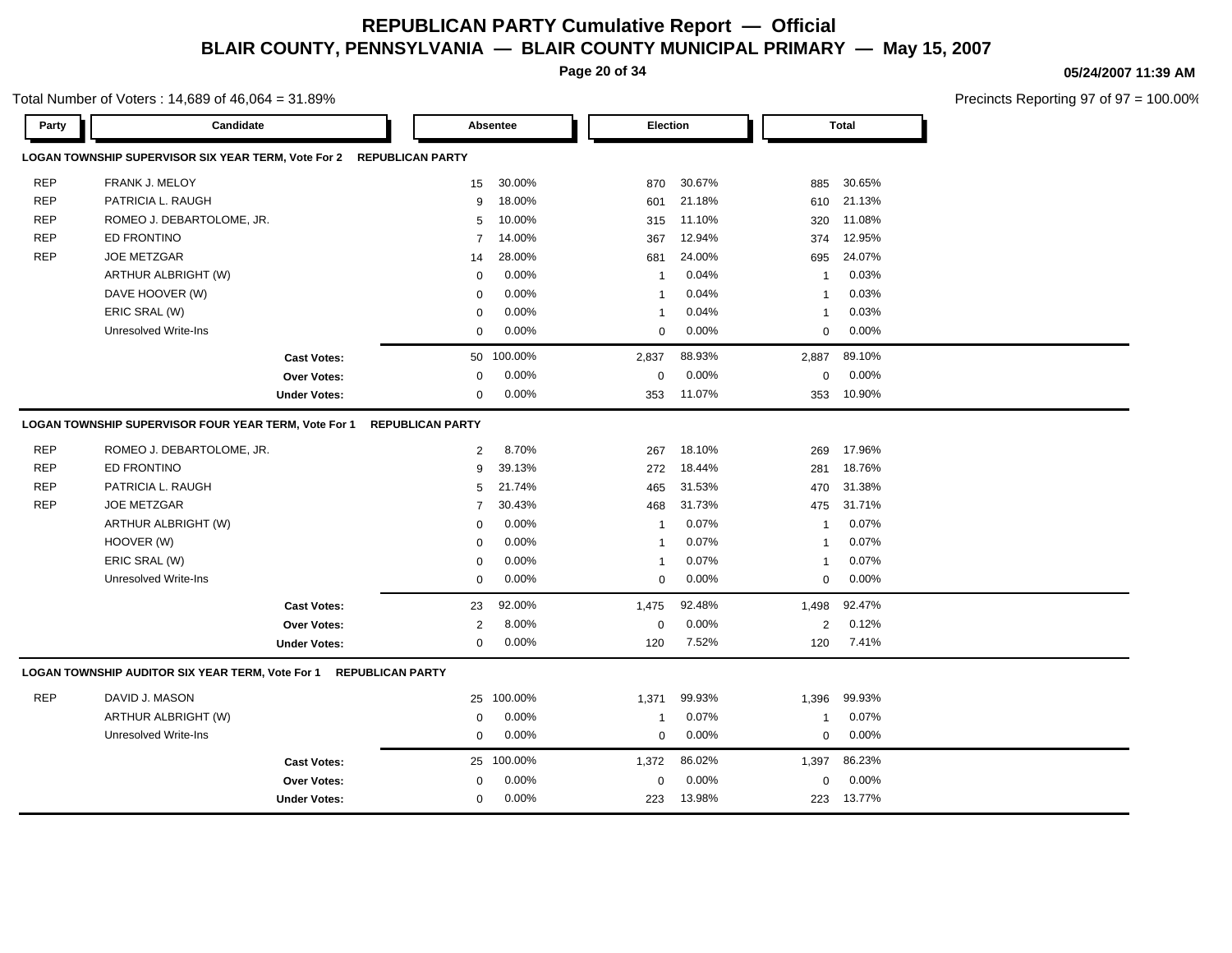**Page 21 of 34**

### Total Number of Voters : 14,689 of 46,064 = 31.89%

| Party | Candidate                                         |                         | Absentee | Election       |        |                | <b>Total</b> |  |
|-------|---------------------------------------------------|-------------------------|----------|----------------|--------|----------------|--------------|--|
|       | LOGAN TOWNSHIP AUDITOR FOUR YEAR TERM, Vote For 1 | <b>REPUBLICAN PARTY</b> |          |                |        |                |              |  |
|       | No Candidate Filed (W)                            | 0                       | 0.00%    | $\mathbf 0$    | 0.00%  | $\mathbf 0$    | 0.00%        |  |
|       | ART ALBRIGHT (W)                                  | 0                       | 0.00%    | $\overline{2}$ | 9.52%  | 2              | 9.09%        |  |
|       | JOHN BUTLER (W)                                   | 0                       | 0.00%    | $\mathbf{1}$   | 4.76%  | $\overline{1}$ | 4.55%        |  |
|       | JEFF CARRIERI (W)                                 | 0                       | 0.00%    |                | 4.76%  | -1             | 4.55%        |  |
|       | ROMEO DEBARTOME (W)                               | 0                       | 0.00%    |                | 4.76%  | 1              | 4.55%        |  |
|       | <b>ROBERT DENNIS (W)</b>                          | 0                       | 0.00%    |                | 4.76%  | 1              | 4.55%        |  |
|       | JAMES FISHER (W)                                  | 0                       | 0.00%    |                | 4.76%  | 1              | 4.55%        |  |
|       | ED FRONTINO (W)                                   | 0                       | 0.00%    |                | 4.76%  | 1              | 4.55%        |  |
|       | JERRY FULARE (W)                                  | 0                       | 0.00%    |                | 4.76%  | 1              | 4.55%        |  |
|       | Rodney Hale (W)                                   | $\mathbf{1}$            | 100.00%  | $\mathbf 0$    | 0.00%  | 1              | 4.55%        |  |
|       | CHARLOTTE HAMPTON (W)                             | 0                       | 0.00%    |                | 4.76%  | 1              | 4.55%        |  |
|       | ERIC HEWITT (W)                                   | 0                       | 0.00%    |                | 4.76%  | 1              | 4.55%        |  |
|       | DAVE HOOVER (W)                                   | 0                       | 0.00%    |                | 4.76%  | 1              | 4.55%        |  |
|       | DAVID K LUCAS (W)                                 | 0                       | 0.00%    |                | 4.76%  | 1              | 4.55%        |  |
|       | <b>BRAD MARETICH (W)</b>                          | 0                       | 0.00%    |                | 4.76%  | 1              | 4.55%        |  |
|       | ANDREW MCGHEE (W)                                 | $\mathbf 0$             | 0.00%    | $\overline{1}$ | 4.76%  | $\overline{1}$ | 4.55%        |  |
|       | JOE METZGAR (W)                                   | 0                       | 0.00%    |                | 4.76%  | 1              | 4.55%        |  |
|       | DON RILEY (W)                                     | $\mathbf 0$             | 0.00%    | $\overline{1}$ | 4.76%  | $\overline{1}$ | 4.55%        |  |
|       | JERRY E SNEATH (W)                                | 0                       | 0.00%    |                | 4.76%  | 1              | 4.55%        |  |
|       | ERIC SRAL (W)                                     | $\mathbf 0$             | 0.00%    | -1             | 4.76%  | $\overline{1}$ | 4.55%        |  |
|       | THOMPSON (W)                                      | 0                       | 0.00%    | -1             | 4.76%  | 1              | 4.55%        |  |
|       | JOSH WAGNER (W)                                   | 0                       | 0.00%    |                | 4.76%  | $\overline{1}$ | 4.55%        |  |
|       | <b>Unresolved Write-Ins</b>                       | 0                       | 0.00%    | 0              | 0.00%  | 0              | 0.00%        |  |
|       | <b>Cast Votes:</b>                                | 1                       | 4.00%    | 21             | 1.32%  | 22             | 1.36%        |  |
|       | Over Votes:                                       | 0                       | 0.00%    | $\mathbf 0$    | 0.00%  | 0              | 0.00%        |  |
|       | <b>Under Votes:</b>                               | 24                      | 96.00%   | 1,574          | 98.68% | 1,598          | 98.64%       |  |

**05/24/2007 11:39 AM**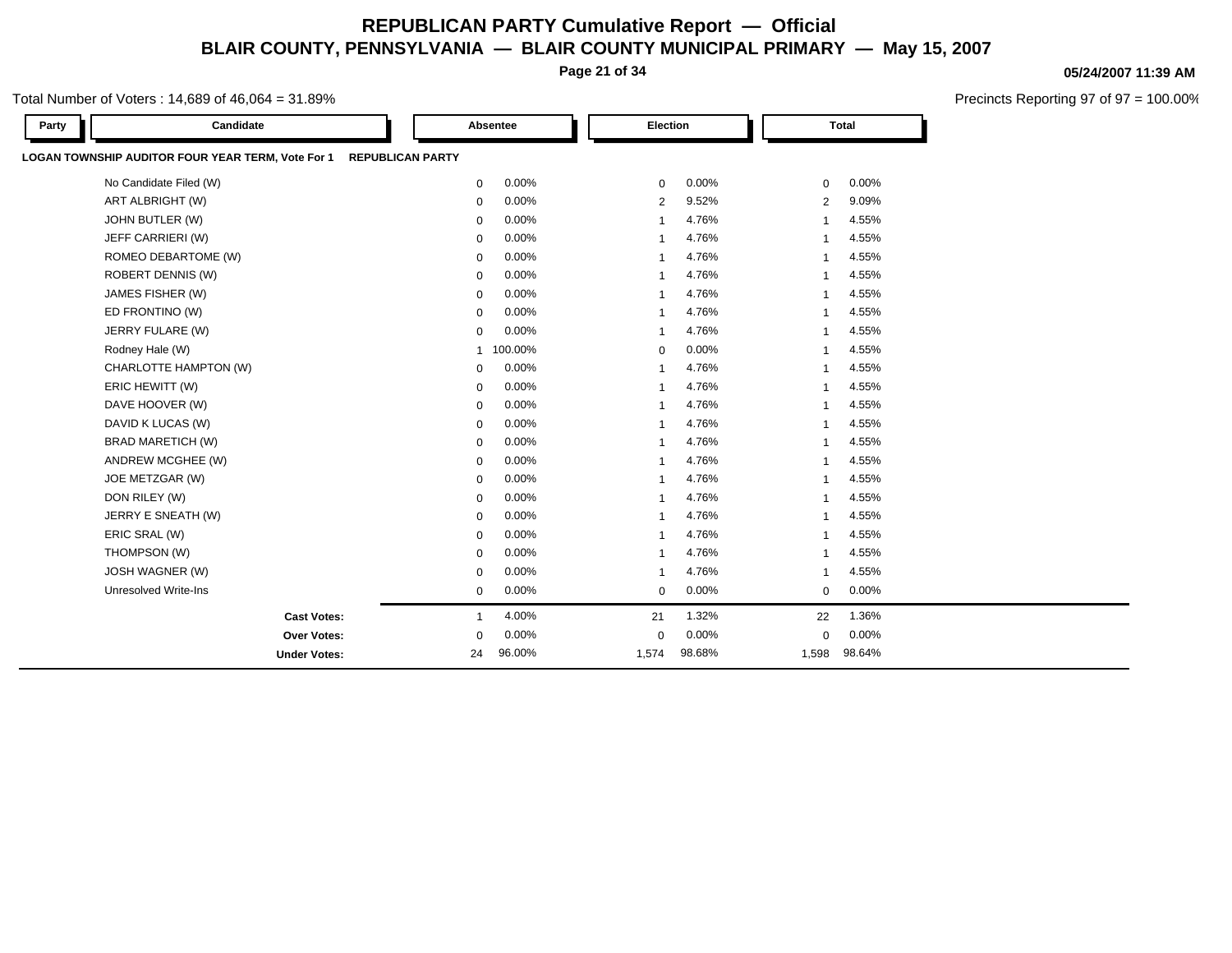**Page 22 of 34**

#### **05/24/2007 11:39 AM**

Precincts Reporting 97 of 97 = 100.00%

| Party      | Candidate                                                                   |                         | Absentee   | Election       |        |                | <b>Total</b> |
|------------|-----------------------------------------------------------------------------|-------------------------|------------|----------------|--------|----------------|--------------|
|            | LOGAN TOWNSHIP AUDITOR TWO YEAR TERM, Vote For 1<br><b>REPUBLICAN PARTY</b> |                         |            |                |        |                |              |
|            | No Candidate Filed (W)                                                      | 0                       | 0.00%      | 0              | 0.00%  | 0              | 0.00%        |
|            | LARRY BLOOM (W)                                                             | 0                       | 0.00%      | $\mathbf{1}$   | 7.69%  | -1             | 7.69%        |
|            | JEFF CARRIERI (W)                                                           | 0                       | 0.00%      | $\mathbf{1}$   | 7.69%  | -1             | 7.69%        |
|            | SHAWN B COHEN (W)                                                           | 0                       | 0.00%      | $\mathbf{1}$   | 7.69%  | -1             | 7.69%        |
|            | ROMEO DEBARTOME (W)                                                         | 0                       | 0.00%      | 1              | 7.69%  | -1             | 7.69%        |
|            | JOE DENNIS (W)                                                              | 0                       | 0.00%      | 1              | 7.69%  | -1             | 7.69%        |
|            | DICK DIANDREA (W)                                                           | 0                       | 0.00%      | -1             | 7.69%  | -1             | 7.69%        |
|            | MATT LINDSEY (W)                                                            | 0                       | 0.00%      | -1             | 7.69%  | -1             | 7.69%        |
|            | DAVID K LUCAS (W)                                                           | 0                       | 0.00%      | -1             | 7.69%  | -1             | 7.69%        |
|            | BRAD MARETICH (W)                                                           | 0                       | 0.00%      | -1             | 7.69%  | -1             | 7.69%        |
|            | FRRANK MELOY (W)                                                            | 0                       | 0.00%      | -1             | 7.69%  | -1             | 7.69%        |
|            | <b>BERNIE MILLER (W)</b>                                                    | 0                       | 0.00%      | -1             | 7.69%  | -1             | 7.69%        |
|            | ERIC SRAL (W)                                                               | 0                       | 0.00%      | -1             | 7.69%  | -1             | 7.69%        |
|            | LARRY WAGNER (W)                                                            | 0                       | 0.00%      | 1              | 7.69%  | -1             | 7.69%        |
|            | Unresolved Write-Ins                                                        | 0                       | 0.00%      | $\mathbf 0$    | 0.00%  | $\mathbf 0$    | 0.00%        |
|            | <b>Cast Votes:</b>                                                          | 0                       | 0.00%      | 13             | 0.82%  | 13             | 0.80%        |
|            | Over Votes:                                                                 | 0                       | 0.00%      | 0              | 0.00%  | $\mathbf 0$    | 0.00%        |
|            | <b>Under Votes:</b>                                                         |                         | 25 100.00% | 1,582          | 99.18% | 1,607          | 99.20%       |
|            | <b>MARTINSBURG BOROUGH COUNCIL FOUR YEAR TERM, Vote For 3</b>               | <b>REPUBLICAN PARTY</b> |            |                |        |                |              |
| <b>REP</b> | REX L. HARTMAN                                                              |                         | 10 100.00% | 340            | 94.18% | 350            | 94.34%       |
|            | RICHARD BICE (W)                                                            | 0                       | 0.00%      | -1             | 0.28%  | $\overline{1}$ | 0.27%        |
|            | KENNETH BLATTENBERGER (W)                                                   | $\mathbf 0$             | 0.00%      | $\mathbf{1}$   | 0.28%  | -1             | 0.27%        |
|            | LEW EWART (W)                                                               | $\mathbf 0$             | 0.00%      | $\mathbf{1}$   | 0.28%  | -1             | 0.27%        |
|            | JODY GAHAGAN (W)                                                            | $\mathbf 0$             | 0.00%      | $\mathbf{1}$   | 0.28%  | -1             | 0.27%        |
|            | JEFFREY GARNER (W)                                                          | $\mathbf 0$             | 0.00%      | $\mathbf{1}$   | 0.28%  | -1             | 0.27%        |
|            | LINDA HARKER (W)                                                            | $\mathbf 0$             | 0.00%      | $\mathbf{1}$   | 0.28%  | -1             | 0.27%        |
|            | JOHNKEIMMM (W)                                                              | $\mathbf 0$             | 0.00%      | $\mathbf{1}$   | 0.28%  | -1             | 0.27%        |
|            | CONNIE LAMBORN (W)                                                          | $\mathbf 0$             | 0.00%      | 5              | 1.39%  | 5              | 1.35%        |
|            | HENRY A LAMBORN (W)                                                         | $\mathbf 0$             | 0.00%      | $\mathbf{1}$   | 0.28%  | -1             | 0.27%        |
|            | MILES LAMBORN (W)                                                           | $\mathbf 0$             | 0.00%      | $\mathbf{1}$   | 0.28%  | -1             | 0.27%        |
|            | SUZANNE MCNALLY (W)                                                         | $\mathbf 0$             | 0.00%      | $\overline{c}$ | 0.55%  | $\overline{2}$ | 0.54%        |
|            | <b>BRIAN MOORE (W)</b>                                                      | $\mathbf 0$             | 0.00%      | $\mathbf{1}$   | 0.28%  |                | 0.27%        |
|            | ROBERT A ONEAL (W)                                                          | $\mathbf 0$             | 0.00%      | -1             | 0.28%  | -1             | 0.27%        |
|            | RALPH SHEFFYY (W)                                                           | 0                       | 0.00%      | 1              | 0.28%  | -1             | 0.27%        |
|            | LINDA K SMITH (W)                                                           | 0                       | 0.00%      | 2              | 0.55%  | 2              | 0.54%        |
|            | <b>Unresolved Write-Ins</b>                                                 | 0                       | 0.00%      | 0              | 0.00%  | 0              | 0.00%        |
|            | <b>Cast Votes:</b>                                                          | 10                      | 30.30%     | 361            | 30.85% | 371            | 30.84%       |
|            | Over Votes:                                                                 | 0                       | 0.00%      | 0              | 0.00%  | $\mathbf 0$    | 0.00%        |
|            | <b>Under Votes:</b>                                                         | 23                      | 69.70%     | 809            | 69.15% |                | 832 69.16%   |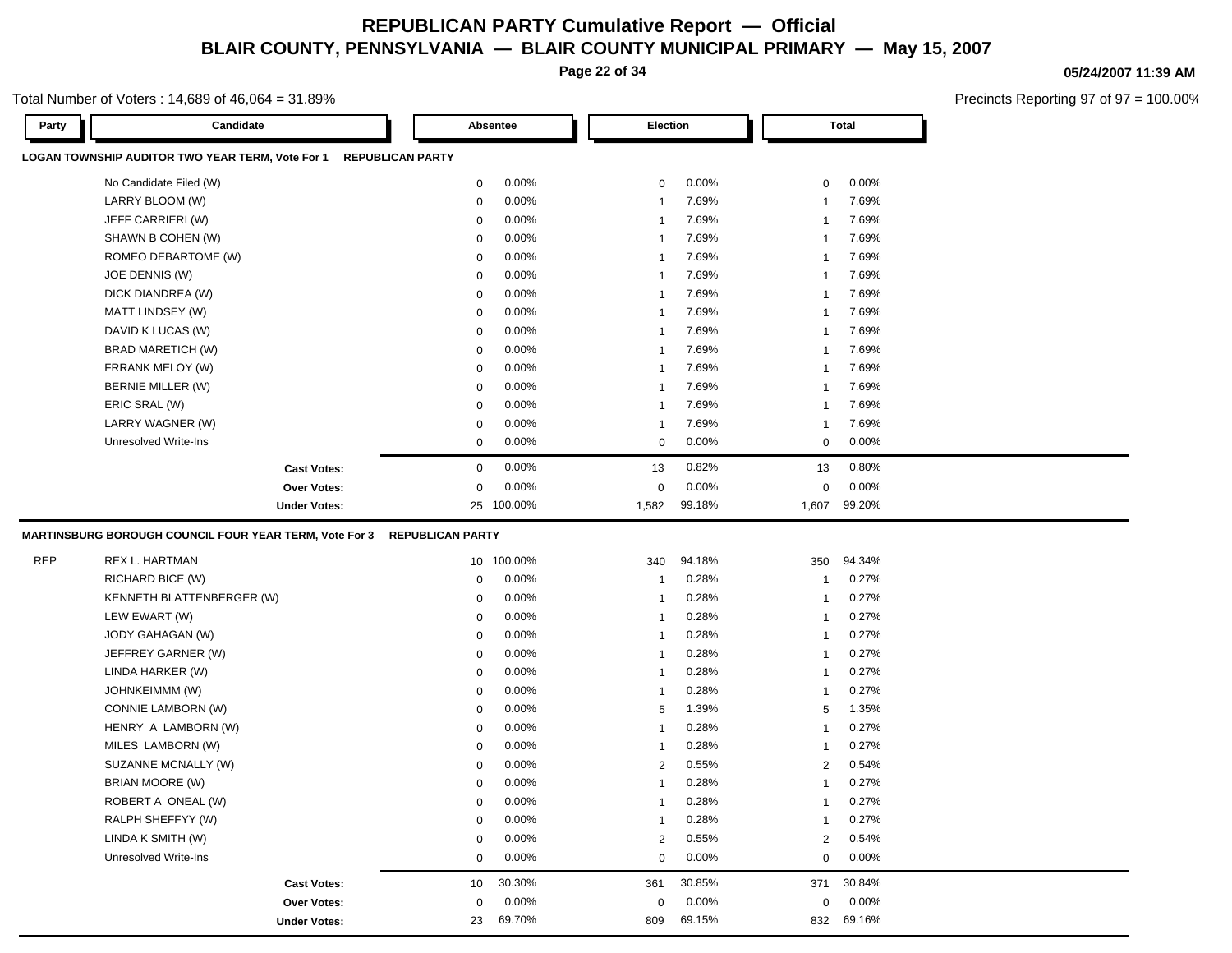**Page 23 of 34**

**05/24/2007 11:39 AM**

|            | Total Number of Voters: 14,689 of 46,064 = 31.89%                             |                     |                 |            |                |          |                |                 | Precincts Reporting 97 of 97 = 100.00% |  |  |  |
|------------|-------------------------------------------------------------------------------|---------------------|-----------------|------------|----------------|----------|----------------|-----------------|----------------------------------------|--|--|--|
| Party      | Candidate                                                                     |                     | Absentee        |            | Election       |          |                | Total           |                                        |  |  |  |
|            | MARTINSBURG BOROUGH AUDITOR SIX YEAR TERM, Vote For 1 REPUBLICAN PARTY        |                     |                 |            |                |          |                |                 |                                        |  |  |  |
| REP        | THELMA B. LAW                                                                 |                     |                 | 10 100.00% | 344            | 99.71%   | 354            | 99.72%          |                                        |  |  |  |
|            | RICHARD BICE (W)                                                              |                     | 0               | 0.00%      | 1              | 0.29%    | $\mathbf{1}$   | 0.28%           |                                        |  |  |  |
|            | <b>Unresolved Write-Ins</b>                                                   |                     | $\mathbf 0$     | 0.00%      | 0              | 0.00%    | $\mathbf 0$    | 0.00%           |                                        |  |  |  |
|            |                                                                               | <b>Cast Votes:</b>  | 10 <sup>1</sup> | 90.91%     | 345            | 88.46%   |                | 355 88.53%      |                                        |  |  |  |
|            |                                                                               | Over Votes:         | $\mathbf 0$     | 0.00%      | $\mathbf 0$    | 0.00%    | $\mathbf{0}$   | $0.00\%$        |                                        |  |  |  |
|            |                                                                               | <b>Under Votes:</b> | $\mathbf 1$     | 9.09%      | 45             | 11.54%   |                | 46 11.47%       |                                        |  |  |  |
|            | NEWRY BOROUGH COUNCIL FOUR YEAR TERM, Vote For 3 REPUBLICAN PARTY             |                     |                 |            |                |          |                |                 |                                        |  |  |  |
|            | No Candidate Filed (W)                                                        |                     | $\mathbf 0$     | 0.00%      | $\mathbf{0}$   | 0.00%    | $\overline{0}$ | $0.00\%$        |                                        |  |  |  |
|            | E JAMES BEIGLE (W)                                                            |                     | 0               | 0.00%      |                | 1 11.11% |                | 1 11.11%        |                                        |  |  |  |
|            | RICHARD GAIRTH (W)                                                            |                     | $\mathbf 0$     | 0.00%      | $\overline{4}$ | 44.44%   |                | 4 44.44%        |                                        |  |  |  |
|            | DANIEL GIARTH (W)                                                             |                     | $\Omega$        | 0.00%      |                | 1 11.11% |                | 1 11.11%        |                                        |  |  |  |
|            | <b>RICHAR GIRTH (W)</b>                                                       |                     | $\mathbf 0$     | 0.00%      |                | 1 11.11% |                | 1 11.11%        |                                        |  |  |  |
|            | STEPHAN JANOSIK (W)                                                           |                     | 0               | 0.00%      |                | 1 11.11% |                | 1 11.11%        |                                        |  |  |  |
|            | LARRY YINGLING (W)                                                            |                     | $\Omega$        | 0.00%      |                | 1 11.11% |                | 1 11.11%        |                                        |  |  |  |
|            | Unresolved Write-Ins                                                          |                     | $\mathbf 0$     | 0.00%      | $\overline{0}$ | $0.00\%$ |                | $0\quad 0.00\%$ |                                        |  |  |  |
|            |                                                                               | <b>Cast Votes:</b>  | $\mathbf 0$     | 0.00%      |                | 9 14.29% |                | 9 14.29%        |                                        |  |  |  |
|            |                                                                               | Over Votes:         | 0               | 0.00%      | $\Omega$       | 0.00%    | $\Omega$       | $0.00\%$        |                                        |  |  |  |
|            |                                                                               | <b>Under Votes:</b> | $\mathbf{0}$    | $0.00\%$   | 54             | 85.71%   |                | 54 85.71%       |                                        |  |  |  |
|            | NORTH WOODBURY TOWNSHIP SUPERVISOR SIX YEAR TERM, Vote For 1 REPUBLICAN PARTY |                     |                 |            |                |          |                |                 |                                        |  |  |  |
| <b>REP</b> | DARRYL HORTON                                                                 |                     |                 | 11 64.71%  | 259            | 63.48%   | 270            | 63.53%          |                                        |  |  |  |
| <b>REP</b> | <b>GARY L. NISEWONGER</b>                                                     |                     | 6               | 35.29%     | 149            | 36.52%   |                | 155 36.47%      |                                        |  |  |  |
|            | Unresolved Write-Ins                                                          |                     | $\mathbf 0$     | 0.00%      | $\mathbf 0$    | 0.00%    | $\mathbf{0}$   | $0.00\%$        |                                        |  |  |  |
|            |                                                                               | <b>Cast Votes:</b>  |                 | 17 100.00% | 408            | 86.08%   |                | 425 86.56%      |                                        |  |  |  |
|            |                                                                               | Over Votes:         | $\mathbf 0$     | 0.00%      | $\Omega$       | 0.00%    | $\mathbf 0$    | 0.00%           |                                        |  |  |  |
|            |                                                                               | <b>Under Votes:</b> | $\mathbf 0$     | $0.00\%$   | 66             | 13.92%   |                | 66 13.44%       |                                        |  |  |  |
|            | NORTH WOODBURY TOWNSHIP AUDITOR SIX YEAR TERM, Vote For 1 REPUBLICAN PARTY    |                     |                 |            |                |          |                |                 |                                        |  |  |  |
|            | No Candidate Filed (W)                                                        |                     | $\mathbf 0$     | 0.00%      | $\Omega$       | 0.00%    | $\mathbf 0$    | $0.00\%$        |                                        |  |  |  |
|            | DON BRUMBAUGH (W)                                                             |                     | $\mathbf{0}$    | 0.00%      | 14             | 93.33%   | 14             | 87.50%          |                                        |  |  |  |
|            | Larry Kulp (W)                                                                |                     | 1               | 100.00%    | $\Omega$       | 0.00%    | -1             | 6.25%           |                                        |  |  |  |
|            | SHARONBROWERR (W)                                                             |                     | $\mathbf 0$     | 0.00%      | -1             | 6.67%    | $\overline{1}$ | 6.25%           |                                        |  |  |  |
|            | Unresolved Write-Ins                                                          |                     | $\mathbf 0$     | 0.00%      | $\overline{0}$ | 0.00%    | $\mathbf 0$    | $0.00\%$        |                                        |  |  |  |
|            |                                                                               | <b>Cast Votes:</b>  | $\overline{1}$  | 5.88%      | 15             | 3.16%    | 16             | 3.26%           |                                        |  |  |  |
|            |                                                                               | Over Votes:         | $\mathbf 0$     | 0.00%      | $\Omega$       | 0.00%    | $\mathbf 0$    | 0.00%           |                                        |  |  |  |
|            |                                                                               | <b>Under Votes:</b> | 16              | 94.12%     | 459            | 96.84%   |                | 475 96.74%      |                                        |  |  |  |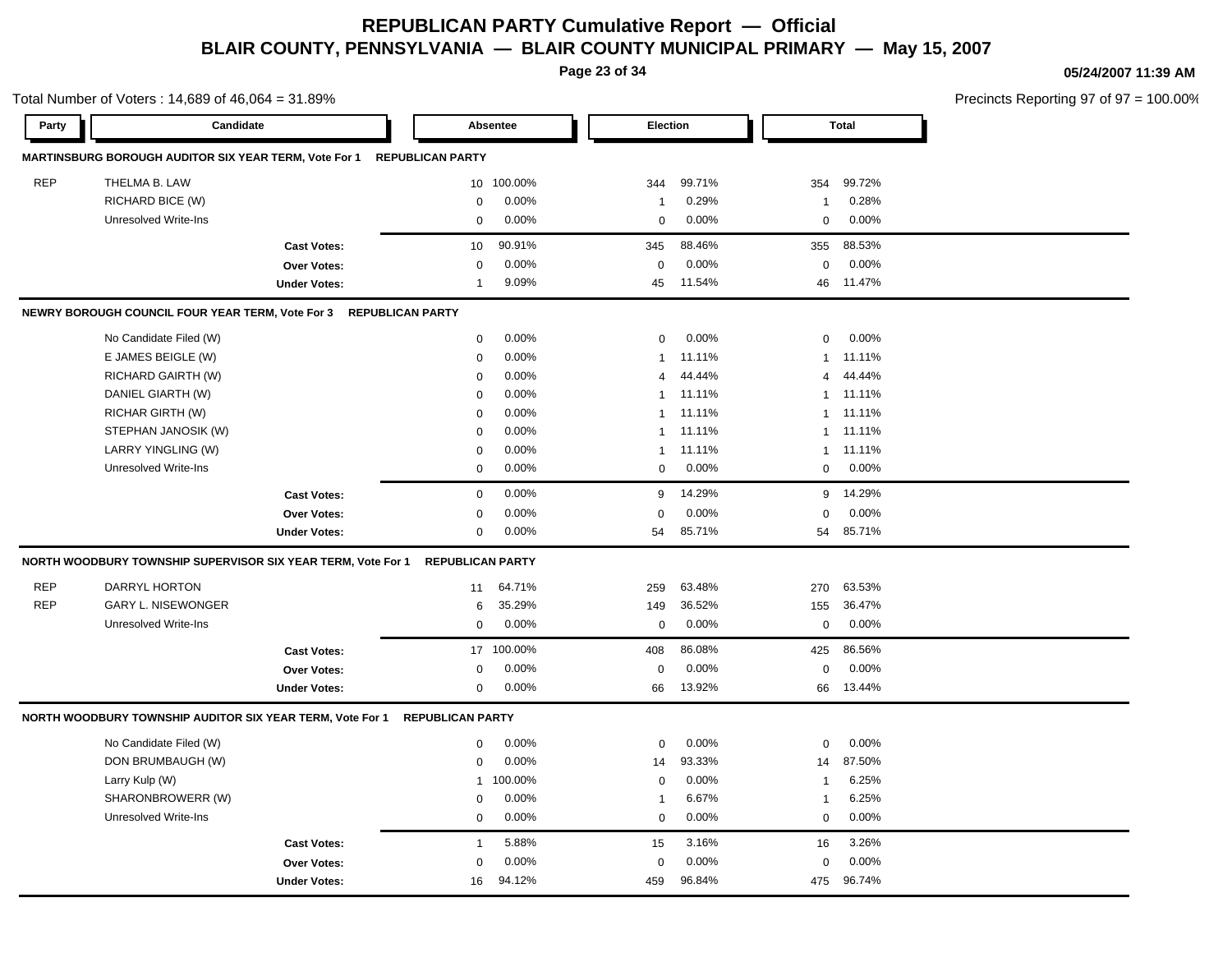**Page 24 of 34**

#### **05/24/2007 11:39 AM**

Precincts Reporting 97 of 97 = 100.00%

| Party      | Candidate                                                  |                     |                         | Absentee  | Election       |        |                | <b>Total</b> |  |
|------------|------------------------------------------------------------|---------------------|-------------------------|-----------|----------------|--------|----------------|--------------|--|
|            | NORTH WOODBURY TOWNSHIP AUDITOR FOUR YEAR TERM, Vote For 1 |                     | <b>REPUBLICAN PARTY</b> |           |                |        |                |              |  |
|            | No Candidate Filed (W)                                     |                     | 0                       | 0.00%     | $\mathbf 0$    | 0.00%  | 0              | 0.00%        |  |
|            | <b>GENEE HENRY (W)</b>                                     |                     | 0                       | 0.00%     | $\mathbf 1$    | 9.09%  | $\mathbf{1}$   | 8.33%        |  |
|            | Sam Dean (W)                                               |                     |                         | 1 100.00% | $\Omega$       | 0.00%  | $\mathbf{1}$   | 8.33%        |  |
|            | DON BRUMBAUGH (W)                                          |                     | $\mathbf 0$             | 0.00%     | 10             | 90.91% | 10             | 83.33%       |  |
|            | <b>Unresolved Write-Ins</b>                                |                     | $\mathbf 0$             | 0.00%     | 0              | 0.00%  | $\mathbf 0$    | 0.00%        |  |
|            |                                                            | <b>Cast Votes:</b>  | $\mathbf{1}$            | 5.88%     | 11             | 2.32%  | 12             | 2.44%        |  |
|            |                                                            | Over Votes:         | $\mathbf 0$             | 0.00%     | $\mathbf 0$    | 0.00%  | $\mathbf 0$    | 0.00%        |  |
|            |                                                            | <b>Under Votes:</b> | 16                      | 94.12%    | 463            | 97.68% | 479            | 97.56%       |  |
|            | ROARING SPRING BOROUGH COUNCIL FOUR YEAR TERM, Vote For 4  |                     | <b>REPUBLICAN PARTY</b> |           |                |        |                |              |  |
| <b>REP</b> | <b>DENNIS IGOU</b>                                         |                     | 4                       | 44.44%    | 323            | 48.79% | 327            | 48.73%       |  |
| <b>REP</b> | WILLIAM E. BRUMBAUGH                                       |                     | 5                       | 55.56%    | 326            | 49.24% | 331            | 49.33%       |  |
|            | JOHN BIDDLE (W)                                            |                     | 0                       | 0.00%     | $\mathbf{1}$   | 0.15%  | $\mathbf{1}$   | 0.15%        |  |
|            | YINGLING CHARLES (W)                                       |                     | 0                       | 0.00%     | $\mathbf{1}$   | 0.15%  | $\mathbf{1}$   | 0.15%        |  |
|            | CHARLESFYINGLING (W)                                       |                     | $\mathbf 0$             | 0.00%     | $\mathbf{1}$   | 0.15%  | $\mathbf{1}$   | 0.15%        |  |
|            | STEVE HAMM (W)                                             |                     | $\mathbf 0$             | 0.00%     | $\overline{1}$ | 0.15%  | $\overline{1}$ | 0.15%        |  |
|            | RICK HAUPT (W)                                             |                     | $\mathbf 0$             | 0.00%     | $\overline{1}$ | 0.15%  | -1             | 0.15%        |  |
|            | TODD SEYMOUR (W)                                           |                     | $\mathbf 0$             | 0.00%     | $\overline{1}$ | 0.15%  | -1             | 0.15%        |  |
|            | ERIN LEE WYANDT (W)                                        |                     | $\mathbf 0$             | 0.00%     | $\overline{7}$ | 1.06%  | $\overline{7}$ | 1.04%        |  |
|            | <b>Unresolved Write-Ins</b>                                |                     | $\mathbf 0$             | 0.00%     | $\Omega$       | 0.00%  | $\mathbf 0$    | 0.00%        |  |
|            |                                                            | <b>Cast Votes:</b>  | 9                       | 28.13%    | 662            | 38.31% | 671            | 38.13%       |  |
|            |                                                            | Over Votes:         | $\mathbf 0$             | 0.00%     | $\mathbf 0$    | 0.00%  | $\mathbf 0$    | 0.00%        |  |
|            |                                                            | <b>Under Votes:</b> | 23                      | 71.88%    | 1,066          | 61.69% | 1,089          | 61.88%       |  |
|            | ROARING SPRING BOROUGH COUNCIL TWO YEAR TERM, Vote For 1   |                     | <b>REPUBLICAN PARTY</b> |           |                |        |                |              |  |
| <b>REP</b> | <b>BRET A. SMITH</b>                                       |                     | 4                       | 80.00%    | 368            | 99.73% | 372            | 99.47%       |  |
|            | Russel Burket (W)                                          |                     | 1                       | 20.00%    | 0              | 0.00%  | $\mathbf{1}$   | 0.27%        |  |
|            | ERIN LEE WYANDT (W)                                        |                     | $\mathbf 0$             | 0.00%     | $\overline{1}$ | 0.27%  | $\mathbf{1}$   | 0.27%        |  |
|            | <b>Unresolved Write-Ins</b>                                |                     | $\mathbf 0$             | 0.00%     | $\Omega$       | 0.00%  | $\mathbf 0$    | 0.00%        |  |
|            |                                                            | <b>Cast Votes:</b>  | 5                       | 62.50%    | 369            | 85.42% | 374            | 85.00%       |  |
|            |                                                            | Over Votes:         | $\mathbf 0$             | 0.00%     | $\mathbf 0$    | 0.00%  | $\mathbf 0$    | 0.00%        |  |
|            |                                                            | <b>Under Votes:</b> | 3                       | 37.50%    | 63             | 14.58% | 66             | 15.00%       |  |
|            |                                                            |                     |                         |           |                |        |                |              |  |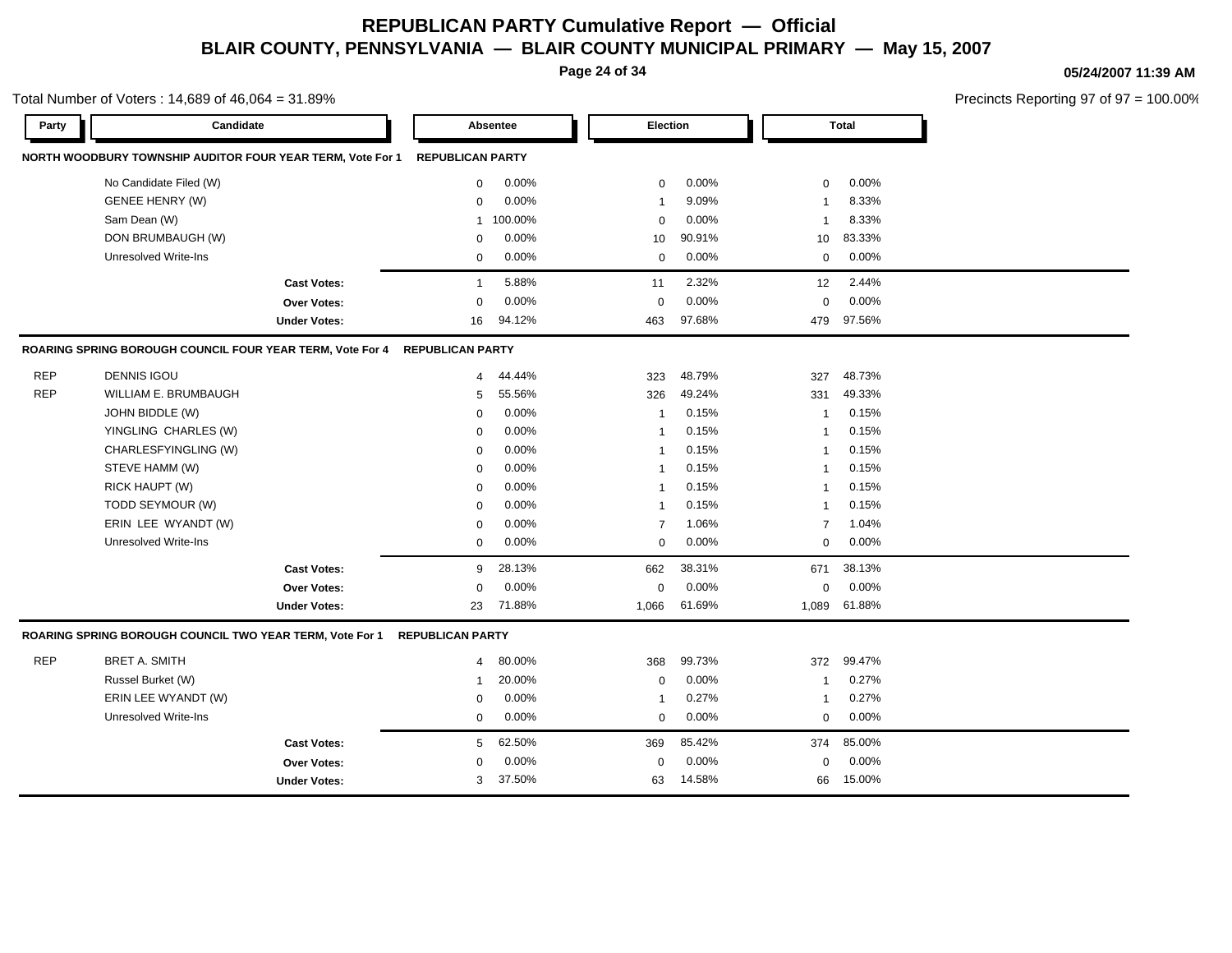**Page 25 of 34**

Total Number of Voters : 14,689 of 46,064 = 31.89%

#### **05/24/2007 11:39 AM**

| Party      | Candidate                                                |                         |                         | Absentee  | Election       |             |              | <b>Total</b> |  |
|------------|----------------------------------------------------------|-------------------------|-------------------------|-----------|----------------|-------------|--------------|--------------|--|
|            | ROARING SPRING BOROUGH AUDITOR SIX YEAR TERM, Vote For 1 |                         | <b>REPUBLICAN PARTY</b> |           |                |             |              |              |  |
|            | No Candidate Filed (W)                                   |                         | 0                       | 0.00%     | $\mathbf 0$    | 0.00%       | $\mathbf 0$  | 0.00%        |  |
|            | MIKE MOCK JR (W)                                         |                         | $\mathbf 0$             | 0.00%     | $\mathbf{1}$   | 25.00%      | 1            | 20.00%       |  |
|            | David Long (W)                                           |                         | 1                       | 100.00%   | $\mathbf 0$    | 0.00%       | 1            | 20.00%       |  |
|            | STEVE REPLOGE (W)                                        |                         | $\mathbf 0$             | 0.00%     | $\overline{1}$ | 25.00%      | 1            | 20.00%       |  |
|            | <b>BRAD SMITH (W)</b>                                    |                         | $\mathbf 0$             | 0.00%     | $\mathbf{1}$   | 25.00%      | $\mathbf{1}$ | 20.00%       |  |
|            | JOY SMITH (W)                                            |                         | $\Omega$                | 0.00%     | $\overline{1}$ | 25.00%      | $\mathbf{1}$ | 20.00%       |  |
|            | <b>Unresolved Write-Ins</b>                              |                         | $\Omega$                | 0.00%     | $\Omega$       | 0.00%       | $\mathbf 0$  | 0.00%        |  |
|            |                                                          | <b>Cast Votes:</b>      | $\mathbf{1}$            | 12.50%    | $\overline{4}$ | 0.93%       | 5            | 1.14%        |  |
|            |                                                          | <b>Over Votes:</b>      | $\mathbf 0$             | 0.00%     | $\mathbf 0$    | 0.00%       | $\mathbf 0$  | 0.00%        |  |
|            |                                                          | <b>Under Votes:</b>     | $\overline{7}$          | 87.50%    | 428            | 99.07%      | 435          | 98.86%       |  |
|            | SNYDER TOWNSHIP SUPERVISOR SIX YEAR TERM, Vote For 1     |                         | <b>REPUBLICAN PARTY</b> |           |                |             |              |              |  |
| <b>REP</b> | ROBERT W. NELSON                                         |                         | 0                       | 0.00%     | 170            | 51.05%      | 170          | 50.90%       |  |
| <b>REP</b> | <b>BERNIE SHERWIN</b>                                    |                         | 1                       | 100.00%   | 163            | 48.95%      | 164          | 49.10%       |  |
|            | Unresolved Write-Ins                                     |                         | $\mathbf 0$             | 0.00%     | $\mathbf 0$    | 0.00%       | $\mathbf 0$  | 0.00%        |  |
|            |                                                          | <b>Cast Votes:</b>      |                         | 1 100.00% | 333            | 92.76%      | 334          | 92.78%       |  |
|            |                                                          | <b>Over Votes:</b>      | 0                       | 0.00%     | $\mathbf 0$    | 0.00%       | $\mathbf 0$  | 0.00%        |  |
|            |                                                          | <b>Under Votes:</b>     | 0                       | 0.00%     | 26             | 7.24%       | 26           | 7.22%        |  |
|            | SNYDER TOWNSHIP AUDITOR SIX YEAR TERM, Vote For 1        | <b>REPUBLICAN PARTY</b> |                         |           |                |             |              |              |  |
|            | No Candidate Filed (W)                                   |                         | 0                       | 0.00%     | $\mathbf 0$    | 0.00%       | $\mathbf 0$  | 0.00%        |  |
|            | CARLA BAUMGARDNER (W)                                    |                         | $\mathbf 0$             | 0.00%     | $\mathbf{1}$   | 33.33%      | $\mathbf{1}$ | 33.33%       |  |
|            | CARLABUMGARNER (W)                                       |                         | $\mathbf 0$             | 0.00%     | $\mathbf{1}$   | 33.33%      | $\mathbf{1}$ | 33.33%       |  |
|            | STEVEBEALS (W)                                           |                         | $\mathbf 0$             | 0.00%     | $\overline{1}$ | 33.33%      | 1            | 33.33%       |  |
|            | <b>Unresolved Write-Ins</b>                              |                         | $\mathbf 0$             | 0.00%     | $\mathbf 0$    | 0.00%       | $\mathbf 0$  | 0.00%        |  |
|            |                                                          | <b>Cast Votes:</b>      | 0                       | 0.00%     | 3              | 0.84%       | 3            | 0.83%        |  |
|            |                                                          | <b>Over Votes:</b>      | $\mathbf 0$             | 0.00%     | $\mathbf 0$    | 0.00%       | $\mathbf 0$  | 0.00%        |  |
|            |                                                          | <b>Under Votes:</b>     |                         | 1 100.00% | 356            | 99.16%      | 357          | 99.17%       |  |
|            | SNYDER TOWNSHIP AUDITOR FOUR YEAR TERM, Vote For 1       | <b>REPUBLICAN PARTY</b> |                         |           |                |             |              |              |  |
|            | No Candidate Filed (W)                                   |                         | 0                       | 0.00%     | $\mathbf 0$    | 0.00%       | $\mathbf 0$  | 0.00%        |  |
|            | <b>Unresolved Write-Ins</b>                              |                         | $\mathbf 0$             | 0.00%     | $\mathbf 0$    | 0.00%       | $\mathbf 0$  | 0.00%        |  |
|            |                                                          | <b>Cast Votes:</b>      | $\Omega$                | 0.00%     | $\mathbf 0$    | 0.00%       | $\mathbf 0$  | 0.00%        |  |
|            |                                                          | Over Votes:             | $\mathbf 0$             | 0.00%     | $\mathbf 0$    | 0.00%       | $\mathbf 0$  | 0.00%        |  |
|            |                                                          | <b>Under Votes:</b>     |                         | 1 100.00% |                | 359 100.00% |              | 360 100.00%  |  |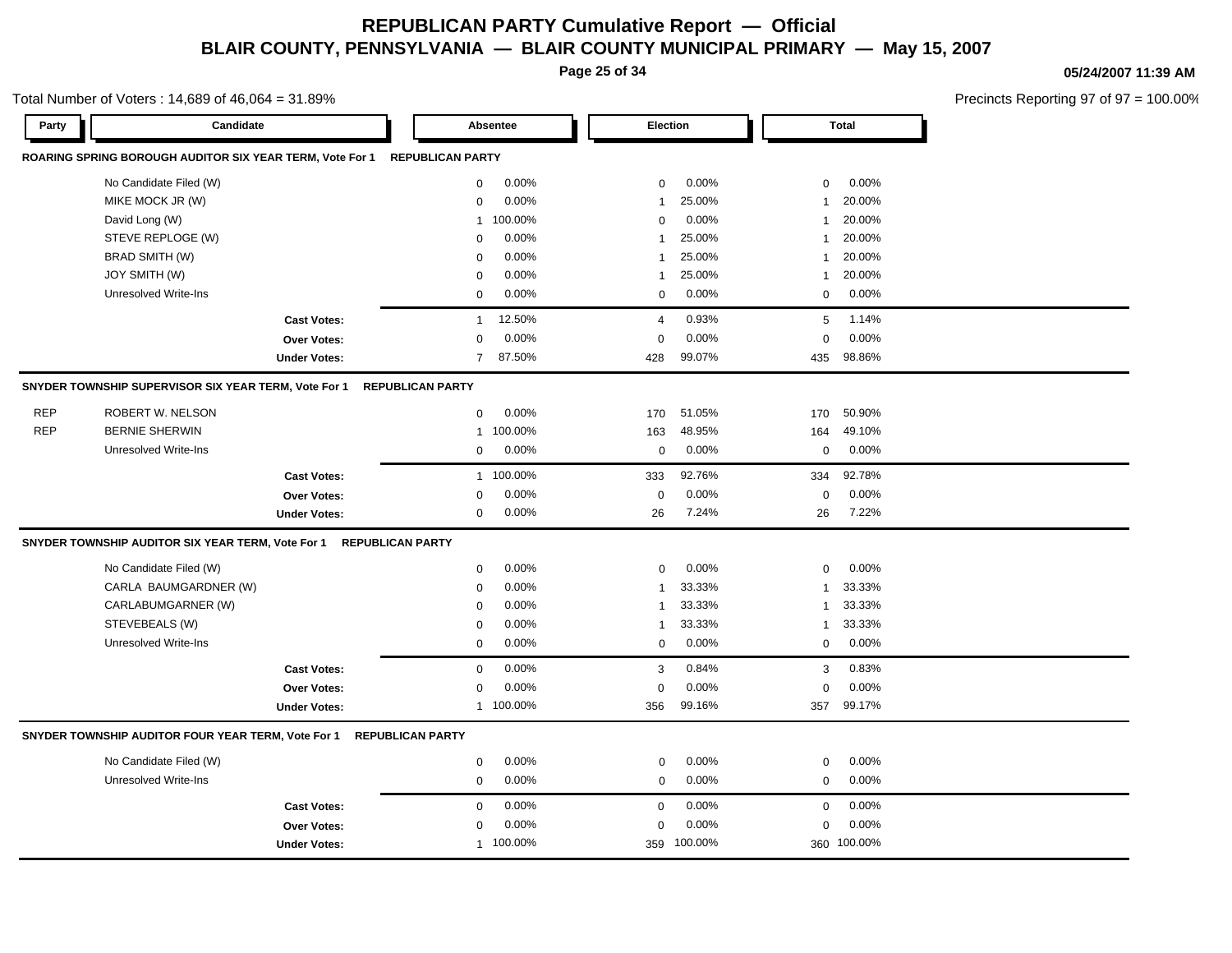**Page 26 of 34**

**05/24/2007 11:39 AM**

|            | Total Number of Voters: 14,689 of 46,064 = 31.89%                  |                         |                |           |                         |             |              |             | Precincts Reporting 97 of 97 = 100.00% |
|------------|--------------------------------------------------------------------|-------------------------|----------------|-----------|-------------------------|-------------|--------------|-------------|----------------------------------------|
| Party      | Candidate                                                          |                         |                | Absentee  | Election                |             |              | Total       |                                        |
|            | SNYDER TOWNSHIP AUDITOR TWO YEAR TERM, Vote For 1 REPUBLICAN PARTY |                         |                |           |                         |             |              |             |                                        |
|            | No Candidate Filed (W)                                             |                         | 0              | 0.00%     | $\mathbf 0$             | 0.00%       | 0            | 0.00%       |                                        |
|            | Unresolved Write-Ins                                               |                         | $\mathbf 0$    | 0.00%     | $\mathbf 0$             | 0.00%       | $\mathbf 0$  | 0.00%       |                                        |
|            | <b>Cast Votes:</b>                                                 |                         | $\mathbf 0$    | 0.00%     | 0                       | 0.00%       | 0            | 0.00%       |                                        |
|            | Over Votes:                                                        |                         | $\mathbf 0$    | 0.00%     | $\mathbf 0$             | 0.00%       | $\mathbf 0$  | 0.00%       |                                        |
|            | <b>Under Votes:</b>                                                |                         |                | 1 100.00% |                         | 359 100.00% |              | 360 100.00% |                                        |
|            | TAYLOR TOWNSHIP SUPERVISOR SIX YEAR TERM, Vote For 1               | <b>REPUBLICAN PARTY</b> |                |           |                         |             |              |             |                                        |
| <b>REP</b> | PAUL D. CLOSSON                                                    |                         | 5              | 83.33%    | 419                     | 99.05%      | 424          | 98.83%      |                                        |
|            | ALAN CLAYCOMB (W)                                                  |                         | 0              | 0.00%     | $\overline{1}$          | 0.24%       | $\mathbf{1}$ | 0.23%       |                                        |
|            | Mark feathers (W)                                                  |                         | $\overline{1}$ | 16.67%    | $\mathbf 0$             | 0.00%       | $\mathbf{1}$ | 0.23%       |                                        |
|            | DENNIS KELLY (W)                                                   |                         | $\mathbf 0$    | 0.00%     | -1                      | 0.24%       | $\mathbf{1}$ | 0.23%       |                                        |
|            | ALAN PRESSELL (W)                                                  |                         | $\mathbf 0$    | 0.00%     | -1                      | 0.24%       | 1            | 0.23%       |                                        |
|            | LARRY WILSON (W)                                                   |                         | 0              | 0.00%     | $\overline{\mathbf{1}}$ | 0.24%       | $\mathbf{1}$ | 0.23%       |                                        |
|            | Unresolved Write-Ins                                               |                         | 0              | 0.00%     | $\mathbf 0$             | 0.00%       | $\mathbf 0$  | 0.00%       |                                        |
|            | <b>Cast Votes:</b>                                                 |                         | 6              | 66.67%    | 423                     | 90.38%      | 429          | 89.94%      |                                        |
|            | Over Votes:                                                        |                         | $\mathbf 0$    | 0.00%     | $\mathbf 0$             | 0.00%       | $\mathbf 0$  | 0.00%       |                                        |
|            | <b>Under Votes:</b>                                                |                         | 3              | 33.33%    | 45                      | 9.62%       | 48           | 10.06%      |                                        |
|            | TAYLOR TOWNSHIP AUDITOR SIX YEAR TERM, Vote For 1                  | <b>REPUBLICAN PARTY</b> |                |           |                         |             |              |             |                                        |
|            | No Candidate Filed (W)                                             |                         | 0              | 0.00%     | 0                       | 0.00%       | 0            | 0.00%       |                                        |
|            | LOGAN BURKET (W)                                                   |                         | 0              | 0.00%     | -1                      | 11.11%      | $\mathbf{1}$ | 10.00%      |                                        |
|            | DAVE CRUMRINE (W)                                                  |                         | $\mathbf 0$    | 0.00%     | $\overline{2}$          | 22.22%      | 2            | 20.00%      |                                        |
|            | Mark feathers (W)                                                  |                         | $\mathbf{1}$   | 100.00%   | $\mathbf 0$             | 0.00%       | $\mathbf{1}$ | 10.00%      |                                        |
|            | HAZEL FRIES (W)                                                    |                         | $\mathbf 0$    | 0.00%     | $\overline{1}$          | 11.11%      | $\mathbf{1}$ | 10.00%      |                                        |
|            | DENNIS KELLEY (W)                                                  |                         | $\mathbf 0$    | 0.00%     | -1                      | 11.11%      | $\mathbf{1}$ | 10.00%      |                                        |
|            | ABO MCEE (W)                                                       |                         | $\mathbf 0$    | 0.00%     | -1                      | 11.11%      | $\mathbf{1}$ | 10.00%      |                                        |
|            | BRIAN SMITH (W)                                                    |                         | 0              | 0.00%     | $\mathbf{1}$            | 11.11%      | $\mathbf{1}$ | 10.00%      |                                        |
|            | MARY SMITH (W)                                                     |                         | $\mathbf 0$    | 0.00%     | 1                       | 11.11%      | $\mathbf{1}$ | 10.00%      |                                        |
|            | AMY WHY (W)                                                        |                         | $\mathbf 0$    | 0.00%     | -1                      | 11.11%      | 1            | 10.00%      |                                        |
|            | Unresolved Write-Ins                                               |                         | $\mathbf 0$    | 0.00%     | $\mathbf 0$             | 0.00%       | $\mathbf 0$  | 0.00%       |                                        |
|            | <b>Cast Votes:</b>                                                 |                         | $\overline{1}$ | 11.11%    | 9                       | 1.92%       | 10           | 2.10%       |                                        |
|            | Over Votes:                                                        |                         | $\mathbf 0$    | 0.00%     | 0                       | 0.00%       | 0            | 0.00%       |                                        |
|            | <b>Under Votes:</b>                                                |                         | 8              | 88.89%    | 459                     | 98.08%      | 467          | 97.90%      |                                        |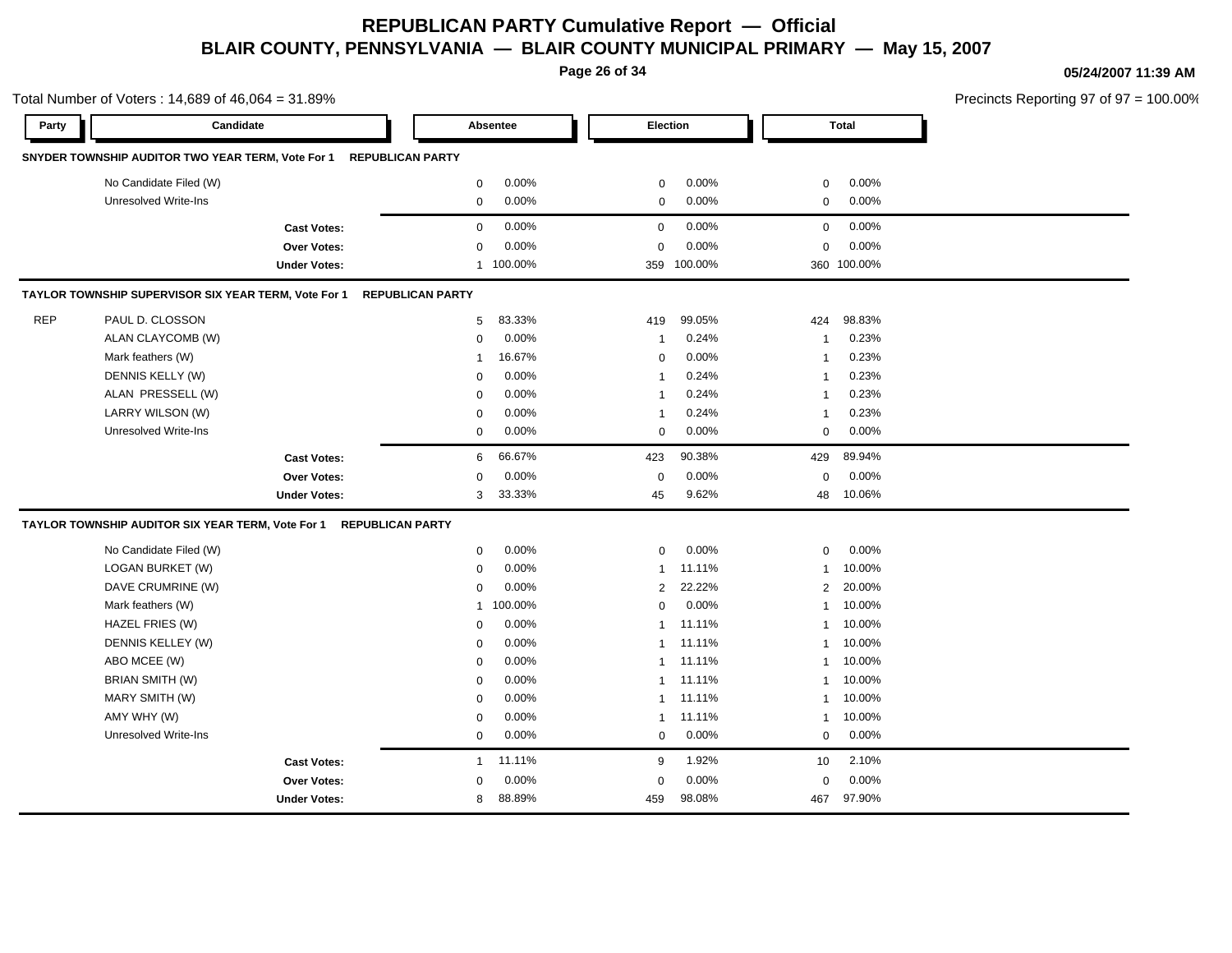**Page 27 of 34**

**05/24/2007 11:39 AM**

|            | otal Number of Voters: $14,689$ of $46,064 = 31.89\%$                           |                         |           | Precincts Reporting 97 of 97 = 100.00% |        |                |              |  |  |  |  |  |  |
|------------|---------------------------------------------------------------------------------|-------------------------|-----------|----------------------------------------|--------|----------------|--------------|--|--|--|--|--|--|
| Party      | Candidate                                                                       |                         | Absentee  | <b>Election</b>                        |        |                | <b>Total</b> |  |  |  |  |  |  |
|            | TYRONE TOWNSHIP SUPERVISOR SIX YEAR TERM, Vote For 1<br><b>REPUBLICAN PARTY</b> |                         |           |                                        |        |                |              |  |  |  |  |  |  |
| <b>REP</b> | RAYMOND H. PAUL, JR.                                                            |                         | 4 100.00% | 208                                    | 95.41% | 212            | 95.50%       |  |  |  |  |  |  |
|            | DON BRIGGS (W)                                                                  | 0                       | 0.00%     | 5                                      | 2.29%  | 5              | 2.25%        |  |  |  |  |  |  |
|            | <b>GRANT HORMELL (W)</b>                                                        | 0                       | 0.00%     |                                        | 0.46%  | 1              | 0.45%        |  |  |  |  |  |  |
|            | JOHN BURKETT (W)                                                                | 0                       | 0.00%     |                                        | 0.46%  |                | 0.45%        |  |  |  |  |  |  |
|            | VAUGHN KRUIS (W)                                                                | 0                       | 0.00%     |                                        | 0.46%  |                | 0.45%        |  |  |  |  |  |  |
|            | <b>ROBERT MONTLER (W)</b>                                                       | 0                       | 0.00%     |                                        | 0.46%  |                | 0.45%        |  |  |  |  |  |  |
|            | SAM RIDDLE (W)                                                                  | 0                       | 0.00%     |                                        | 0.46%  | 1              | 0.45%        |  |  |  |  |  |  |
|            | <b>Unresolved Write-Ins</b>                                                     | 0                       | 0.00%     | 0                                      | 0.00%  | 0              | 0.00%        |  |  |  |  |  |  |
|            | <b>Cast Votes:</b>                                                              | 4                       | 80.00%    | 218                                    | 80.74% | 222            | 80.73%       |  |  |  |  |  |  |
|            | Over Votes:                                                                     | 0                       | 0.00%     | 0                                      | 0.00%  | 0              | 0.00%        |  |  |  |  |  |  |
|            | <b>Under Votes:</b>                                                             |                         | 20.00%    | 52                                     | 19.26% | 53             | 19.27%       |  |  |  |  |  |  |
|            | TYRONE TOWNSHIP AUDITOR SIX YEAR TERM, Vote For 1                               | <b>REPUBLICAN PARTY</b> |           |                                        |        |                |              |  |  |  |  |  |  |
|            | No Candidate Filed (W)                                                          | 0                       | 0.00%     | $\mathbf 0$                            | 0.00%  | 0              | 0.00%        |  |  |  |  |  |  |
|            | JOHN BLACK (W)                                                                  | 0                       | 0.00%     | 4                                      | 80.00% | $\overline{4}$ | 80.00%       |  |  |  |  |  |  |
|            | VAUGHN KRUIS (W)                                                                | 0                       | 0.00%     |                                        | 20.00% |                | 20.00%       |  |  |  |  |  |  |
|            | <b>Unresolved Write-Ins</b>                                                     | 0                       | 0.00%     | 0                                      | 0.00%  | 0              | 0.00%        |  |  |  |  |  |  |
|            | <b>Cast Votes:</b>                                                              | 0                       | 0.00%     | 5                                      | 1.85%  | 5              | 1.82%        |  |  |  |  |  |  |
|            | <b>Over Votes:</b>                                                              | 0                       | 0.00%     | $\mathbf 0$                            | 0.00%  | 0              | 0.00%        |  |  |  |  |  |  |
|            | <b>Under Votes:</b>                                                             |                         | 5 100.00% | 265                                    | 98.15% | 270            | 98.18%       |  |  |  |  |  |  |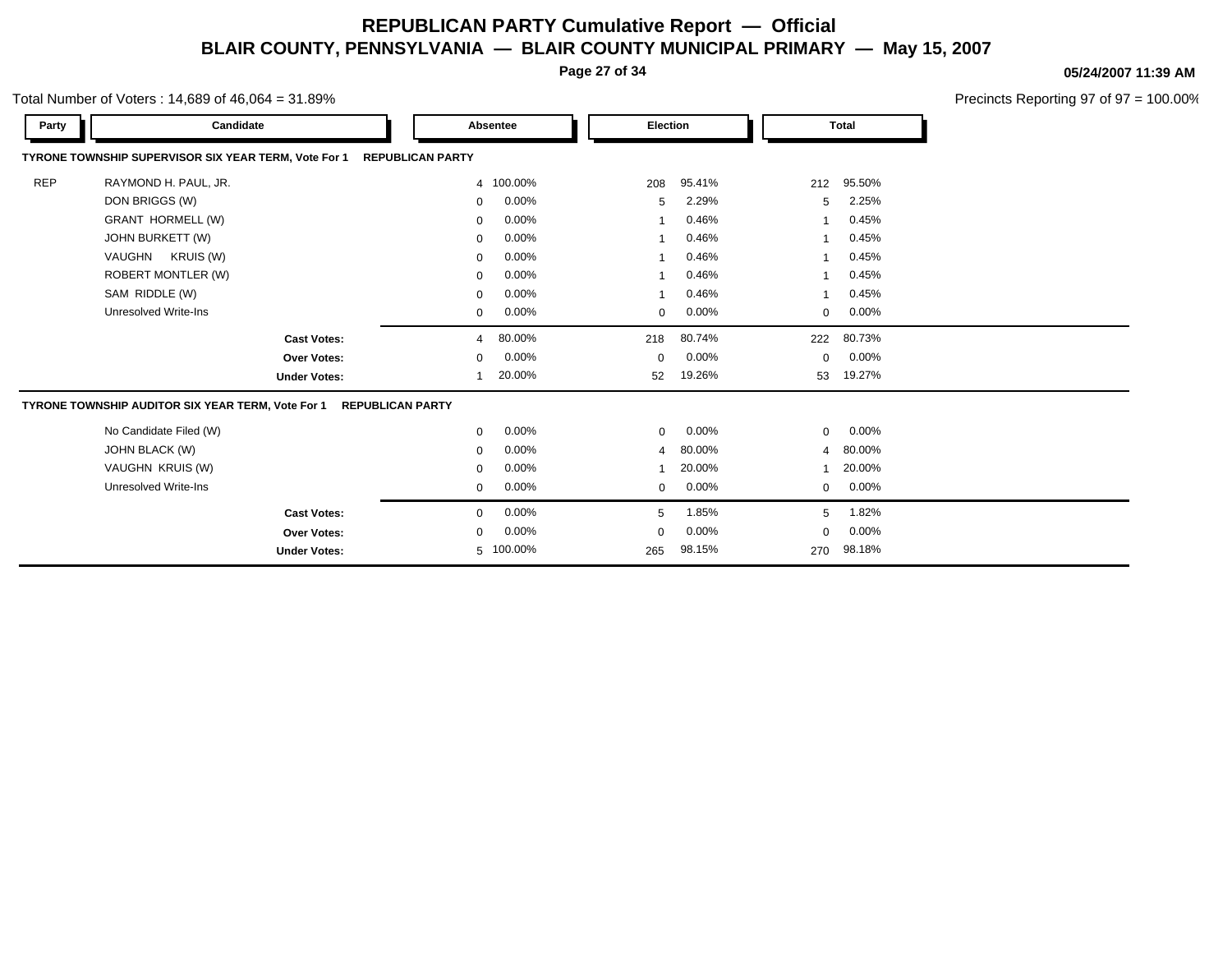**Page 28 of 34**

### Total Number of Voters : 14,689 of 46,064 = 31.89%

| Party      | Candidate                                                                |                         | Absentee |                | Election |                | <b>Total</b> |  |
|------------|--------------------------------------------------------------------------|-------------------------|----------|----------------|----------|----------------|--------------|--|
|            | ALTOONA AREA SCHOOL DIRECTOR FOUR YEAR TERM, Vote For 5 REPUBLICAN PARTY |                         |          |                |          |                |              |  |
| <b>REP</b> | <b>MARGARET HENDRICKS</b>                                                | 57                      | 17.33%   | 2,789          | 16.05%   | 2,846          | 16.07%       |  |
| <b>REP</b> | TIMOTHY A. LUCAS                                                         | 50                      | 15.20%   | 2,984          | 17.17%   | 3,034          | 17.13%       |  |
| <b>REP</b> | <b>JAMES T. WALSTROM</b>                                                 | 62                      | 18.84%   | 3,044          | 17.52%   | 3,106          | 17.54%       |  |
| <b>REP</b> | MARY J. KIMMEL                                                           | 51                      | 15.50%   | 2,756          | 15.86%   | 2,807          | 15.85%       |  |
| <b>REP</b> | MARYANN JOYCE BISTLINE                                                   | 64                      | 19.45%   | 3,522          | 20.27%   | 3,586          | 20.25%       |  |
| <b>REP</b> | LIANG R. BARTKOWIAK                                                      | 45                      | 13.68%   | 2,268          | 13.05%   | 2,313          | 13.06%       |  |
|            | ANNIE BAUER (W)                                                          | $\mathbf 0$             | 0.00%    | -1             | 0.01%    | $\overline{1}$ | 0.01%        |  |
|            | WALTER BETAR (W)                                                         | $\mathbf 0$             | 0.00%    | -1             | 0.01%    | $\overline{1}$ | 0.01%        |  |
|            | <b>BENJAMIN BOYES (W)</b>                                                | $\mathbf 0$             | 0.00%    | $\mathbf{1}$   | 0.01%    | $\overline{1}$ | 0.01%        |  |
|            | GEORGE CARDONE (W)                                                       | $\Omega$                | 0.00%    | $\mathbf{1}$   | 0.01%    | $\overline{1}$ | 0.01%        |  |
|            | VINCENT EILENBERGER (W)                                                  | $\mathbf 0$             | 0.00%    | $\overline{2}$ | 0.01%    | $\overline{2}$ | 0.01%        |  |
|            | DAVE FRANCIS (W)                                                         | $\mathbf 0$             | 0.00%    | $\mathbf{1}$   | 0.01%    | $\overline{1}$ | 0.01%        |  |
|            | <b>KEN GARMAN (W)</b>                                                    | $\mathbf 0$             | 0.00%    | $\mathbf{1}$   | 0.01%    | $\overline{1}$ | 0.01%        |  |
|            | JERRY KNOTT (W)                                                          | $\mathbf 0$             | 0.00%    | $\mathbf{1}$   | 0.01%    | $\mathbf{1}$   | 0.01%        |  |
|            | D BRIAN KRIER (W)                                                        | $\mathbf 0$             | 0.00%    | $\mathbf{1}$   | 0.01%    | $\overline{1}$ | 0.01%        |  |
|            | PATRICIA L KRIER (W)                                                     | $\mathbf 0$             | 0.00%    | $\mathbf{1}$   | 0.01%    | $\overline{1}$ | 0.01%        |  |
|            | <b>BILL MCMANUS (W)</b>                                                  | $\mathbf 0$             | 0.00%    | $\mathbf{1}$   | 0.01%    | $\overline{1}$ | 0.01%        |  |
|            | RAYMOD RABOLDD (W)                                                       | $\mathbf 0$             | 0.00%    | $\mathbf{1}$   | 0.01%    | $\overline{1}$ | 0.01%        |  |
|            | TERRY TOMASSETTI (W)                                                     | $\Omega$                | 0.00%    | $\mathbf{1}$   | 0.01%    | $\overline{1}$ | 0.01%        |  |
|            | BRAD WERTZ (W)                                                           | $\mathbf 0$             | 0.00%    | $\mathbf{1}$   | 0.01%    | $\overline{1}$ | 0.01%        |  |
|            | DAVID Z WILSON (W)                                                       | $\mathbf 0$             | 0.00%    | $\mathbf{1}$   | 0.01%    | $\overline{1}$ | 0.01%        |  |
|            | <b>Unresolved Write-Ins</b>                                              | $\mathbf 0$             | 0.00%    | $\mathbf 0$    | 0.00%    | $\Omega$       | 0.00%        |  |
|            | <b>Cast Votes:</b>                                                       | 329                     | 74.77%   | 17,379         | 63.94%   | 17,708         | 64.11%       |  |
|            | <b>Over Votes:</b>                                                       | $\overline{1}$          | 1.14%    | 0              | 0.00%    | $\mathbf{1}$   | 0.02%        |  |
|            | <b>Under Votes:</b>                                                      | 106                     | 24.09%   | 9,801          | 36.06%   | 9,907          | 35.87%       |  |
|            | TYRONE BOROUGH COUNCIL FOUR YEAR TERM, Vote For 4                        | <b>REPUBLICAN PARTY</b> |          |                |          |                |              |  |
| <b>REP</b> | STEPHEN M. HANZIR, JR.                                                   | 6                       | 60.00%   | 378            | 49.35%   | 384            | 49.48%       |  |
| <b>REP</b> | <b>MARK KOSOGLOW</b>                                                     | $\overline{4}$          | 40.00%   | 351            | 45.82%   | 355            | 45.75%       |  |
|            | KIM CRAIG (W)                                                            | $\mathbf 0$             | 0.00%    | 5              | 0.65%    | 5              | 0.64%        |  |
|            | HOMER (W)                                                                | $\mathbf 0$             | 0.00%    | $\mathbf{1}$   | 0.13%    | $\overline{1}$ | 0.13%        |  |
|            | <b>JULIE KOSOGLOW (W)</b>                                                | $\mathbf 0$             | 0.00%    | $\mathbf{1}$   | 0.13%    | $\overline{1}$ | 0.13%        |  |
|            | PATRICASTONER (W)                                                        | $\mathbf 0$             | 0.00%    | 30             | 3.92%    | 30             | 3.87%        |  |
|            | <b>Unresolved Write-Ins</b>                                              | $\mathbf 0$             | 0.00%    | $\mathbf 0$    | 0.00%    | $\mathbf 0$    | 0.00%        |  |
|            | <b>Cast Votes:</b>                                                       | 10                      | 35.71%   | 766            | 36.55%   | 776            | 36.53%       |  |
|            | <b>Over Votes:</b>                                                       | $\overline{1}$          | 14.29%   | $\mathbf 0$    | 0.00%    | -1             | 0.19%        |  |
|            | <b>Under Votes:</b>                                                      | 14                      | 50.00%   | 1,330          | 63.45%   | 1,344          | 63.28%       |  |

**05/24/2007 11:39 AM**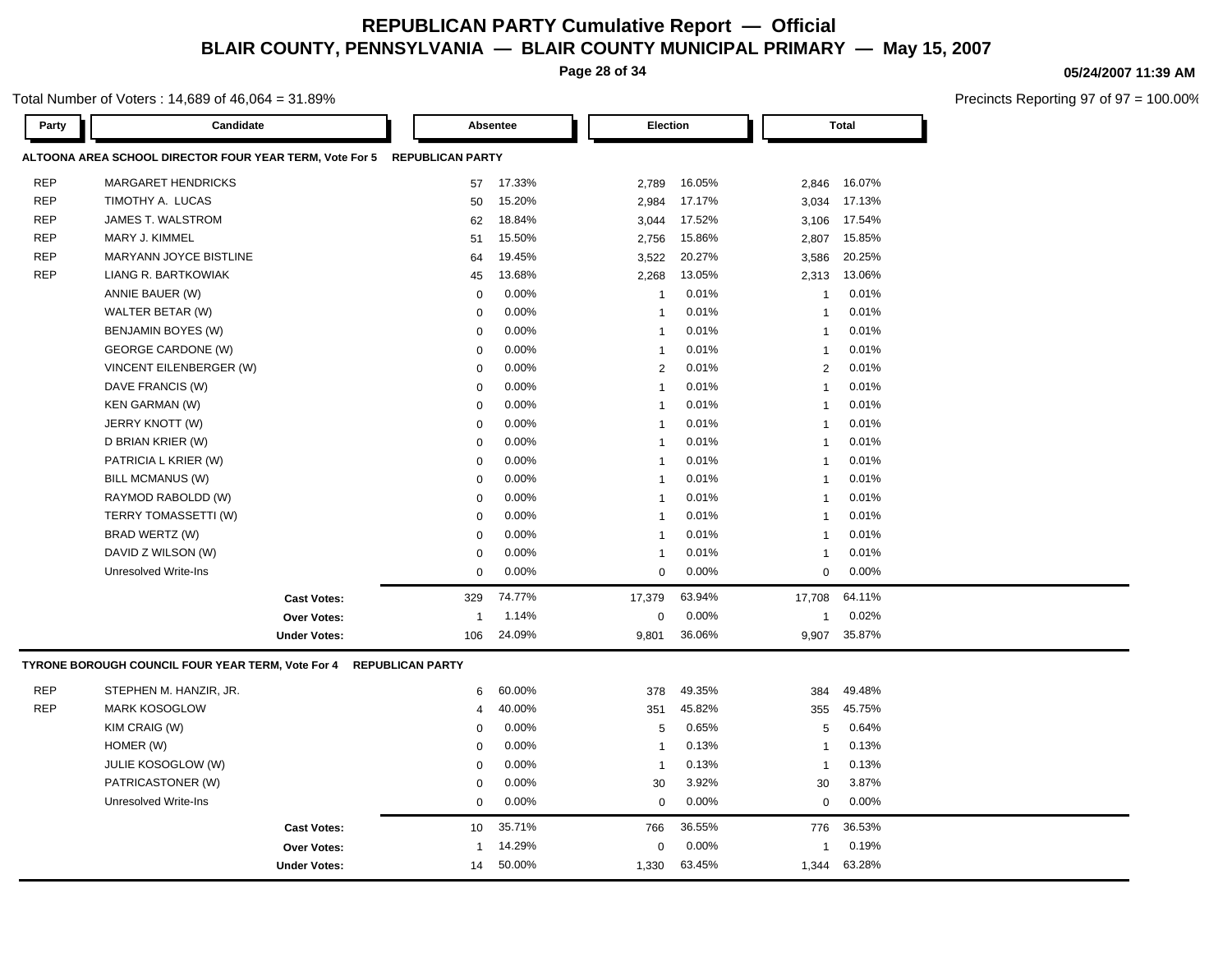**Page 29 of 34**

Total Number of Voters : 14,689 of 46,064 = 31.89%

#### **05/24/2007 11:39 AM**

| Party      | Candidate                                               |                     |                         | Absentee                  |                | Election |                | <b>Total</b> |
|------------|---------------------------------------------------------|---------------------|-------------------------|---------------------------|----------------|----------|----------------|--------------|
|            | WILLIAMSBURG BOROUGH MAYOR FOUR YEAR TERM, Vote For 1   |                     | <b>REPUBLICAN PARTY</b> |                           |                |          |                |              |
| <b>REP</b> | JOHN R. TRAXLER                                         |                     |                         | 1 100.00%                 | 145            | 98.64%   | 146            | 98.65%       |
|            | BRIAN DETWILER (W)                                      |                     | $\mathbf 0$             | 0.00%                     | $\overline{1}$ | 0.68%    | $\overline{1}$ | 0.68%        |
|            | RONNIE ROSS (W)                                         |                     | $\mathbf 0$             | 0.00%                     | $\overline{1}$ | 0.68%    | $\mathbf{1}$   | 0.68%        |
|            | Unresolved Write-Ins                                    |                     | $\mathbf 0$             | $0.00\%$                  | 0              | $0.00\%$ | $\mathbf 0$    | 0.00%        |
|            |                                                         | <b>Cast Votes:</b>  | $\mathbf{1}$            | 50.00%                    | 147            | 86.98%   | 148            | 86.55%       |
|            |                                                         | Over Votes:         | $\mathbf 0$             | 0.00%                     | $\mathbf 0$    | 0.00%    | $\mathbf 0$    | 0.00%        |
|            |                                                         | <b>Under Votes:</b> | $\mathbf{1}$            | 50.00%                    | 22             | 13.02%   | 23             | 13.45%       |
|            | WILLIAMSBURG BOROUGH COUNCIL FOUR YEAR TERM, Vote For 3 |                     | <b>REPUBLICAN PARTY</b> |                           |                |          |                |              |
| <b>REP</b> | THEODORE R. HYLE                                        |                     |                         | 66.67%<br>$\overline{2}$  | 144            | 96.64%   | 146            | 96.05%       |
|            | PAULHARCLERODE (W)                                      |                     | $\Omega$                | 0.00%                     | 2              | 1.34%    | 2              | 1.32%        |
|            | REBECA MINGLEE (W)                                      |                     | $\mathbf{1}$            | 33.33%                    | 3              | 2.01%    | $\overline{4}$ | 2.63%        |
|            | Unresolved Write-Ins                                    |                     | 0                       | 0.00%                     | 0              | 0.00%    | 0              | 0.00%        |
|            |                                                         | <b>Cast Votes:</b>  |                         | 3<br>50.00%               | 149            | 29.39%   | 152            | 29.63%       |
|            |                                                         | <b>Over Votes:</b>  | $\mathbf 0$             | 0.00%                     | $\mathbf 0$    | 0.00%    | $\mathbf 0$    | 0.00%        |
|            |                                                         | <b>Under Votes:</b> | 3                       | 50.00%                    | 358            | 70.61%   | 361            | 70.37%       |
|            | WILLIAMSBURG BOROUGH AUDITOR SIX YEAR TERM, Vote For 1  |                     | <b>REPUBLICAN PARTY</b> |                           |                |          |                |              |
|            | No Candidate Filed (W)                                  |                     | 0                       | 0.00%                     | 0              | 0.00%    | 0              | 0.00%        |
|            | <b>GERTA STROMYER (W)</b>                               |                     | $\mathbf 0$             | 0.00%                     | $\mathbf{1}$   | 100.00%  | 1              | 33.33%       |
|            | Gladys Hoffner (W)                                      |                     |                         | 100.00%<br>$\overline{2}$ | 0              | 0.00%    | 2              | 66.67%       |
|            | Unresolved Write-Ins                                    |                     | 0                       | 0.00%                     | 0              | 0.00%    | $\mathbf 0$    | 0.00%        |
|            |                                                         | <b>Cast Votes:</b>  |                         | 2 100.00%                 | $\mathbf{1}$   | 0.59%    | 3              | 1.75%        |
|            |                                                         | <b>Over Votes:</b>  | $\mathbf 0$             | 0.00%                     | $\mathbf 0$    | 0.00%    | $\mathbf 0$    | 0.00%        |
|            |                                                         | <b>Under Votes:</b> | $\mathbf 0$             | 0.00%                     | 168            | 99.41%   | 168            | 98.25%       |
|            | WILLIAMSBURG BOROUGH AUDITOR FOUR YEAR TERM, Vote For 1 |                     | <b>REPUBLICAN PARTY</b> |                           |                |          |                |              |
|            | No Candidate Filed (W)                                  |                     | 0                       | 0.00%                     | 0              | $0.00\%$ | $\mathbf 0$    | 0.00%        |
|            | THHOMAS SAULTT (W)                                      |                     | $\mathbf 0$             | 0.00%                     | $\overline{1}$ | 50.00%   | $\mathbf{1}$   | 50.00%       |
|            | <b>GLADYS HOFFNER (W)</b>                               |                     | $\mathbf 0$             | 0.00%                     | $\overline{1}$ | 50.00%   | $\mathbf{1}$   | 50.00%       |
|            | Unresolved Write-Ins                                    |                     | 0                       | 0.00%                     | 0              | 0.00%    | 0              | 0.00%        |
|            |                                                         | <b>Cast Votes:</b>  | $\mathbf 0$             | 0.00%                     | 2              | 1.18%    | $\overline{2}$ | 1.17%        |
|            |                                                         | <b>Over Votes:</b>  | $\mathbf 0$             | 0.00%                     | $\mathbf 0$    | 0.00%    | $\mathbf 0$    | 0.00%        |
|            |                                                         | <b>Under Votes:</b> |                         | 2 100.00%                 | 167            | 98.82%   | 169            | 98.83%       |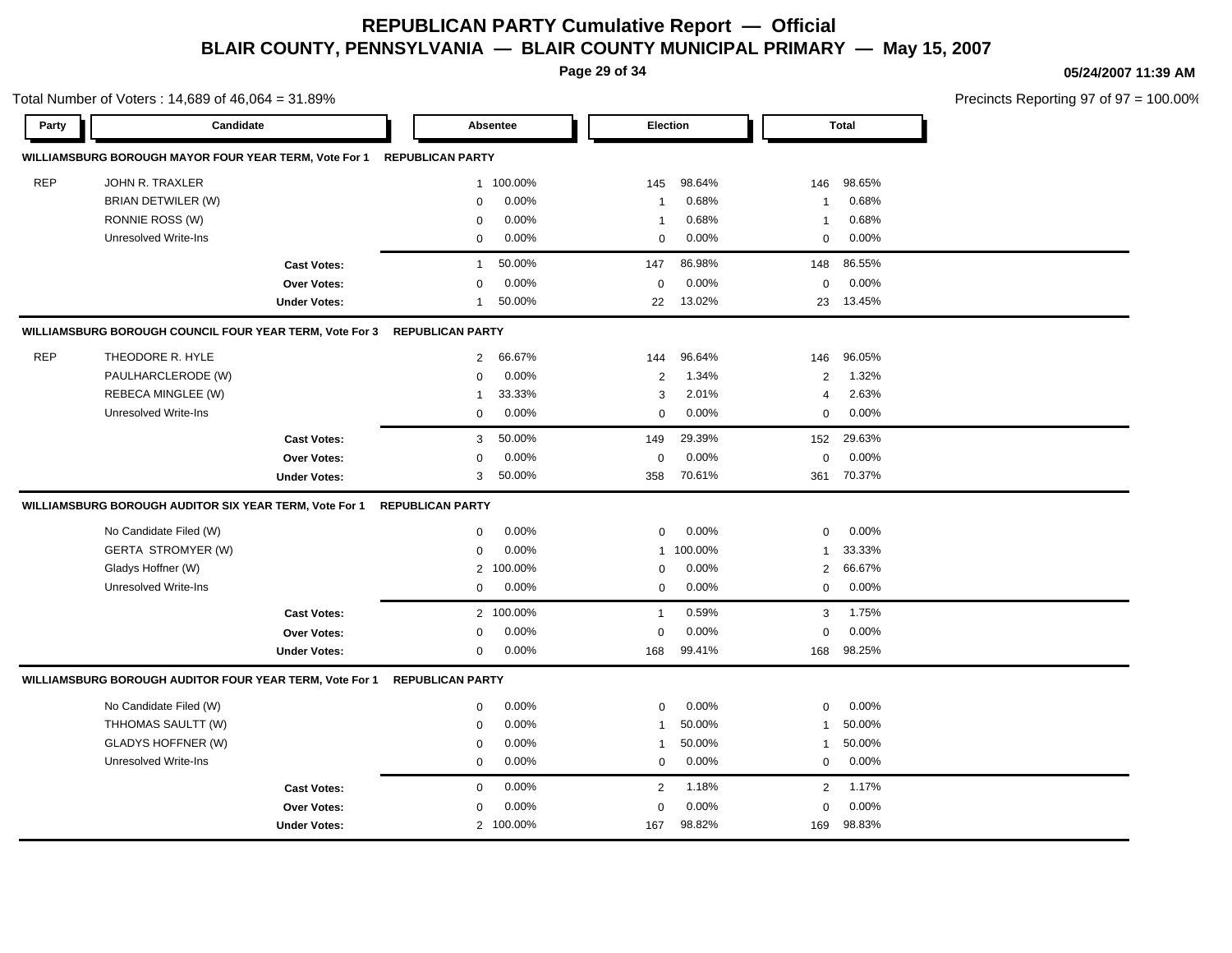**Page 30 of 34**

**05/24/2007 11:39 AM**

Total Number of Voters : 14,689 of 46,064 = 31.89% Precincts Reporting 97 of 97 = 100.00% **Party Candidate Absentee Election Total WILLIAMSBURG BOROUGH AUDITOR TWO YEAR TERM, Vote For 1 REPUBLICAN PARTY** No Candidate Filed (W)  $0.00\%$  0.00% 0 0.00% 0 0.00% 0 0.00% Unresolved Write-Ins 0 0.00% 0 0.00% 0 0.00% **Cast Votes:** 0 0.00% 0 0.00% 0 0.00% **Over Votes:** 0 0.00% Under Votes: 2 100.00% 0.00% 0 169 100.00% 169 171 100.00% 100.00% 0.00% 0 0.00% **WILLIAMSBURG COMMUNITY SCHOOL DIRECTOR FOUR YEAR TERM, Vote For 2 REPUBLICAN PARTY** REP RUTH H. MORELLI 1 33.33% 80 28.67% 81 28.72% REP JAMES D. PRICE 1 33.33% 94 33.69% 95 33.69% REP JANET S. LEE 1 33.33% 105 37.63% 106 37.59% Unresolved Write-Ins 0 0.00% 0 0.00% 0 0.00% **Cast Votes:** 3 75.00% 279 82.54% 282 82.46% **Over Votes:** 0 0.00% Under Votes: 1 25.00% 0.00% 0 59 17.46% 59 60 17.46% 17.54% 0.00% 0 0.00% **WOODBURY TOWNSHIP SUPERVISOR SIX YEAR TERM, Vote For 1 REPUBLICAN PARTY** REP DENNIS P. BRUMBAUGH 3 100.00% 128 98.46% 131 98.50% CHRIS NASH (W) 0 0.00% 1 0.77% 1 0.75% PAUL W FLAUGH (W)  $0.00\%$  1 0.77% 1 0.75% Unresolved Write-Ins  $0$  0.00%  $0$  0.00%  $0$  0.00%  $0$  0.00%  $0$  0.00%  $0$  0.00%  $0$  0.00%  $0$  0.00%  $0$  0.00%  $0$  0.00%  $0$  0.00%  $0$  0.00%  $0$  0.00%  $0$  0.00%  $0$  0.00%  $0$  0.00%  $0$  0.00%  $0$  0.00%  $0$  0.00%  $0$  0.00% **Cast Votes:** 3 100.00% 130 88.44% 133 88.67% **Over Votes:** 0 0.00% **Under Votes:** 0 0.00% 0 17 11.56% 17 17 11.56% 11.33% 0.00% 0 0.00% **WOODBURY TOWNSHIP AUDITOR SIX YEAR TERM, Vote For 1 REPUBLICAN PARTY** No Candidate Filed (W)  $0.00\%$  0.00% 0 0.00% 0 0.00% 0 0.00% Gail C Nevitt (W) 1 100.00% 0 0.00% 1 33.33% JUDY FITZJNGO (W) 0 0.00% 1 50.00% 1 33.33% DWAYNE A BRUMBAUGH (W) 0 0.00% 1 50.00% 1 33.33% Unresolved Write-Ins 0 0.00% 0 0.00% 0 0.00% **Cast Votes:** 1 33.33% 2 1.36% 3 2.00% **Over Votes:** 0 0.00% Under Votes: 2 66.67% 0.00% 0 66.67% 145 147 0.00% 0 98.64% 98.00%0.00%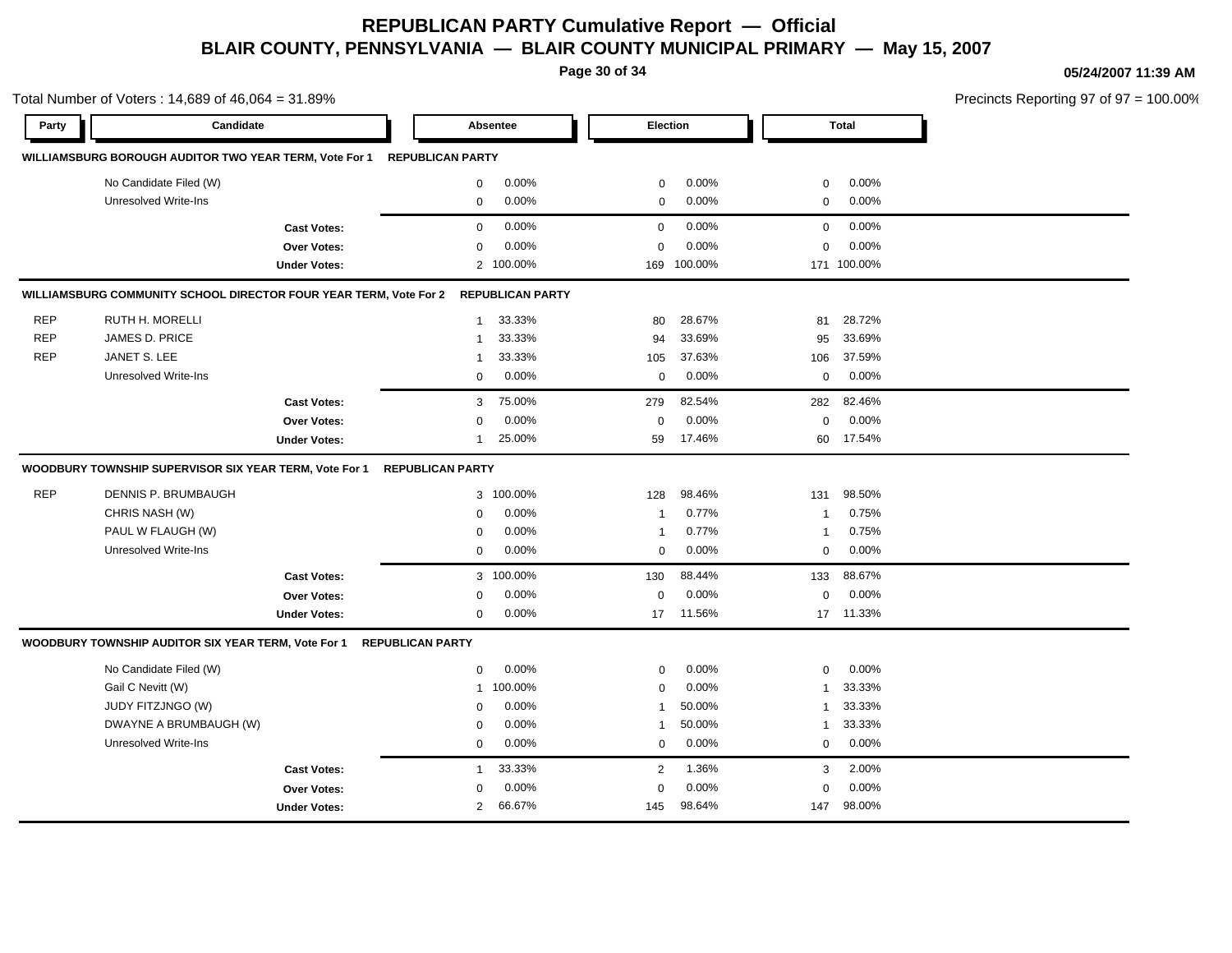**Page 31 of 34**

Total Number of Voters : 14,689 of 46,064 = 31.89%

#### **05/24/2007 11:39 AM**

| Party      | Candidate                                                         |                     |                         | Absentee                | Election     |          |             | <b>Total</b> |
|------------|-------------------------------------------------------------------|---------------------|-------------------------|-------------------------|--------------|----------|-------------|--------------|
|            | WOODBURY TOWNSHIP AUDITOR FOUR YEAR TERM, Vote For 1              |                     | <b>REPUBLICAN PARTY</b> |                         |              |          |             |              |
|            | No Candidate Filed (W)                                            |                     | $\mathbf 0$             | 0.00%                   | $\mathbf 0$  | 0.00%    | $\mathbf 0$ | 0.00%        |
|            | JUDYFITZINGO (W)                                                  |                     | $\mathbf 0$             | 0.00%                   | 5            | 100.00%  |             | 5 100.00%    |
|            | <b>Unresolved Write-Ins</b>                                       |                     | 0                       | 0.00%                   | $\mathbf 0$  | 0.00%    | $\mathbf 0$ | 0.00%        |
|            |                                                                   | <b>Cast Votes:</b>  | $\mathbf 0$             | 0.00%                   | 5            | 3.40%    | 5           | 3.33%        |
|            |                                                                   | <b>Over Votes:</b>  | $\mathbf 0$             | 0.00%                   | $\mathbf 0$  | 0.00%    | $\mathbf 0$ | 0.00%        |
|            |                                                                   | <b>Under Votes:</b> |                         | 3 100.00%               | 142          | 96.60%   | 145         | 96.67%       |
|            | WILLIAMSBURG COMMUNITY SCHOOL DIRECTOR FOUR YEAR TERM, Vote For 2 |                     |                         | <b>REPUBLICAN PARTY</b> |              |          |             |              |
| <b>REP</b> | <b>KARYN S. SHAW</b>                                              |                     | $\mathbf{1}$            | 33.33%                  | 110          | 50.46%   | 111         | 50.23%       |
| <b>REP</b> | <b>PATRICIA KENSINGER</b>                                         |                     | 2                       | 66.67%                  | 105          | 48.17%   | 107         | 48.42%       |
|            | DAVE CADLE (W)                                                    |                     | $\mathbf 0$             | 0.00%                   | $\mathbf{1}$ | 0.46%    | -1          | 0.45%        |
|            | DAVID CADLE (W)                                                   |                     | $\mathbf 0$             | 0.00%                   | $\mathbf 1$  | 0.46%    | -1          | 0.45%        |
|            | LARRY BURGER (W)                                                  |                     | $\mathbf 0$             | $0.00\%$                | $\mathbf{1}$ | 0.46%    | 1           | 0.45%        |
|            | Unresolved Write-Ins                                              |                     | $\mathbf 0$             | 0.00%                   | $\mathbf 0$  | 0.00%    | 0           | 0.00%        |
|            |                                                                   | <b>Cast Votes:</b>  | 3                       | 50.00%                  | 218          | 74.15%   | 221         | 73.67%       |
|            |                                                                   | Over Votes:         | $\mathbf 0$             | 0.00%                   | $\mathbf 0$  | 0.00%    | $\mathbf 0$ | 0.00%        |
|            |                                                                   | <b>Under Votes:</b> | 3                       | 50.00%                  | 76           | 25.85%   | 79          | 26.33%       |
|            | TYRONE AREA SCHOOL DIRECTOR FOUR YEAR TERM, Vote For 5            |                     | <b>REPUBLICAN PARTY</b> |                         |              |          |             |              |
| <b>REP</b> | <b>LUTHER LAIRD</b>                                               |                     | $\overline{7}$          | 17.50%                  | 611          | 17.20%   | 618         | 17.20%       |
| <b>REP</b> | KEITH R. BEISEL                                                   |                     | 8                       | 20.00%                  | 338          | 9.51%    | 346         | 9.63%        |
| <b>REP</b> | NORMAN E. HUFF                                                    |                     | $\overline{7}$          | 17.50%                  | 753          | 21.19%   | 760         | 21.15%       |
| <b>REP</b> | <b>RAYMOND DETWILER</b>                                           |                     | 4                       | 10.00%                  | 607          | 17.08%   | 611         | 17.01%       |
| <b>REP</b> | LEE R. STOVER                                                     |                     | $\overline{7}$          | 17.50%                  | 567          | 15.96%   | 574         | 15.98%       |
| <b>REP</b> | PETE DUTROW                                                       |                     | $\overline{7}$          | 17.50%                  | 677          | 19.05%   | 684         | 19.04%       |
|            | Unresolved Write-Ins                                              |                     | 0                       | 0.00%                   | 0            | 0.00%    | $\mathbf 0$ | 0.00%        |
|            |                                                                   | <b>Cast Votes:</b>  | 40                      | 80.00%                  | 3,553        | 68.92%   | 3,593       | 69.03%       |
|            |                                                                   | Over Votes:         | $\mathbf 0$             | $0.00\%$                | 0            | $0.00\%$ | $\mathbf 0$ | 0.00%        |
|            |                                                                   | <b>Under Votes:</b> | 10                      | 20.00%                  | 1,602        | 31.08%   |             | 1,612 30.97% |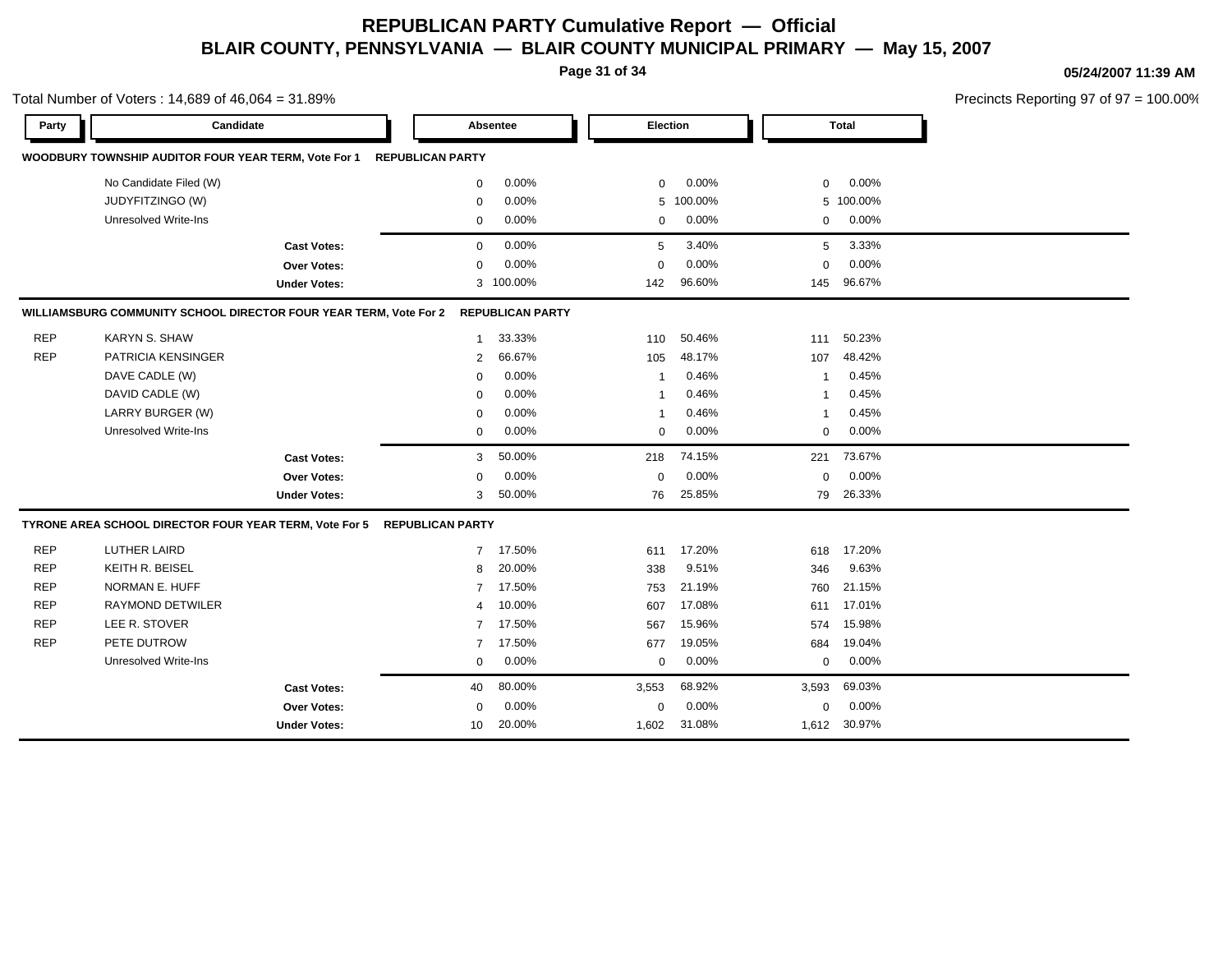**Page 32 of 34**

#### **05/24/2007 11:39 AM**

Precincts Reporting 97 of 97 = 100.00%

| Party      | Candidate                                                    |                         | <b>Absentee</b> | <b>Election</b> |        |                         | <b>Total</b> |  |
|------------|--------------------------------------------------------------|-------------------------|-----------------|-----------------|--------|-------------------------|--------------|--|
|            | SPRING COVE SCHOOL DIRECTOR FOUR YEAR TERM, Vote For 5       | <b>REPUBLICAN PARTY</b> |                 |                 |        |                         |              |  |
| <b>REP</b> | <b>TOM KENNEDY</b>                                           | 21                      | 8.40%           | 1,022           | 9.71%  | 1,043                   | 9.68%        |  |
| <b>REP</b> | WILLIAM H. REPLOGLE                                          | 24                      | 9.60%           | 1,055           | 10.02% | 1,079                   | 10.01%       |  |
| <b>REP</b> | <b>TODD SEYMOUR</b>                                          | 14                      | 5.60%           | 514             | 4.88%  | 528                     | 4.90%        |  |
| <b>REP</b> | JAMES H. BUTLER                                              | 18                      | 7.20%           | 1,081           | 10.27% | 1,099                   | 10.20%       |  |
| <b>REP</b> | <b>GENE HENRY</b>                                            | 25                      | 10.00%          | 976             | 9.27%  | 1,001                   | 9.29%        |  |
| <b>REP</b> | <b>BARRY AYERS</b>                                           | 24                      | 9.60%           | 894             | 8.49%  | 918                     | 8.52%        |  |
| <b>REP</b> | LORI A. HEATLEY-FLAUGH                                       | 25                      | 10.00%          | 934             | 8.87%  | 959                     | 8.90%        |  |
| <b>REP</b> | JOHN R. BIDDLE                                               | 31                      | 12.40%          | 1,098           | 10.43% | 1,129                   | 10.47%       |  |
| <b>REP</b> | JENNIFER MURNYACK-GARNER                                     | 24                      | 9.60%           | 1,095           | 10.40% | 1,119                   | 10.38%       |  |
| <b>REP</b> | AMY ACKER-KNISELY                                            | 19                      | 7.60%           | 1,036           | 9.84%  | 1,055                   | 9.79%        |  |
| <b>REP</b> | JANET E. BLATTENBERGER                                       | 24                      | 9.60%           | 812             | 7.71%  | 836                     | 7.76%        |  |
|            | JOIN BIDDLEJAMES BUTLER Y (W)                                | $\mathbf 0$             | 0.00%           | $\mathbf{1}$    | 0.01%  | $\overline{1}$          | 0.01%        |  |
|            | LARRY WILSON (W)                                             | $\mathbf 0$             | 0.00%           | $\overline{1}$  | 0.01%  | $\overline{1}$          | 0.01%        |  |
|            | <b>JULIE MILLS (W)</b>                                       | $\mathbf 0$             | 0.00%           | $\overline{1}$  | 0.01%  | $\overline{1}$          | 0.01%        |  |
|            | AMY ACKER KNISLEY (W)                                        | $\Omega$                | 0.00%           | $\mathbf{1}$    | 0.01%  | $\overline{1}$          | 0.01%        |  |
|            | Monica L. Knauss (W)                                         | $\overline{1}$          | 0.40%           | $\mathbf 0$     | 0.00%  | $\overline{1}$          | 0.01%        |  |
|            | BARB GREENLEAF (W)                                           | $\mathbf 0$             | 0.00%           | $\mathbf{1}$    | 0.01%  | $\overline{1}$          | 0.01%        |  |
|            | JENNIFER MURNYACK GARNER (W)                                 | $\mathbf 0$             | 0.00%           | $\overline{1}$  | 0.01%  | $\overline{1}$          | 0.01%        |  |
|            | BRENDA J FLUKE GARBER (W)                                    | $\mathbf 0$             | 0.00%           | $\mathbf{1}$    | 0.01%  | $\overline{1}$          | 0.01%        |  |
|            | DAVE CRUMRINE (W)                                            | $\mathbf 0$             | 0.00%           | $\overline{1}$  | 0.01%  | $\overline{\mathbf{1}}$ | 0.01%        |  |
|            | JAMES BUTLER (W)                                             | $\mathbf 0$             | 0.00%           | $\overline{1}$  | 0.01%  | $\overline{1}$          | 0.01%        |  |
|            | JOHN BIDDLE (W)                                              | $\Omega$                | 0.00%           | $\overline{1}$  | 0.01%  | $\overline{1}$          | 0.01%        |  |
|            | LINDA L BELLOCK (W)                                          | $\mathbf 0$             | 0.00%           | -1              | 0.01%  | $\overline{1}$          | 0.01%        |  |
|            | AMYKNISLEYY (W)                                              | $\Omega$                | 0.00%           | $\mathbf{1}$    | 0.01%  | $\overline{1}$          | 0.01%        |  |
|            | <b>Unresolved Write-Ins</b>                                  | $\Omega$                | 0.00%           | $\mathbf 0$     | 0.00%  | $\Omega$                | 0.00%        |  |
|            | <b>Cast Votes:</b>                                           | 250                     | 89.29%          | 10,529          | 89.12% | 10,779                  | 89.12%       |  |
|            | <b>Over Votes:</b>                                           | $\mathbf 0$             | 0.00%           | $\Omega$        | 0.00%  | $\mathbf 0$             | 0.00%        |  |
|            | <b>Under Votes:</b>                                          | 30                      | 10.71%          | 1,286           | 10.88% | 1,316                   | 10.88%       |  |
|            | <b>SPRING COVE SCHOOL DIRECTOR TWO YEAR TERM, Vote For 1</b> | <b>REPUBLICAN PARTY</b> |                 |                 |        |                         |              |  |
| <b>REP</b> | CHARLENE M. DODSON                                           | 26                      | 53.06%          | 1,150           | 53.97% | 1,176                   | 53.94%       |  |
| <b>REP</b> | <b>STEVE REPLOGLE</b>                                        | 23                      | 46.94%          | 979             | 45.94% | 1,002                   | 45.96%       |  |
|            | TOM KENNEDY (W)                                              | $\mathbf 0$             | 0.00%           | $\overline{1}$  | 0.05%  | $\overline{1}$          | 0.05%        |  |
|            | JERYL GREEN (W)                                              | $\Omega$                | 0.00%           | $\mathbf{1}$    | 0.05%  | $\overline{\mathbf{1}}$ | 0.05%        |  |
|            | <b>Unresolved Write-Ins</b>                                  | $\mathbf 0$             | 0.00%           | $\mathbf 0$     | 0.00%  | $\mathbf 0$             | 0.00%        |  |
|            | <b>Cast Votes:</b>                                           | 49                      | 87.50%          | 2,131           | 90.18% | 2,180                   | 90.12%       |  |
|            | <b>Over Votes:</b>                                           | $\Omega$                | 0.00%           | 0               | 0.00%  | 0                       | 0.00%        |  |
|            | <b>Under Votes:</b>                                          | $\overline{7}$          | 12.50%          | 232             | 9.82%  | 239                     | 9.88%        |  |
|            |                                                              |                         |                 |                 |        |                         |              |  |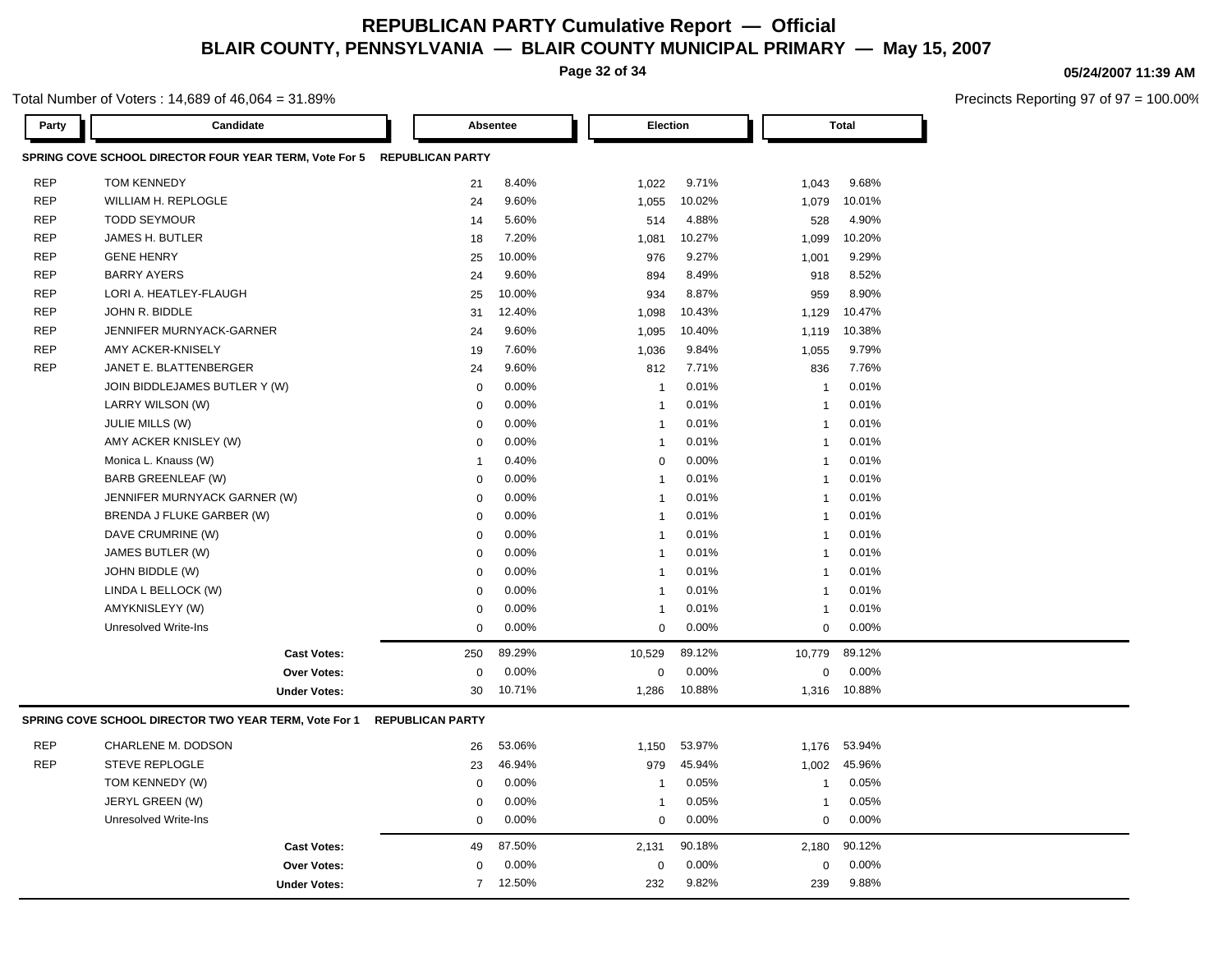**Page 33 of 34**

### **05/24/2007 11:39 AM**

| Total Number of Voters: $14,689$ of $46,064 = 31.89\%$ |  |
|--------------------------------------------------------|--|
|--------------------------------------------------------|--|

| Party      |                                                               | Candidate           |                         | Absentee |                         | Election   |                | <b>Total</b> |  |
|------------|---------------------------------------------------------------|---------------------|-------------------------|----------|-------------------------|------------|----------------|--------------|--|
|            | HOLLIDAYSBURG AREA SCHOOL DIRECTOR FOUR YEAR TERM, Vote For 5 |                     | <b>REPUBLICAN PARTY</b> |          |                         |            |                |              |  |
| <b>REP</b> | LAURIE A. LAFFERTY                                            |                     | 32                      | 14.88%   | 1,900                   | 13.93%     | 1,932          | 13.95%       |  |
| <b>REP</b> | STEPHEN P. KIMMEL                                             |                     | 24                      | 11.16%   | 2,069                   | 15.17%     | 2,093          | 15.11%       |  |
| <b>REP</b> | MICHAEL LEE HUMPHREY                                          |                     | 29                      | 13.49%   | 1,771                   | 12.99%     | 1,800          | 12.99%       |  |
| <b>REP</b> | DARLEE E. SILL                                                |                     | 30                      | 13.95%   | 2,169                   | 15.90%     | 2,199          | 15.87%       |  |
| <b>REP</b> | <b>ERIC MCCOY</b>                                             |                     | 31                      | 14.42%   | 2,208                   | 16.19%     | 2,239          | 16.16%       |  |
| <b>REP</b> | JOHN R. BEYER, II                                             |                     | 35                      | 16.28%   | 1,840                   | 13.49%     | 1,875          | 13.53%       |  |
| <b>REP</b> | <b>BRENT M. OTTAWAY</b>                                       |                     | 34                      | 15.81%   | 1,674                   | 12.27%     | 1,708          | 12.33%       |  |
|            | RICHARD VANEVENHOVEN (W)                                      |                     | $\mathbf 0$             | 0.00%    | $\overline{2}$          | 0.01%      | $\overline{2}$ | 0.01%        |  |
|            | LEE A THOMAS (W)                                              |                     | $\mathbf 0$             | 0.00%    | $\overline{1}$          | 0.01%      | $\mathbf{1}$   | 0.01%        |  |
|            | JOHN SWOPE (W)                                                |                     | $\Omega$                | 0.00%    | $\overline{1}$          | 0.01%      | $\mathbf{1}$   | 0.01%        |  |
|            | JIM HUFF (W)                                                  |                     | $\mathbf 0$             | 0.00%    | $\overline{\mathbf{1}}$ | 0.01%      | $\mathbf{1}$   | 0.01%        |  |
|            | GARY DAVIS (W)                                                |                     | 0                       | 0.00%    | $\overline{\mathbf{1}}$ | 0.01%      | $\mathbf{1}$   | 0.01%        |  |
|            | DAVID P CASSIDY (W)                                           |                     | 0                       | 0.00%    | $\overline{1}$          | 0.01%      | -1             | 0.01%        |  |
|            | <b>Unresolved Write-Ins</b>                                   |                     | 0                       | 0.00%    | $\mathbf 0$             | 0.00%      | $\mathbf 0$    | 0.00%        |  |
|            |                                                               | <b>Cast Votes:</b>  | 215                     | 62.32%   | 13,638                  | 68.84%     | 13,853         | 68.73%       |  |
|            |                                                               | <b>Over Votes:</b>  | 1                       | 1.45%    | $\mathbf 0$             | 0.00%      | $\mathbf{1}$   | 0.02%        |  |
|            |                                                               | <b>Under Votes:</b> | 125                     | 36.23%   | 6,172                   | 31.16%     | 6,297          | 31.24%       |  |
|            | HOLLIDAYSBURG AREA SCHOOL DIRECTOR TWO YEAR TERM, Vote For 1  |                     | <b>REPUBLICAN PARTY</b> |          |                         |            |                |              |  |
| <b>REP</b> | <b>ROBERT VONADA</b>                                          |                     | 57                      | 100.00%  | 3,094                   | 99.94%     | 3,151          | 99.94%       |  |
|            | HERB RICE (W)                                                 |                     | $\mathbf 0$             | 0.00%    | $\overline{1}$          | 0.03%      | $\mathbf{1}$   | 0.03%        |  |
|            | CUB DAVIS (W)                                                 |                     | $\Omega$                | 0.00%    | $\overline{1}$          | 0.03%      | -1             | 0.03%        |  |
|            | Unresolved Write-Ins                                          |                     | $\Omega$                | 0.00%    | $\mathbf 0$             | 0.00%      | $\mathbf 0$    | 0.00%        |  |
|            |                                                               | <b>Cast Votes:</b>  | 57                      | 82.61%   | 3,096                   | 78.14%     | 3,153          | 78.22%       |  |
|            |                                                               | <b>Over Votes:</b>  | $\mathbf 0$             | 0.00%    | $\mathbf 0$             | 0.00%      | $\mathbf 0$    | 0.00%        |  |
|            |                                                               | <b>Under Votes:</b> | 12                      | 17.39%   | 866                     | 21.86%     | 878            | 21.78%       |  |
|            | TUNNELHILL BOROUGH COUNCIL FOUR YEAR TERM, Vote For 3         |                     | <b>REPUBLICAN PARTY</b> |          |                         |            |                |              |  |
|            | No Candidate Filed (W)                                        |                     | 0                       | 0.00%    | $\mathbf 0$             | 0.00%      | $\mathbf 0$    | 0.00%        |  |
|            | <b>Unresolved Write-Ins</b>                                   |                     | $\mathbf 0$             | 0.00%    | $\mathbf 0$             | 0.00%      | $\mathbf 0$    | 0.00%        |  |
|            |                                                               | <b>Cast Votes:</b>  | $\mathbf 0$             | 0.00%    | $\mathbf 0$             | 0.00%      | $\mathbf 0$    | 0.00%        |  |
|            |                                                               | <b>Over Votes:</b>  | $\mathbf 0$             | 0.00%    | $\Omega$                | 0.00%      | $\mathbf 0$    | 0.00%        |  |
|            |                                                               | <b>Under Votes:</b> | 0                       | $0.00\%$ |                         | 21 100.00% |                | 21 100.00%   |  |
|            |                                                               |                     |                         |          |                         |            |                |              |  |